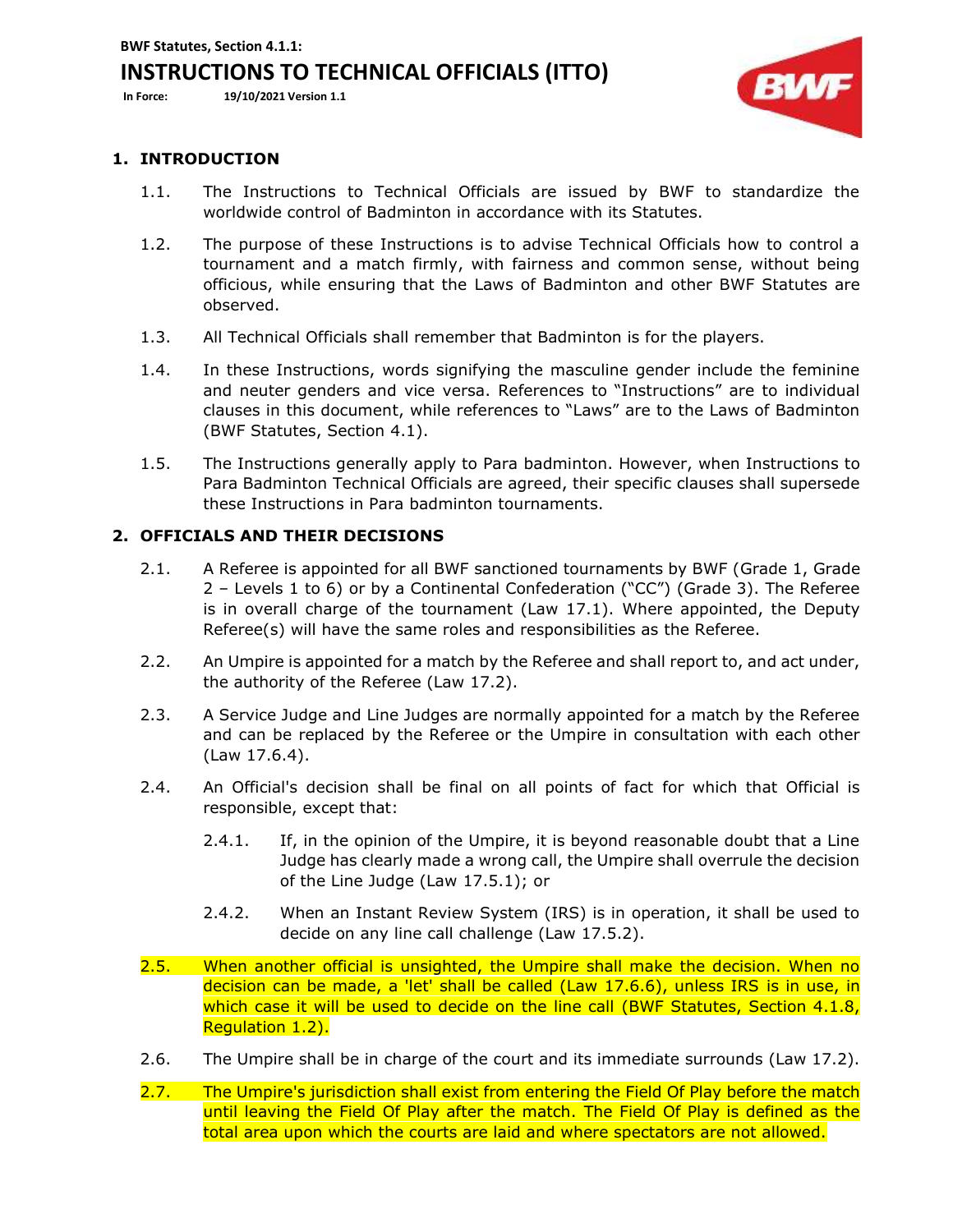## **3. INSTRUCTIONS AND GUIDELINES FOR REFEREES**

## 3.1. **General**

- 3.1.1. The Referee is in overall charge of the tournament (Law 17.1). The Referee shall consult with the BWF (or CC) Events Officer in charge, if on site, and the Organising Committee, particularly in tournaments at the highest levels, on contract related issues before taking major decisions.
- 3.1.2. The Referee's responsibility for appointing Umpires, Service Judges and Line Judges (Instructions 2.2 and 2.3) for all matches may be delegated to Deputy Referees or other Officials (e.g. Umpire Coordinator), but the overall responsibility remains with the Referee. As far as possible, neutral Technical Officials shall be appointed to a match.
- 3.1.3. The Referee shall lead and manage the Technical Officials for the tournament and ensure that they know and perform their duties in accordance with the Laws of Badminton and the BWF (and when appropriate the CC) statutes and guidelines. The Referee shall hold regular briefings to ensure that all Technical Officials and other stakeholders (Team Managers, Organisers, etc*.*) are aware of their responsibilities and how best to discharge them, and to make them aware of any relevant decisions taken. If necessary, the Referee shall prepare and distribute a handout or memo.
- 3.1.4. The Referee (or a Deputy Referee) shall be available on the Field Of Play at all times from well before the scheduled start of play until after play is finished for the day. The Referee shall observe play and take all necessary steps to ensure that play is fair and safe for the players and Officials.
- 3.1.5. The Referee is responsible for keeping BWF (or the relevant CC) informed about the daily results of the tournament. Any major incident during the tournament shall be reported as early as possible accompanied by available evidence and statements from the Officials involved. After the conclusion of the tournament, a full report using the standard template shall be delivered to BWF (and/or CC) within the stipulated time.

## 3.2. **Before Arrival at the Tournament**

- 3.2.1. After accepting an appointment, the Referee shall contact the Tournament Director and other key stakeholders (e.g. Deputy Referee(s), local Deputy, the BWF or CC Events Staff appointed to the tournament, if any) to introduce himself and start an initial dialogue to form the foundation of a productive working relationship. Communication channels and responsibilities shall be agreed and coordinated between the Referee and the BWF or CC Events Staff.
- 3.2.2. The Referee shall be aware of the required timeline (BWF Statutes, Section 5.3.2) for pre-tournament activities (e.g. publishing of the Prospectus, M&Q report, conducting the draw) and shall liaise with the BWF or CC Events Staff to ensure that these activities are completed on time.
- 3.2.3. Well ahead of the tournament, the Referee shall contact the BWF or CC office to request a copy of the Referee's Report from the previous edition of the tournament, if it has not already been provided. The Referee shall familiarize himself with any major issues that were highlighted in the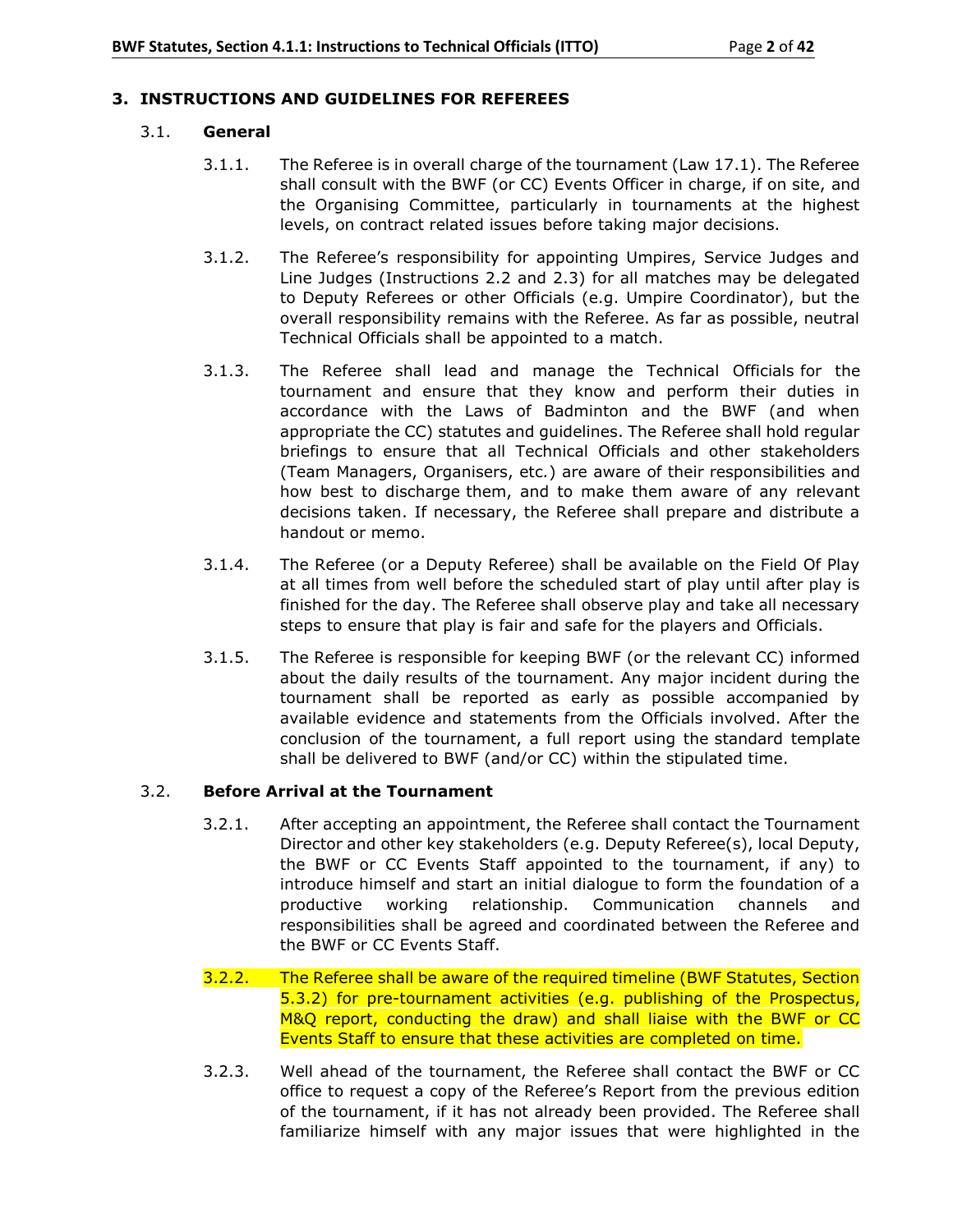previous year's report. The report as a whole should be considered confidential and not forwarded to personnel outside the Referee team.

- 3.2.4. The Referee shall, assisted by the BWF or CC staff, approve the Prospectus before it is published.
	- 3.2.4.1. The Referee shall check that the Prospectus contains all required information (BWF Statutes, Section 5.1 ("GCR"), Regulation 10).
	- 3.2.4.2. The Referee shall ensure that the provisional schedule contained in the Prospectus (playing hours, rounds per day, number of courts), is realistic and fair to the players while taking into account the needs of the tournament and, if applicable, any BWF (or CC) regulations pertaining to that level of tournament (e.g. BWF World Tour Regulations (BWF Statutes, Section 5.2.2, Regulation 6.7)).
	- 3.2.4.3. The tournament's provisional schedule of play shall not be published until the Prospectus is approved.
- 3.2.5. Well ahead of the tournament, the Referee shall send to the organisers a checklist requesting pertinent information to ensure that the key elements required for a successful and smooth-running tournament are in place and that plans are developed to address any gaps.
	- 3.2.5.1. The checklist shall be carefully prepared and adapted to the tournament level and the experience of the organizing committee in order to avoid duplication of work.
	- 3.2.5.2. The initial checklist should focus on items that need to be confirmed well in advance of the Referee's arrival at the venue, for example ensuring that adequate practice facilities required for the level of tournament are arranged, that planning for any items pertaining to required health and safety procedures is on track, as well as any major logistical issues described in the previous year's Referee's Report.
	- 3.2.5.3. The Referee shall include a request for a detailed lay-out covering the Field Of Play and adjacent areas accessed by players. For higher level BWF Tournaments, information on pertinent aspects of the venue outside the Field Of Play should also be sought.
	- 3.2.5.4. The Referee shall include a request for a transport schedule covering the official hotels, venue and any other training facilities.
	- 3.2.5.5. The Referee should follow up with the organisers, at appropriate intervals, to receive updates on any action items identified to ensure that all major issues have been addressed prior to arrival at the tournament. Any follow-up activities shall be coordinated between the Referee and the BWF or CC Events Staff, when such staff is appointed to the tournament.
	- 3.2.5.6. A secondary checklist covering routine, less critical items and items with a shorter timeline to resolution can be sent by the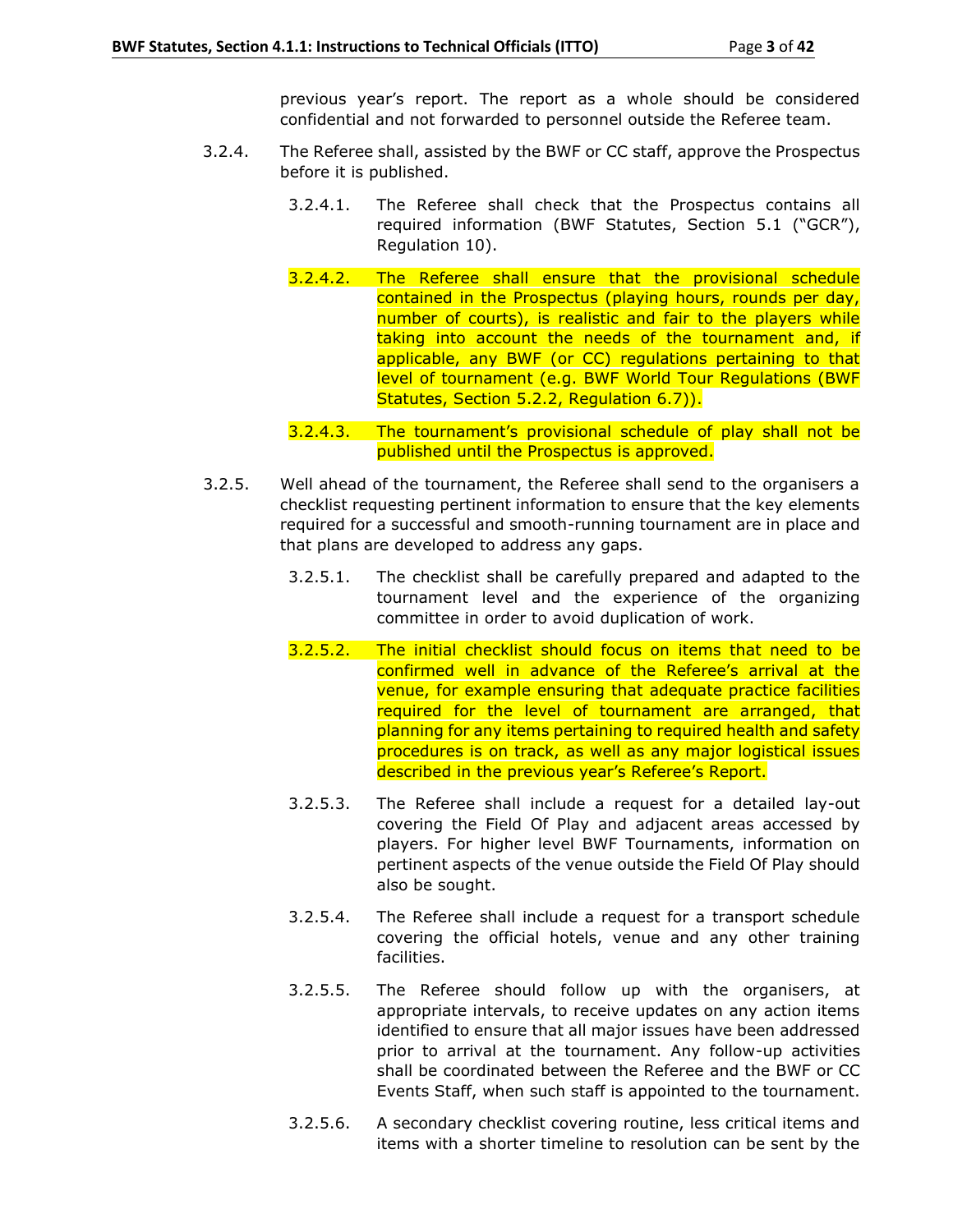Referee to the organisers in the few weeks leading up to the tournament, or discussed individually, as necessary.

- 3.2.5.7. Based on the number of courts to be used and per any regulations and guidelines applicable to the level of tournament, the Referee shall ensure that a suitable number of Umpires and Line Judges of appropriate experience and neutrality have been arranged/appointed to the tournament.
- 3.2.6. The Referee shall, assisted by the BWF or CC staff, approve the initial M&Q report in a timely manner before it is published.
	- 3.2.6.1. The Referee shall carefully check the initial M&Q report for accuracy around the date of the World Rankings used (BWF Statutes, Section 5.3.2), adjusted and notional ranking calculations (GCR, Regulation 11.6), protected ranking (BWF Statutes, Section 5.3.6), permissible number of entries per event per Member (where applicable), listing of entries in the main draw, qualifying draw or reserve list and qualifying draw seeding.
	- 3.2.6.2. The Referee shall check that any updates made to the initial M&Q report accurately reflect any withdrawals that have been received since the latest version.
	- 3.2.6.3. Upon receiving the Seeding Report, the Referee shall check that the designated seeds in the main draw are correct based on the applicable World Ranking date (BWF Statutes, Section 5.3.2), and requirements around use of adjusted/notional rankings (GCR, Regulation 11.6.4).
- 3.2.7. The Referee shall approve the draw in a timely manner before it is published.
	- 3.2.7.1. The Referee shall carefully check the draw to ensure that seeds, byes and any qualifying entries have been placed correctly (GCR, Regulations 11.9, 11.13), and that separation of entries is in accordance with Regulation 11.11 of the GCR or as described in the tournament-specific Regulations.
- 3.2.8. The Referee shall maintain a list of all withdrawals received after the draw is published and check that the organisers correctly inform any Members whose players are in line to be promoted and that responses from Members are received. The Referee shall be copied on all such communications.
- 3.2.9. The Referee shall ensure that after it is initially published, the draw is not republished showing withdrawals, etc., until the conclusion of the Team Managers' Meeting.

## 3.3. **Arrival at the Tournament**

3.3.1. The Referee shall make travel arrangements such that the timing of arrival at the tournament is consistent with the details provided in the invitation letter from BWF/CC or with any agreement subsequently made with BWF/CC.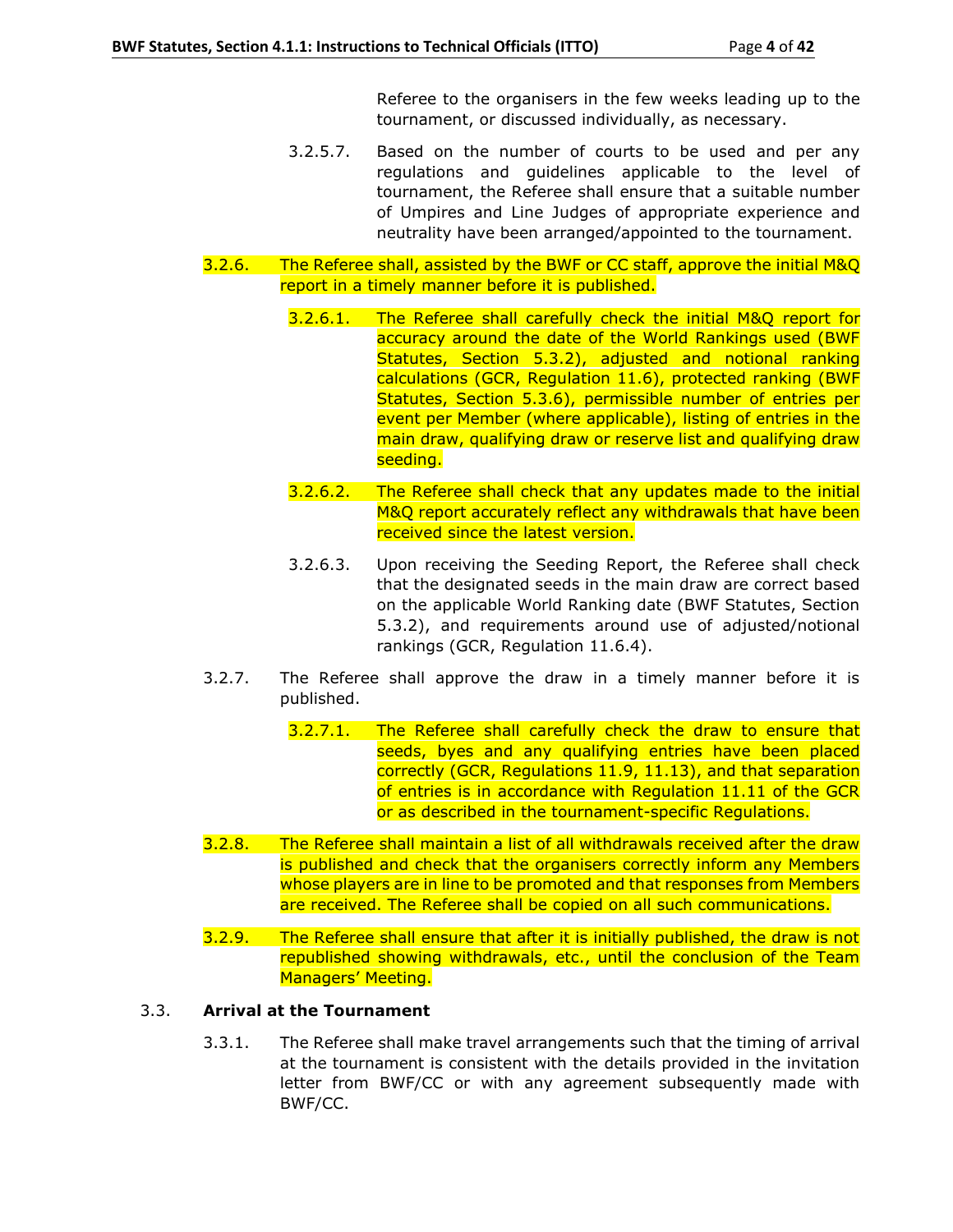- 3.3.2. The Referee shall meet with the Tournament Director/Chair of Organising Committee, as appropriate, as soon as is practical after arrival, to go over all logistical details and resolve any outstanding matters that may have arisen during the pre-arrival communication.
- 3.3.3. The Referee shall meet with other key stakeholders, as necessary, prior to the start of the tournament (e.g. BWF/CC Events Officer, Field of Play Coordinator, Umpire and Line Judge Coordinators, Umpire Assessors, Referee Assessors, Head of Security and TV Coordinator).
- 3.3.4. The Referee shall review the transportation schedule between the hotel(s) and the competition venue and training venues, if they are at different locations, to ensure it provides for adequate coverage.
	- 3.3.4.1. In particular, the Referee shall ensure that:
		- 3.3.4.1.1. The first trip of each day has adequate capacity and is timed to deliver the players and Technical Officials to the venue sufficiently ahead of the start of play after allowing for local traffic conditions.
		- 3.3.4.1.2. The timing of the last trip of the day has adequate flexibility to account for uncertainty in the time of the conclusion of play.
- 3.3.5. The Referee shall be familiar with all pertinent aspects of the venue outside of the Field Of Play, and in particular:
	- 3.3.5.1. Ensure, to the extent possible, that the venue infrastructure is safe for players, Technical Officials, other stakeholders, and spectators.
	- 3.3.5.2. Ensure that adequate security has been arranged and that procedures to be followed in the event of an emergency are in place and understood.
	- 3.3.5.3. Ensure that the designated room for doping testing is adequate in terms of privacy, security and amenities.
	- 3.3.5.4. Ensure that any supporting medical facilities (e.g. physio room) are clean and adequate for the level of the tournament.
	- 3.3.5.5. Check the adequacy and functionality of toilets and changing rooms.
	- 3.3.5.6. Ensure that the size and appearance of any media facility/facilities and mixed zone are appropriate for the level of the tournament.
	- 3.3.5.7. Confirm the locations of the seating areas for players, Technical Officials, and VIPs.
	- 3.3.5.8. Confirm the locations of the lounges for players and Technical Officials.
	- 3.3.5.9. Confirm the arrangements (space and cost, etc.) for rackets restringing.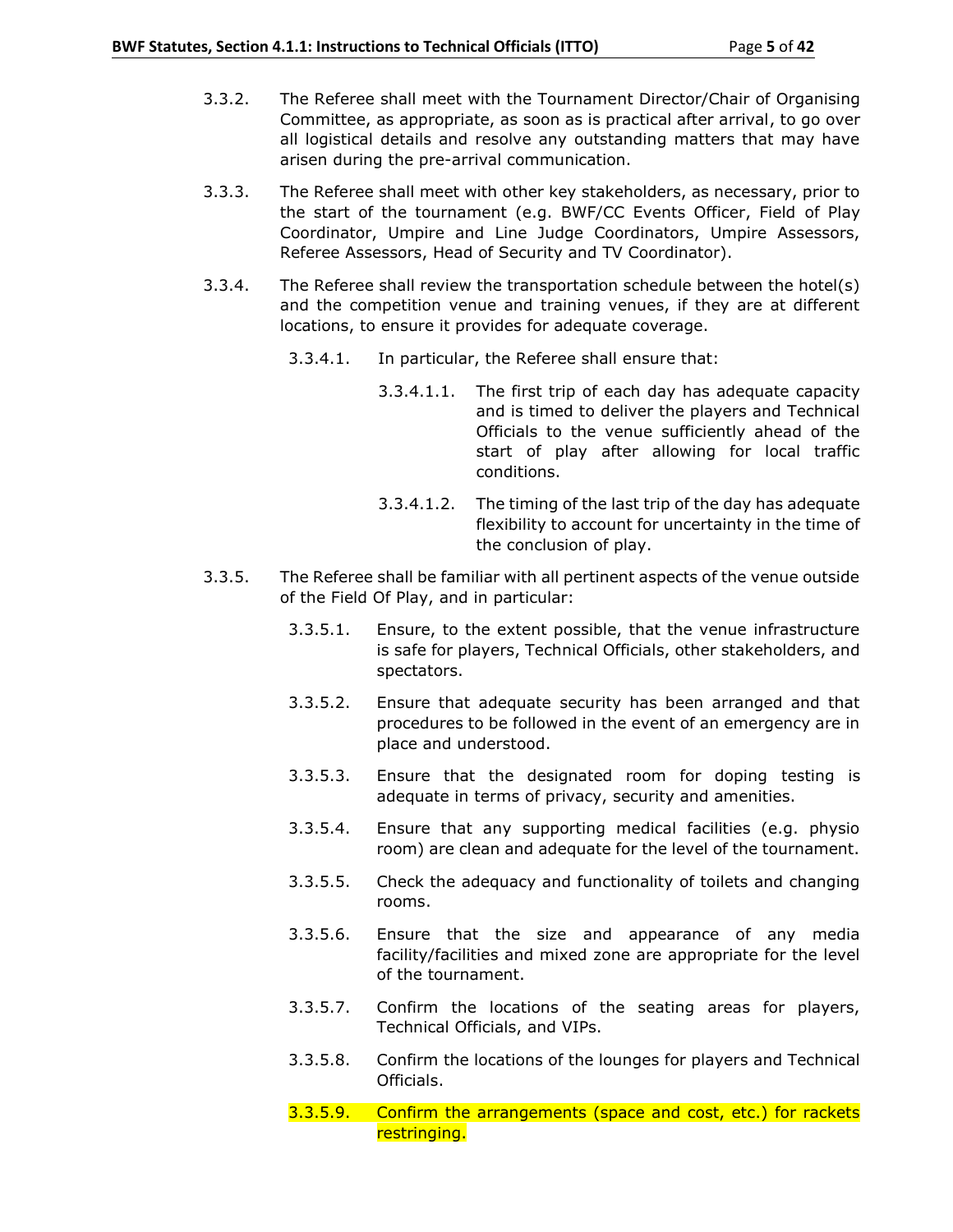- 3.3.6. The Referee shall conduct an initial inspection of the Field Of Play and inform the tournament staff of any remedial action that needs to be undertaken prior to the final walk-through. In particular, the Referee shall:
	- 3.3.6.1. Check that the court surface is of good quality and safe for the players.
	- 3.3.6.2. Check that there is adequate space surrounding each court, and that the background is free from extraneous light and light-coloured backgrounds are minimized as much as is practicable.
	- 3.3.6.3. Check that the court mats have the required run-offs at the back of the court and for the sidelines (BWF Statutes, Section 5.3.4, Regulation 2.1.2.1).
	- 3.3.6.4. Check that the lighting over each court is adequate, evenly spread and positioned as optimally as possible. If applicable, verify that the lighting meets the minimum requirement for TV (BWF Statutes, Section 5.3.4, Regulation 5).
	- 3.3.6.5. Finalize the placement of all hardware on the Field Of Play (e.g. positioning of Umpire, Service Judge, Line Judge, Coaches and Court Attendant chairs, service height measuring devices, shuttle dispensers (if applicable), shuttle bins, interval boards, A-boards (manual and digital), scoreboards and TV cameras/microphones).
	- 3.3.6.6. Check if the chairs for the Technical Officials are ergonomically suitable for prolonged seating during consecutive matches and over the multiple days of the tournament.
	- 3.3.6.7. Confirm which areas on the Field Of Play photographers will be permitted to work from and how they will access those areas.
- 3.3.7. The Referee shall confirm the locations of Match Control, Shuttle Control, Field Of Play Coordinator, Information Technology (IT) Coordinator, and of the Referee desk and medical personnel.
- 3.3.8. If an Instant Review System (IRS) will be in operation, the Referee shall review the location of the IRS booth. Ensure and test that a suitable backup system has been established in case communication between the IRS booth and the IRS result display/Field Of Play is interrupted.
- 3.3.9. The Referee shall confirm with Shuttle Control the procedure for delivery and removal of shuttles before and after each match (i.e. whether this will be done by Shuttle Control or by the Service Judge).
- 3.3.10. The Referee shall review and approve the practice schedule, and in particular:
	- $3.3.10.1.$  Ensure that the practice schedule for the first day(s) is fair to all players/teams and takes account of the size of the player contingents from each Member.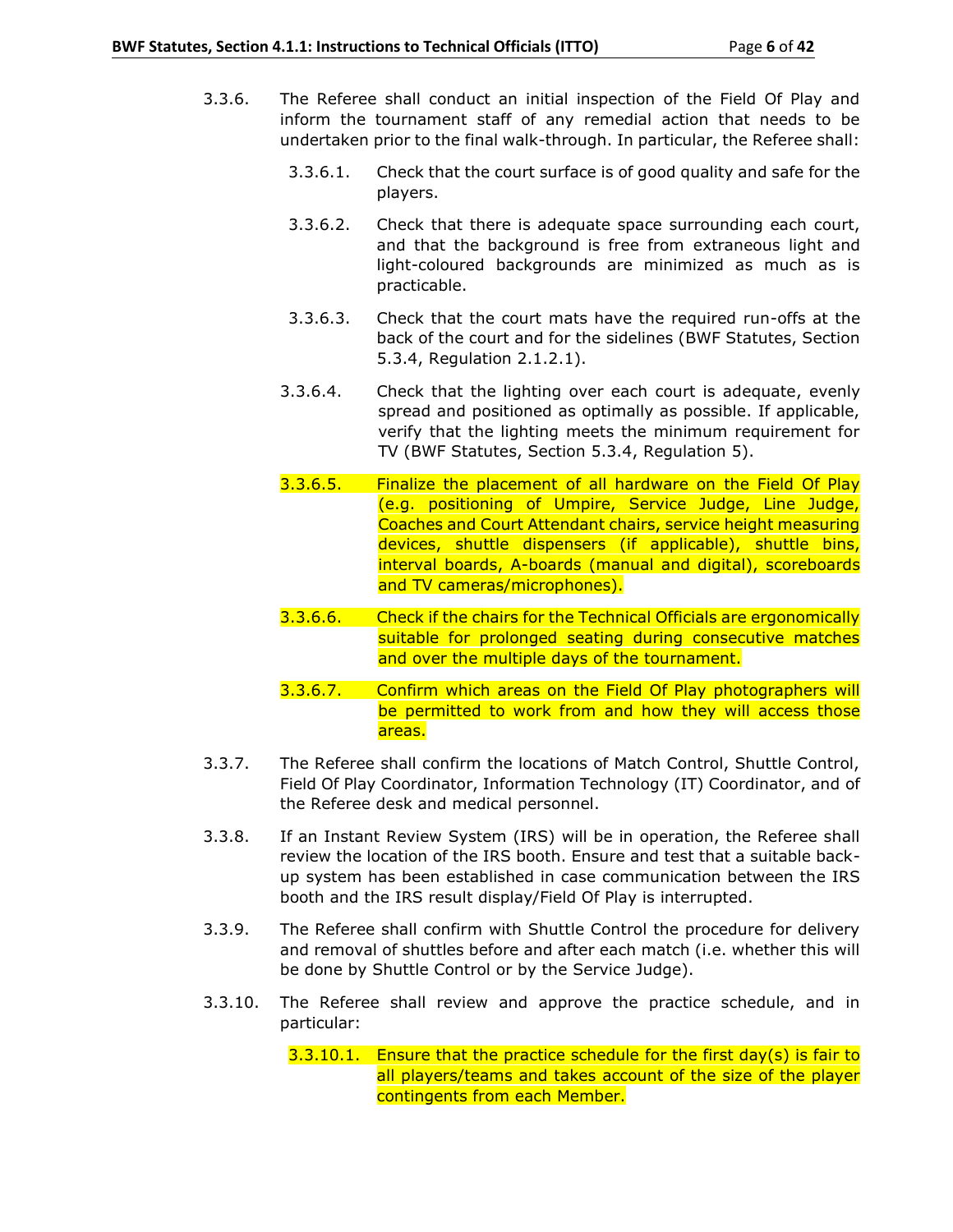- 3.3.10.2. Check that the allotted practice times prior to the start of the tournament are consistent with known arrival times of the players.
- 3.3.10.3. Confirm that the transportation times between the venue and hotel(s) takes account of the practice schedule.
- 3.3.10.4. Inspect the practice and warm-up courts. Ensure they provide for safe playing conditions, and that their number and available hours are in accordance, as far as possible, with the requirements of BWF Statutes, Section 5.3.4, Regulation 9.
- 3.3.10.5. Ensure that practice time on the competition courts each day has been arranged according to the regulations for that level of tournament.
- 3.3.10.6. Ensure that practice shuttles are made available to players as required for the level of tournament and as specified in the Prospectus.
- 3.3.11. The Referee shall decide and communicate to relevant parties who will have responsibility for maintaining the official working copy of the Tournament Planner (TP) file at all times.
- 3.3.12. The Referee shall confirm the location of the pre-match player's assembly point, and make decisions around the logistics of announcement of matches and for march-on and march-off procedures for players and Technical Officials.
- 3.3.13. The Referee shall ensure that the provisional schedule for the first day of play is established (but not published) prior to any changes that may result from the execution of withdrawals and promotions at the Team Managers' Meeting.
	- 3.3.13.1. If not already established (as should be the case for higher level BWF Tournaments), the Referee shall determine whether, for the early rounds, matches will be pre-assigned to specific courts, allocated on a "next available" basis, or a combination of both (e.g. if live streaming and/or TV on some courts will be in effect).
	- 3.3.13.2. The Referee shall determine if the Umpires will work in shifts, in teams on pre-assigned courts, or on a rotational basis during the initial days of the tournament. Ensure the details of any such arrangements are finalized prior to the initial Umpire Briefing.
- 3.3.14. The Referee, accompanied by his Deputy/Deputies and other key stakeholders, shall conduct a final walk-through of the Field Of Play at a pre-arranged time and verify that all requests and corrective actions identified in the initial inspection(s) have been implemented.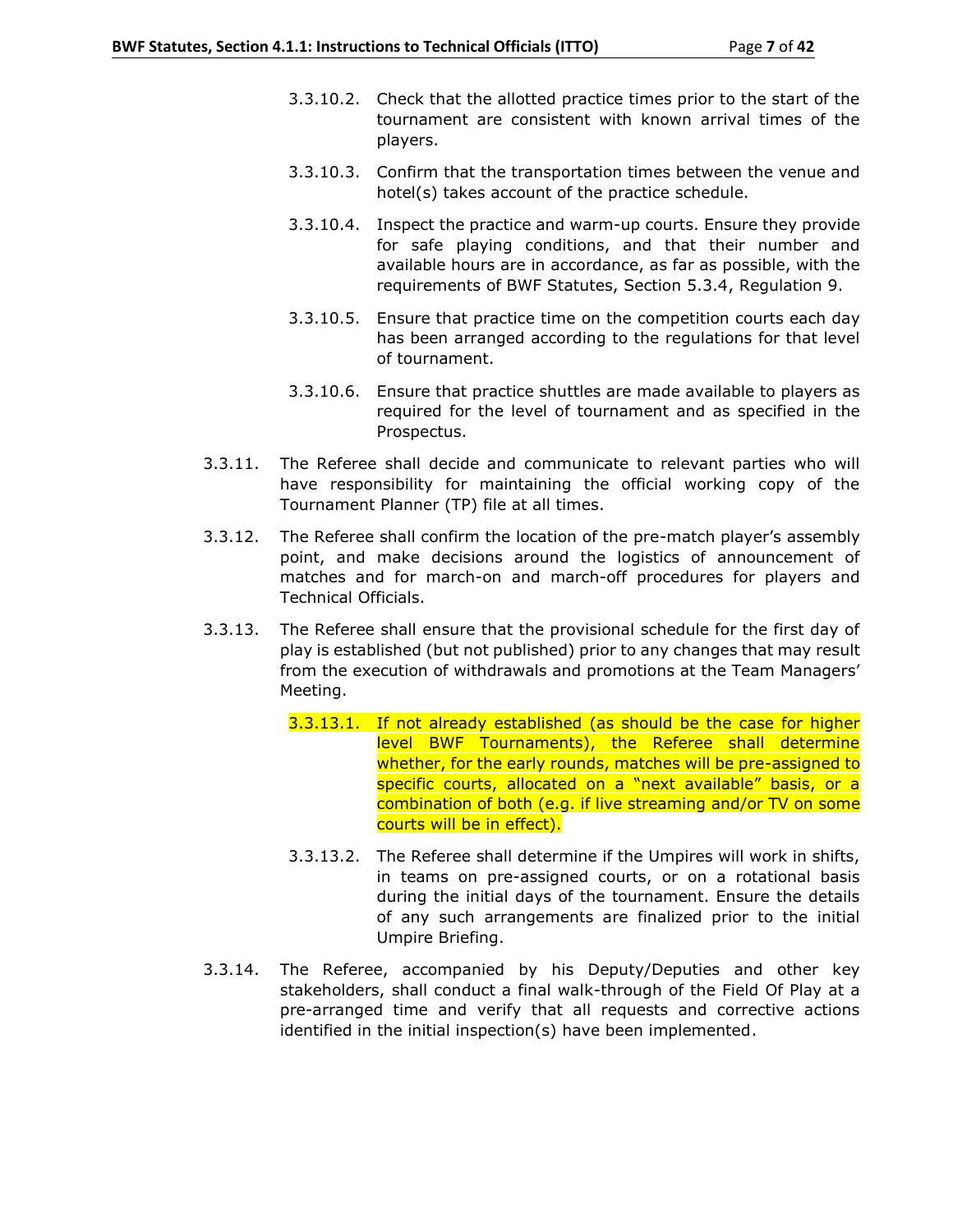## 3.4. **Meetings and Briefings**

### **The Team Managers' Meeting**

- 3.4.1. Before the Team Managers' Meeting, the Referee shall:
	- 3.4.1.1. Inspect the meeting room to ensure it is of appropriate size and has the necessary equipment (e.g. projector, screen, laptop connecting cable, microphone).
	- 3.4.1.2. Check that the time and location of the meeting has been communicated to all Team Managers.
	- 3.4.1.3. Ensure that a sign-in sheet has been prepared.
	- 3.4.1.4. Check that copies of the draw and other materials (e.g. withdrawal form, video recording permits, practice request form, transport schedule) have been prepared as handouts for distribution at the meeting.
	- 3.4.1.5. Review with the Deputy/Deputies the material to be covered at the meeting including checking the current list of withdrawals and the logistics to be used for execution of promotions.
- 3.4.2. The Referee shall conduct the Team Managers' Meeting in a professional but relaxed manner that conveys calm authority and which establishes a sense of approachability. In particular, the Referee shall:
	- 3.4.2.1. Speak clearly, slowly and use simple language.
	- 3.4.2.2. Make use of an interpreter, if necessary.
	- 3.4.2.3. Pause after each section to allow the opportunity for questions to be raised.
- 3.4.3. The Referee shall use any template provided and customize the presentation to focus as much as possible on details and logistics associated with the specific tournament in question, including contact details during the tournament, as well as on any recently changed Laws/Regulations.
	- 3.4.3.1. Judge the pace and depth for which the more generic material is covered based on the experience of the Team Managers present.
	- 3.4.3.2. Ensure any material mandated by the BWF/CC office is included in the presentation (e.g. content around ethics/integrity).
	- 3.4.3.3. Remind the Team Managers whether the fixed height service or alternative service laws will be in use at the tournament.
- 3.4.4. The Referee shall execute withdrawals, forced withdrawals, promotions, and substitutions associated with the main and qualifying draws at the end of the meeting.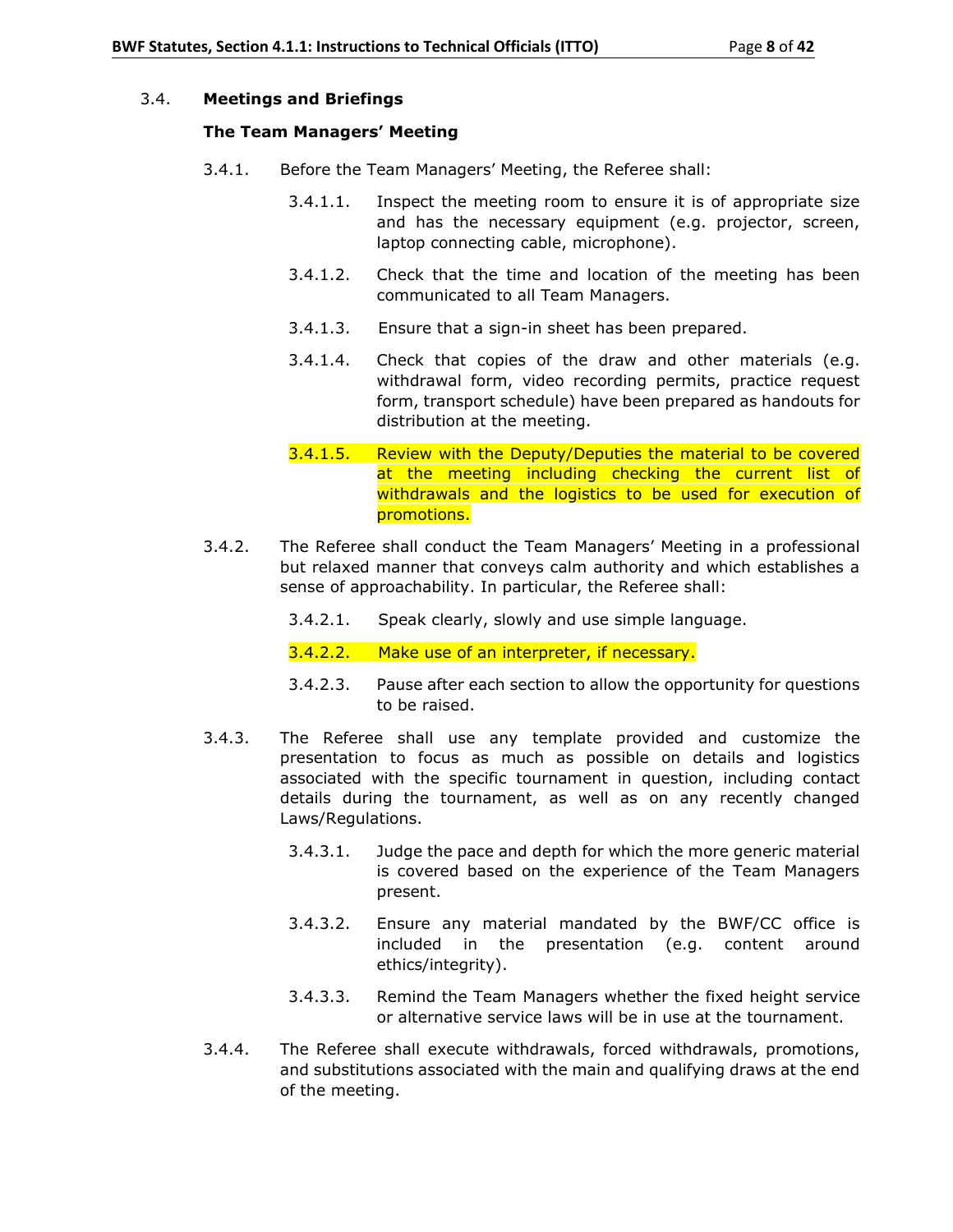- 3.4.4.1. Distribute a "Player Withdrawal Form" to each Team Manager at the start of the Team Managers' Meeting for documenting the withdrawal of players not previously communicated.
- 3.4.4.2. Add any withdrawals communicated at the meeting to those received after the draws were published. Confirm if withdrawn players are present at the tournament.
- 3.4.4.3. If the Team Manager of a player to be promoted from the reserve list cannot confirm immediately that the player will be present at the tournament and will play, then do not promote that player and instead move on to the next player on the reserve list.
- 3.4.4.4. When more than one player/pair is to be promoted to the main or qualifying draw, process the promotions drawing both players and positions in the draw.
- 3.4.5. The Referee shall do a redraw only if play in that draw has not begun and either:
	- 3.4.5.1. An error has been made in the control of entries or in making the draw;
	- 3.4.5.2. In exceptional circumstances, a main draw has been rendered severely imbalanced and there is no qualifying; or
	- 3.4.5.3. A particular qualifying draw has been rendered severely imbalanced after withdrawals and promotions.
		- 3.4.5.3.1. A qualifying draw is considered to be severely imbalanced if, after withdrawals and promotions, more than one qualifying position (Q1, Q2, etc.) will be unfilled (GCR, Regulation 15.3.2).
- 3.4.6. At the conclusion of the meeting, the Referee shall approve any changes required to the first day's match schedule as a result of the executed withdrawals, forced withdrawals, promotions, and substitutions. In particular, the Referee shall:
	- 3.4.6.1. Ensure that the executed withdrawals, forced withdrawals, promotions, substitutions, and any redraws are entered and documented correctly in the TP file, along with any changed match times.
	- 3.4.6.2. Ensure that the updated TP file is published and a back-up copy e-mailed to the BWF/CC office.
	- 3.4.6.3. Ensure that the updated draw and schedule is published online as soon as possible.
- 3.4.7. The Referee shall document in the Referee's Report any Member whose team or players were not represented at the Team Managers' Meeting.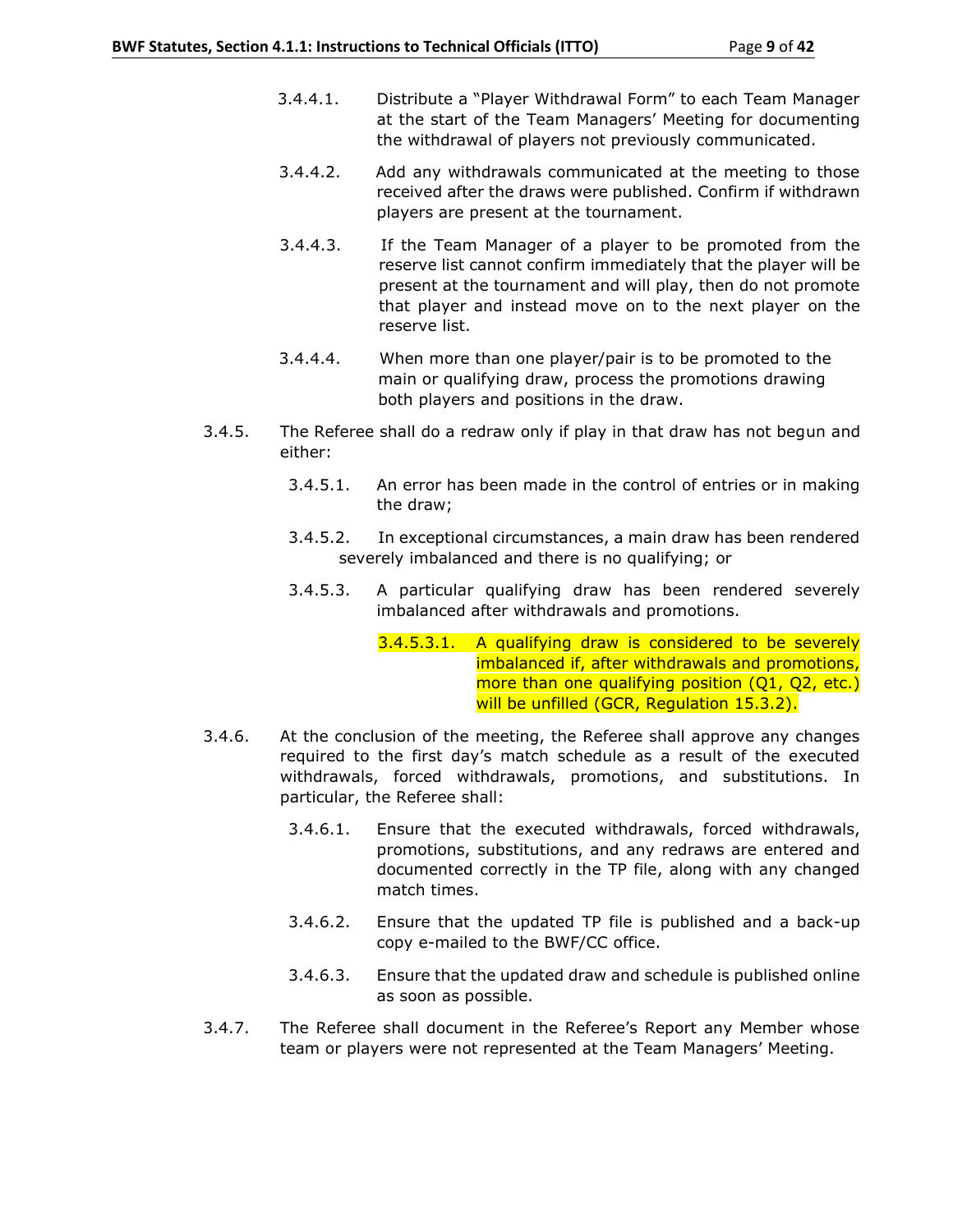## **The Umpires' Briefing**

- 3.4.8. Before the Umpires' Briefing, the Referee shall:
	- 3.4.8.1. Inspect the briefing room to ensure it is of appropriate size and has the necessary equipment (e.g. projector, screen, laptop connecting cable, microphone).
	- 3.4.8.2. Check that the time and location of the briefing has been communicated to all Umpires.
	- 3.4.8.3. Check if there are any local by-laws regarding 'Lets' or 'Faults', should a shuttle hit an obstruction.
	- 3.4.8.4. Review with the Deputy/Deputies the material to be covered at the briefing.
- 3.4.9. The Referee shall conduct the Umpires' Briefing in a professional but relaxed manner that conveys calm authority and approachability and which promotes a sense of teamwork. In particular, the Referee shall:
	- 3.4.9.1. Speak clearly, slowly and use simple language.
	- 3.4.9.2. Pause after each section to allow the opportunity for questions to be raised.
- 3.4.10. The Referee shall use any template provided and customize the presentation to focus as much as possible on Umpire details and logistics associated with the specific tournament in question (e.g. location of assembly point, march-on and march-off procedures, number of line judges, any local by-laws regarding 'Lets' or 'Faults', should a shuttle hit an obstruction)*.* In particular, the Referee shall:
	- 3.4.10.1. Remind the Umpires of any recent changes to the Laws and ITTO.
	- 3.4.10.2. Judge the pace and depth for which the more generic material is covered based on the experience of the Umpire crew.
	- 3.4.10.3. If applicable, communicate any special considerations that may apply to the TV court(s) (e.g. intervals are mandatory, implementation of IRS).
	- 3.4.10.4. If necessary, review operation of any scoring device that will be used.
	- 3.4.10.5. If the fixed height service law will be used at the tournament, ensure all the Umpires are familiar with the correct use of the service height measuring device and provide an opportunity for training if required.
	- 3.4.10.6. If IRS will be used at the tournament, remind the Umpires to refamiliarize themselves with the IRS regulations (BWF Statutes, Section 4.1.8) and the associated vocabulary.
	- 3.4.10.7 Remind the Umpires of their obligations under BWF Code of Ethics (BWF Statutes, Section 2.1) and Code of Conduct for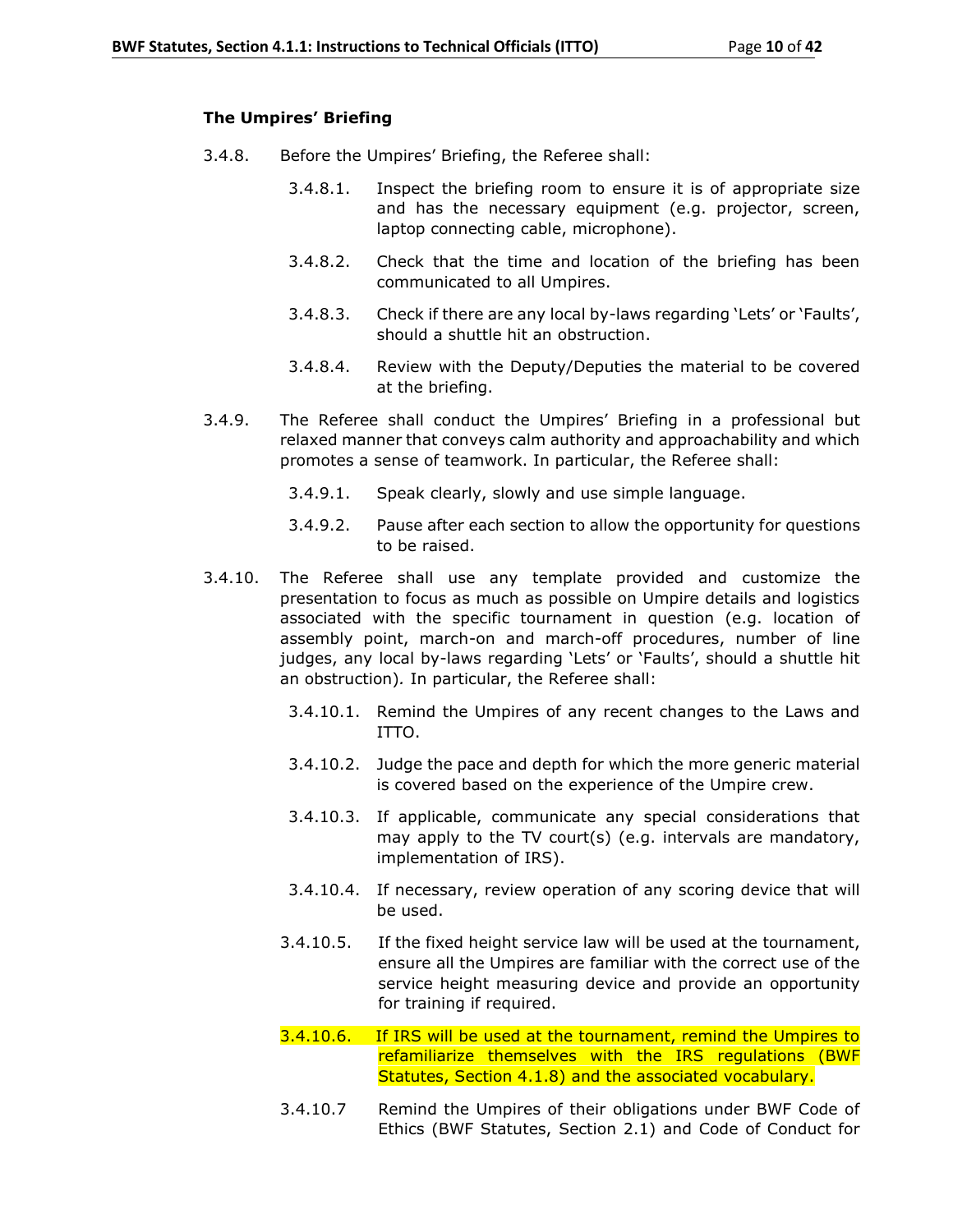Technical Officials (BWF Statutes, Section 2.2.5), particularly as related to betting and wagering, and the use of social media.

- 3.4.11. The Referee shall communicate details around the disposition of Umpire duties, including neutrality for the first days of the tournament (e.g. whether Umpires will work in shifts, on pre-assigned courts in teams, or on a rotational basis).
- 3.4.12. If present, the Referee shall leave sufficient time at the end of the briefing for the Umpire Assessors to address the Umpires.

## **The Line Judges' Briefing**

The Referee shall:

- 3.4.13. Meet with the Line Judges prior to the start of the tournament.
- 3.4.14. Speak to the Line Judges in a manner that conveys calm authority, approachability, and which puts the Line Judges at ease. In particular, the Referee shall:
	- 3.4.14.1. Speak clearly, slowly and use simple language.

3.4.14.2. Make use of an interpreter, if necessary.

- 3.4.15. Emphasize to the Line Judges that they are an important part of the Technical Officials team.
- 3.4.16. Review briefly the Line Judge duties and expectations, and address any questions that arise.
- 3.4.17. Ensure that the Line Judge Coordinator has been briefed regarding marchon and march-off procedures.

## 3.5. **Court Management and Towards the Finals Day**

#### **General**

- 3.5.1. The Referee shall keep aware of the general progression of all aspects of the tournament both within and outside of his direct areas of responsibility. In particular, the Referee shall:
	- 3.5.1.1. Meet, as necessary, with members of the Organising Committee as the tournament progresses and as specific issues arise.
	- 3.5.1.2. Redirect to the appropriate stakeholders any questions/problems that fall outside of the Referee's immediate area of jurisdiction, but be sure to follow up at a suitable juncture to ensure that the problem has been addressed satisfactorily and the outcome communicated back to the person who raised the issue.
	- 3.5.1.3. At the start and end of each day, aim to boost morale and promote team spirit by conversing with, and thanking, tournament staff and volunteers around the venue who contribute to the overall smooth running of the tournament.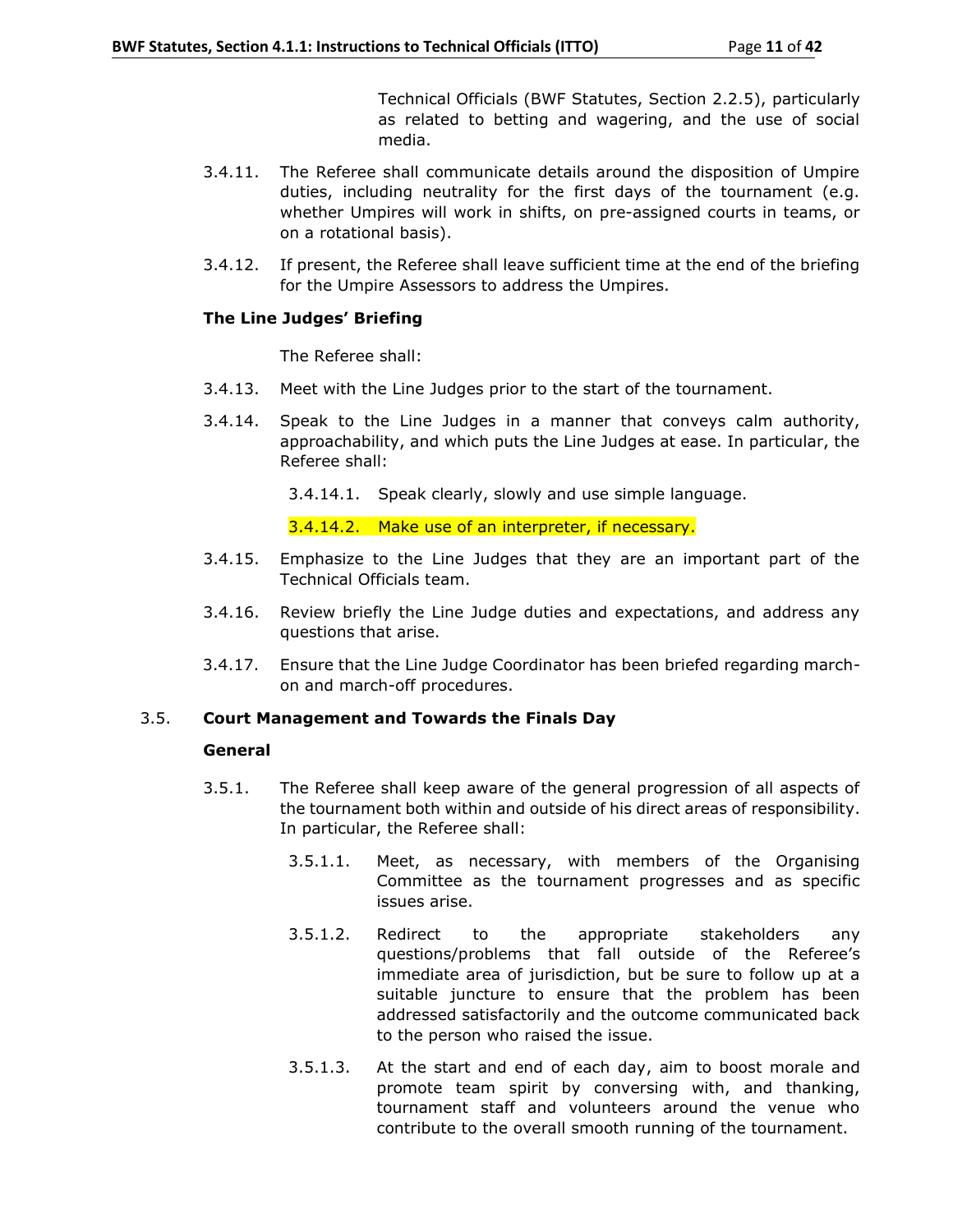- 3.5.1.4. On the first day of the tournament observe the mechanics of the general traffic flow around the Field Of Play, efficiency of march-on/march-off, audibility and appropriate content of announcements, etc*.* and make any necessary adjustments for subsequent days.
- 3.5.1.5. Whenever possible during play, ensure the Referee team is positioned such that all the courts in use can be easily observed (i.e. when multiple courts are being used the Referee and Deputy(ies) should avoid being co-located for extended periods in one area, if possible).
- 3.5.1.6. If necessary, go onto court during a match without being called by the Umpire.
- 3.5.1.7. If IRS is in operation, ensure as far as possible that the Referee or Deputy watches that any challenge made is administered correctly by the Umpire, and be ready to intervene, if necessary, to ensure that any mistake is corrected before the next rally begins.

#### **Start of the Day**

- 3.5.2. The Referee shall arrive at the venue sufficiently early each day to carry out all required duties to ensure that play is ready to start on time. In particular, the Referee shall:
	- 3.5.2.1. Walk through the Field Of Play to check that the courts are clean and all hardware is in the right positions (e.g. Line Judge and Coaches' chairs, service height measuring devices, interval boards, towels/mops). Check that the net heights have been measured and service height measuring devices have been calibrated.
	- 3.5.2.2. Ensure that all IT functionality is operational (e.g. Public Address (PA) system, Umpire scoring devices, scoreboards, IRS).
	- 3.5.2.3. Ensure key personnel are in place (e.g. Match Control, Shuttle Control, Field Of Play staff, Tournament Doctor or medical team).

## **Medical Personnel**

- 3.5.3. Prior to the start of the first day's play and anytime there is a change to new medical personnel, the Referee shall meet briefly with the Tournament Doctor/Medical Officer.
	- 3.5.3.1. An interpreter may be used, if necessary.
	- 3.5.3.2. The Referee shall ensure that the Tournament Doctor knows that he acts under the Referee's direction and that if called onto court, the Tournament Doctor's primary role is to advise the player of the severity of any injury, and not to administer any treatment that may cause undue delay.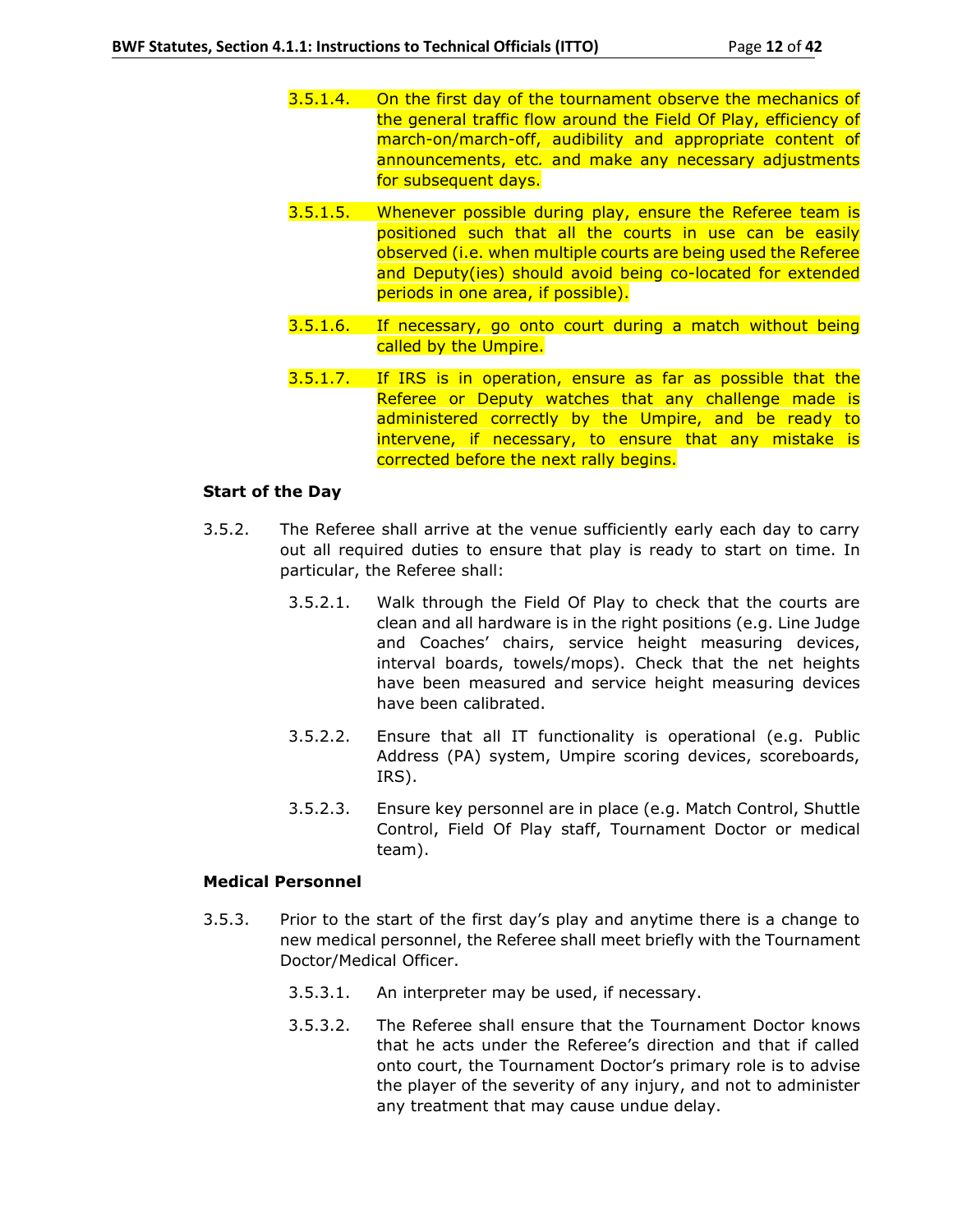- 3.5.3.3. The Referee shall ensure that the Tournament Doctor has basic medical supplies on hand in a portable container (e.g. plasters, scissors, gloves).
- 3.5.3.4. At all times when play is in progress and well before the first match of the day, the Tournament Doctor (or other medically trained personnel) shall be located courtside or have a direct contact to the Referee in order to assist the Referee on court in case of a player's injury or illness.

#### **Shuttle Testing**

- 3.5.4. Prior to the start of the first day's play, the Referee shall oversee the testing of shuttles.
	- 3.5.4.1. The shuttles should be tested by an active player in the tournament, preferably a male player.
	- 3.5.4.2. All available speeds shall be tested from both ends of the court.
	- 3.5.4.3. Instruct the shuttle tester during the test, if necessary, such that the shuttles are being tested correctly.
	- 3.5.4.4. When assessing the result of the shuttle test, take into account the manner in which the shuttles were hit (strength of shot and trajectory), and whether they were hit from the correct location (over the back line) (Law 3).
	- 3.5.4.5. Communicate the shuttle speed decision to Shuttle Control.
	- 3.5.4.6. Do not communicate the decision regarding the selection of the shuttle speed to be used to the shuttle tester or ask his opinion.
	- 3.5.4.7. Retest the shuttles, if necessary, on a given day if playing conditions change substantially (e.g. temperature and humidity) or it is warranted based on visual observations and/or feedback from Umpires.
	- 3.5.4.8. If the playing conditions do not change significantly and if the shuttles are found to be consistent from tube-to-tube, then it is not necessary for the shuttles to be tested on every subsequent day.

## **Withdrawals and Promotions**

- 3.5.5. The Referee shall process any withdrawals, no shows and forced withdrawals that arise after the Team Managers' Meeting according to GCR, Regulation 13.
	- 3.5.5.1. The Referee may stop a qualifying draw match in progress, if necessary, in order to execute a promotion to the main draw (GCR, Regulation 13.1.1).
	- 3.5.5.2. In events without a qualifying competition, an entry on the reserve list may be promoted to the main draw until the order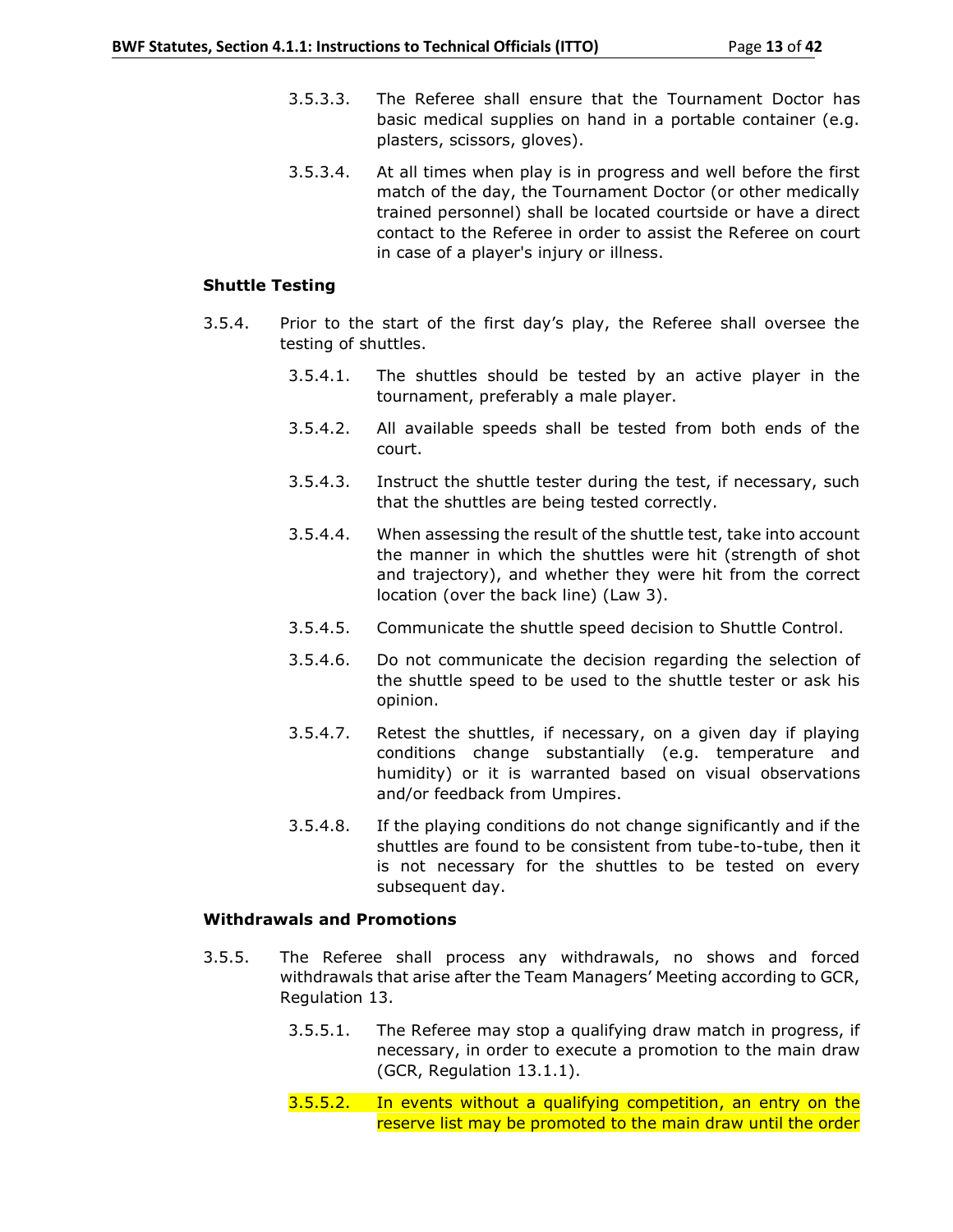of play for the first day(s) has been published (GCR, Regulation 13.1.2).

- 3.5.5.3. In events with a qualifying competition, an entry on the reserve list may be promoted to the qualifying draw until the order of play for the qualifying rounds has been published (GCR, Regulation 13.1.3).
- 3.5.5.4. Ensure all promotions (PFQ/PFR), withdrawals (WDN), no shows (DNS), forced withdrawals (FWDN), substitutions (SUB), retirements and walkovers are documented correctly in the TP file, using the correct abbreviations.
- 3.5.5.5. Include all withdrawals subject to a fine in the Withdrawal Report (GCR, Regulation 14.1.2). A Medical Certificate should be obtained, wherever possible, when a player withdraws or retires on medical grounds.

### **Technical Officials Management**

The Referee shall:

- 3.5.6. Look after the general well-being of the Umpires and Line Judges throughout the tournament and ensure they have the amenities necessary to discharge their duties effectively (e.g. food, water, coffee, tea, etc.).
- 3.5.7. Promote teamwork and camaraderie within the group of Technical Officials while maintaining sufficient distance to avoid the perception of favouritism, etc*.*
- 3.5.8. Ensure that all Technical Officials abide by the Technical Officials Code of Conduct (BWF Statutes, Section 2.2.5).
- 3.5.9. Give daily Umpire briefings as necessary. The briefings should focus on generic feedback from play on the previous day with communication of any adjustments required, passing on any changes to procedures to be adopted for the current day (e.g. changes to march-on and march-off, change in number of Line Judges), and allowing time for questions, answers and comments by Umpire Assessors, if present.
- 3.5.10. Offer constructive feedback on an Umpire's performance when appropriate based on first-hand observations or when requested by the Umpire, and in particular:
	- 3.5.10.1. Offer such feedback promptly after a match whenever an adjustment in an Umpire's performance is necessary in order to bring it into line with expectations.
	- 3.5.10.2. Offer such feedback in a setting with privacy and free from distractions.
	- 3.5.10.3. Be certain your instructions are understood and subsequently observe the Umpire to make sure they are followed.
- 3.5.11. Ensure Umpire and Service Judge assignments are made fairly and appropriately.
	- 3.5.11.1. Ensure Umpire and Service Judge neutrality as far as possible.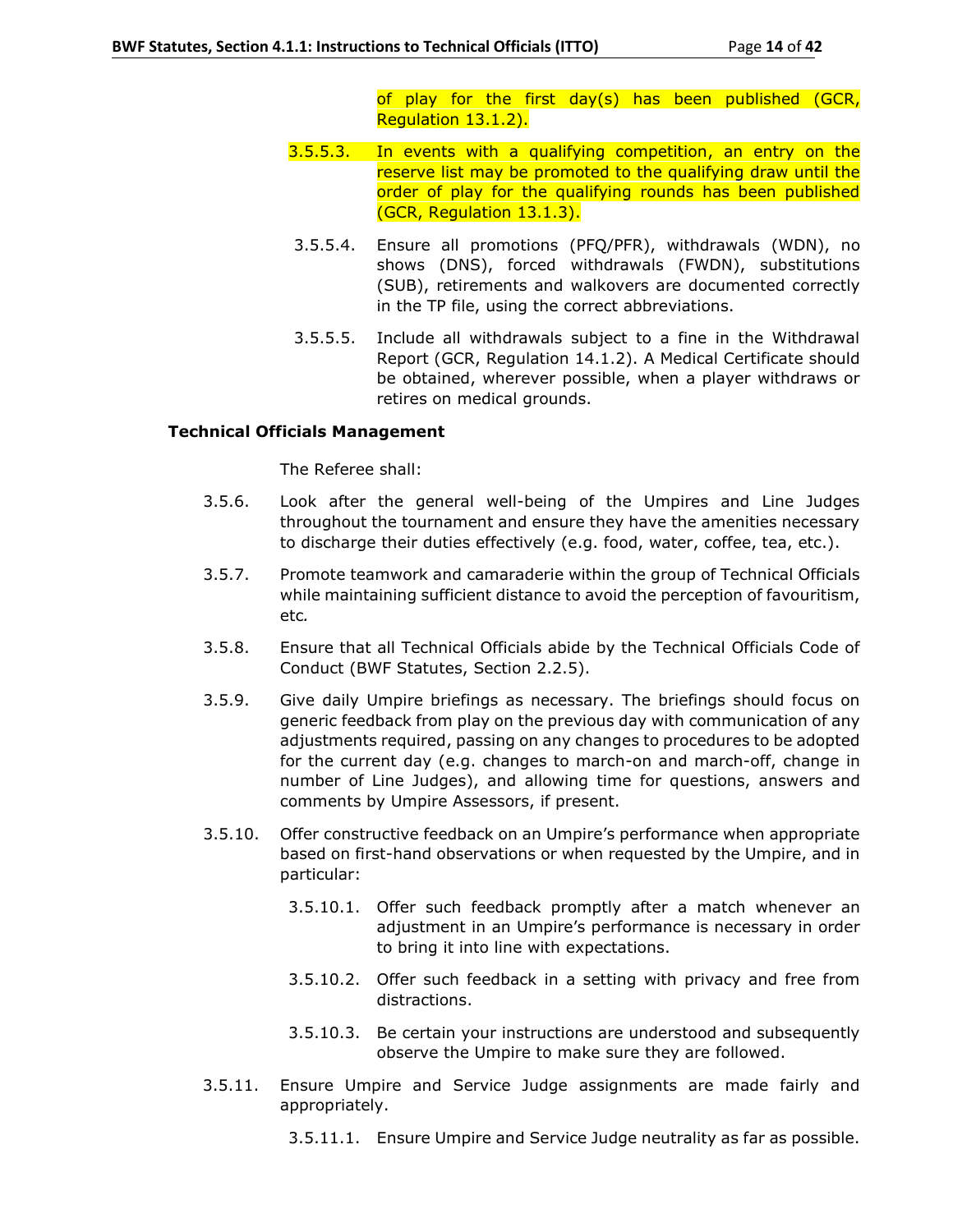- 3.5.11.2. If complete Umpire and Service Judge neutrality cannot be achieved then at a minimum prioritize Umpire and Service Judge neutrality on the TV court and then, if possible, neutral Umpires on other courts.
- 3.5.11.3. Take note of any matches with significant tension between the Umpire or Service Judge and players, and, if necessary, avoid assigning that Umpire or Service Judge to matches featuring the same player in subsequent rounds.
- 3.5.11.4. Ensure all Technical Officials have reasonable rest between duties/shifts.
- 3.5.12. If present, communicate with Umpire Assessors frequently as the tournament progresses.
	- 3.5.12.1. The Referee shall solicit the Umpire Assessors' feedback on each Umpire's performance to help guide decisions around assignments for the latter stages of the tournament.
	- 3.5.12.2. To the extent possible, the Referee shall accommodate the Umpire Assessors' requests regarding Umpire and Service Judge assignments in order to facilitate the assessment/appraisal process.
	- 3.5.12.3. The Referee has final authority regarding all Technical Officials assignments.
- 3.5.13. Meet with the Line Judges as needed as the tournament progresses, and in particular:
	- 3.5.13.1. Offer feedback on Line Judge performance and any adjustments needed through the Line Judge Coordinator.
	- 3.5.13.2. Pass on feedback from Umpires and the Referee team to the Line Judge Coordinator on stronger and weaker performing Line Judges so that they can be assigned appropriately in the latter stages of the tournament.
	- 3.5.13.3. If any appointed international Line Judges are present, ensure they are utilized in the most competitive matches and on the more difficult lines, and particularly in any matches in the latter stages of the tournament featuring players from the host Member.

## **Players and Coaches Management**

- 3.5.14. The Referee shall deal with any complaints by players, Coaches and Team Managers firmly and fairly.
- 3.5.15. When required, the Referee shall make decisions concerning compliance of a player's or Coach's clothing.
	- 3.5.15.1. In cases of uncertainty, the Referee should permit the clothing in question and submit a picture of it to BWF after the tournament for review.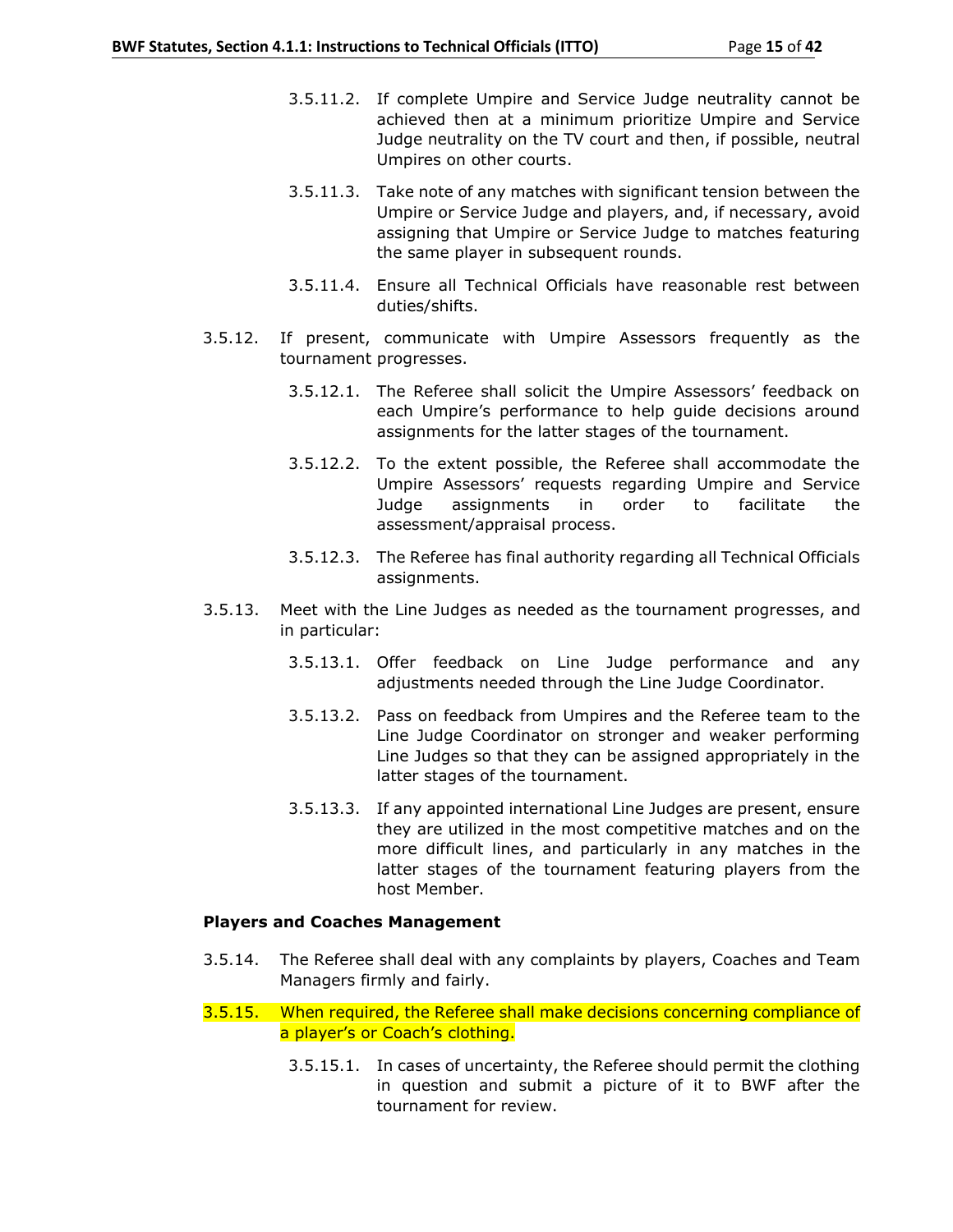- 3.5.15.2. Be aware of any lighting differences between the assembly area and the Field of Play that may alter perceptions of colour differentiation between shirts.
- 3.5.15.3. The Referee shall make decisions concerning opponents wearing significantly different colours by taking into account both shirts and shorts (or similar). For example, players wearing the same colour of shirts but significantly different colours of shorts shall be deemed to be dressed differently.
- 3.5.15.4. The Referee has the discretion whether or not to report a player's or a Coach's non-compliant clothing to BWF (or CC) for assessment of fines.
- 3.5.16. In observing play, the Referee shall ensure that anyone sitting in a Coach's chair on the Field of Play abides by the Coaches and Educators Code of Conduct (BWF Statutes, Section 2.2.6).
	- 3.5.16.1. The Referee shall take immediate action if a Coach moves the designated chair from its position such that the visibility of any advertising is disturbed.
	- 3.5.16.2. If necessary, the Referee may remove a Coach or Team Manager/Official from the Field of Play for an appropriate duration (e.g. the remainder of a match, a session or  $day(s)$ ) depending upon the seriousness of recurrence of the offence.
	- 3.5.16.3. The Referee shall inform BWF (or CC) of any serious or flagrant breaches of the Coaches and Educators Code of Conduct (BWF Statutes, Section 2.2.6) through the Referee's Report (or through an Incident Report, if necessary).

## **Schedule**

- 3.5.17. The Referee shall approve each subsequent day's match schedule before it is published.
	- 3.5.17.1. The next day's schedule should be published as early as possible on the preceding day (even if the identities of some of the players are not known at the time of initial publishing), but it should not be published until the order of play, and if appropriate, the court assignments are finalized. Record the time when the schedule for the next day is published and check that the publicly accessible published schedule is the same as that inputted into Tournament Planner.
	- 3.5.17.2. In developing the next day's schedule, solicit input from the relevant stakeholders (e.g. BWF/CC Events Officer, TV Coordinator, Tournament Director).
	- 3.5.17.3. Requests from TV around the order of play and court assignments should be accommodated, if possible, as long as it does not result in undue hardship to any player.
	- 3.5.17.4. Any player is entitled to a minimum of a 60-minute interval between matches (GCR, Regulation 11.3), except in Junior tournaments, Junior team tournaments, Para badminton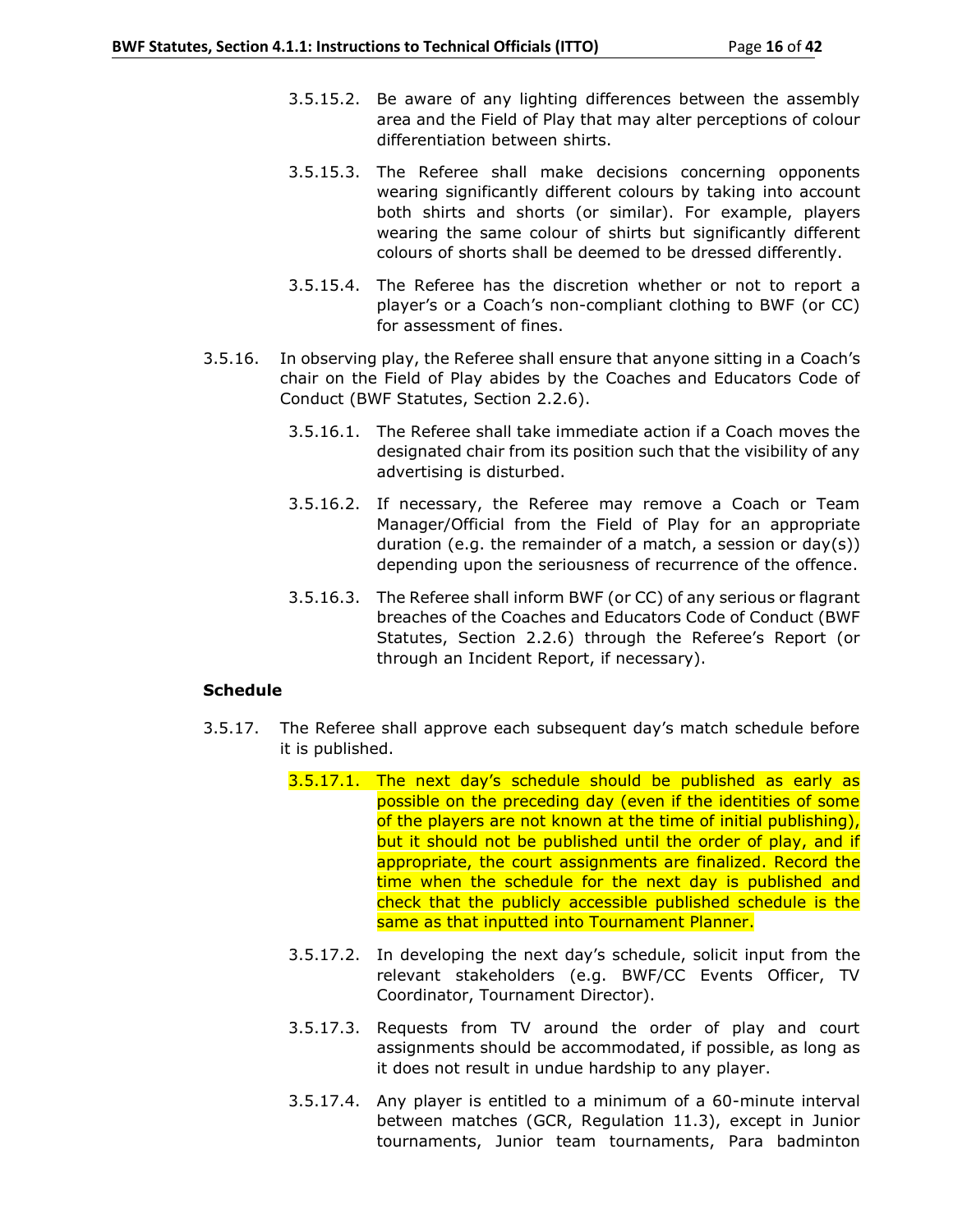tournaments, and qualifying rounds of other tournaments where a player is entitled to a minimum of a 30-minute minimum interval between two matches. The Referee shall, however, try to provide a longer interval between any two matches of a given player, and in particular between a player's matches in the same event.

- 3.5.17.5. Ensure that opposing sides in a match do not have disproportionately different rest times since their previous round matches in that event.
- 3.5.17.6. Where possible, consider having a variety of events scheduled in a given timeslot to maximize spectator interest and overall presentation.
- 3.5.17.7. The Referee shall develop or check the next day's practice schedule as applicable and approve it before it is published.

### **Final Stages of Tournament**

- 3.5.18. The Referee shall ascertain and communicate to the rest of the Technical Officials if there will be any changes in security procedures/accreditation requirements etc. for the semi-finals and finals due to the presence of VIPs.
- 3.5.19. The Referee shall approve any reconfiguration of the Field Of Play for the semi-finals and finals, etc.
	- 3.5.19.1. As the number of courts is reduced, the objective for any Field Of Play reconfiguration should be to provide the most attractive presentation for spectators and TV, and best utilize any extra space created.
	- 3.5.19.2. Communicate any changes to march-on and march-off procedures to the Umpires and Line Judges, and to the announcer.
- 3.5.20. Particular care should be taken when determining the order of play for the semi-finals and finals. The Referee should take into account factors such as TV requests, spectator interest, considerations for players in multiple finals (i.e. rest time and playing singles before men's and women's doubles (usually)), and participation of host Member players. Seek input from all relevant stakeholders, most particularly the BWF (or CC) Events Officer, if present, on any contractual obligations that must be respected.
- 3.5.21. Umpire and Service Judge appointments for the semi-finals and finals must be carefully considered and, after taking neutrality into account, should be based on factors such as observed performance throughout the tournament, experience level, presentation skills, and teamwork exhibited during the tournament. Solicit input from Umpire Assessors, if present.
- 3.5.22. The Referee shall ascertain from the tournament organizers the plan for the award ceremonies, and shall participate in the ceremonies, if requested. The Referee shall monitor that players participating in the award ceremonies are dressed appropriately and that they do not bring onto the podium any items that are not permitted (e.g. flags except at Grade 1 Team Tournaments, rackets) (BWF Statutes, Section 5.3.6,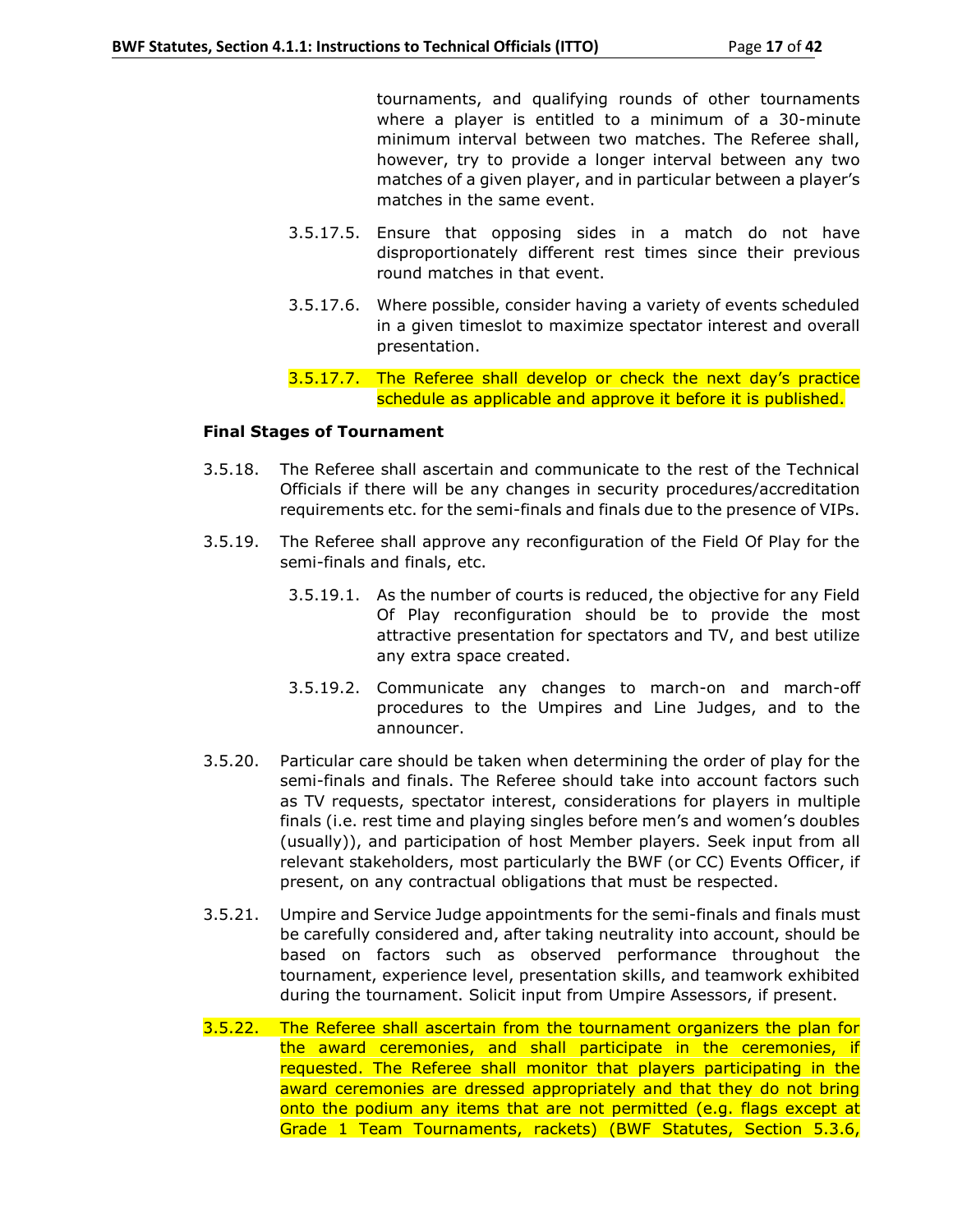Regulation 1.10). Ensure that players participating in the award ceremonies are not accompanied onto the podium by family members or other persons.

### **End of Day's Play**

- 3.5.23. At the end of each day's play the Referee and Deputy/Deputies should debrief with each other and with other key stakeholders as appropriate (e.g. Tournament Director).
- 3.5.24. Obtain the quantities of shuttles used during the day and shuttles remaining both from the TP file and by a physical count to ensure that there is a sufficient quantity left of appropriate speed for the number of matches remaining.
- 3.5.25. Ensure the TP file is published and a back-up copy sent to the BWF (or CC) office and the Referee Team at the end of each day's play.
- 3.5.26. Record the finish time of the day's play.

## 3.6. **Injuries, Illness and Incidents**

- 3.6.1. The Referee shall be called on court by the Umpire or intervene on his own initiative to handle cases of injuries, illness or incidents, as well as shuttle speed issues, when necessary.
	- 3.6.1.1. When called by the Umpire in case of injury or illness, the Referee and the Tournament Doctor shall immediately go on court. The Referee shall first speak to the Umpire to be informed of the relevant facts and to remind the Umpire to time the delay due to the injury.
	- 3.6.1.2. The Tournament Doctor's duty is to examine the player's injury and quickly determine whether it is medically advisable for the player to continue to play. The decision, however, which shall be taken as fast as possible, remains with the player. The Tournament Doctor may apply a quick relief, such as a bandage on a bleeding injury or a spray, but no timeconsuming treatment is allowed except in the regular intervals and then only if the Tournament Doctor estimates that the treatment can be completed (or nearly so) before the interval ends. The Tournament Doctor may be called to apply spray only once to a particular player per match except to administer additional sprays in the regular intervals.
	- 3.6.1.3. For matches between players/pairs of the same Member in Grade 2 – Levels 2-4 tournaments or in the World Championships, the Referee may initiate a retirement/withdrawal of a player against his wishes if the Tournament Doctor's advice is that it is not in the player's best interests to continue playing.
	- 3.6.1.4. The Referee may allow a maximum of two persons on court to assist and advise the injured player and help with translation. In fairness, the Referee shall allow the opposing side the same consideration.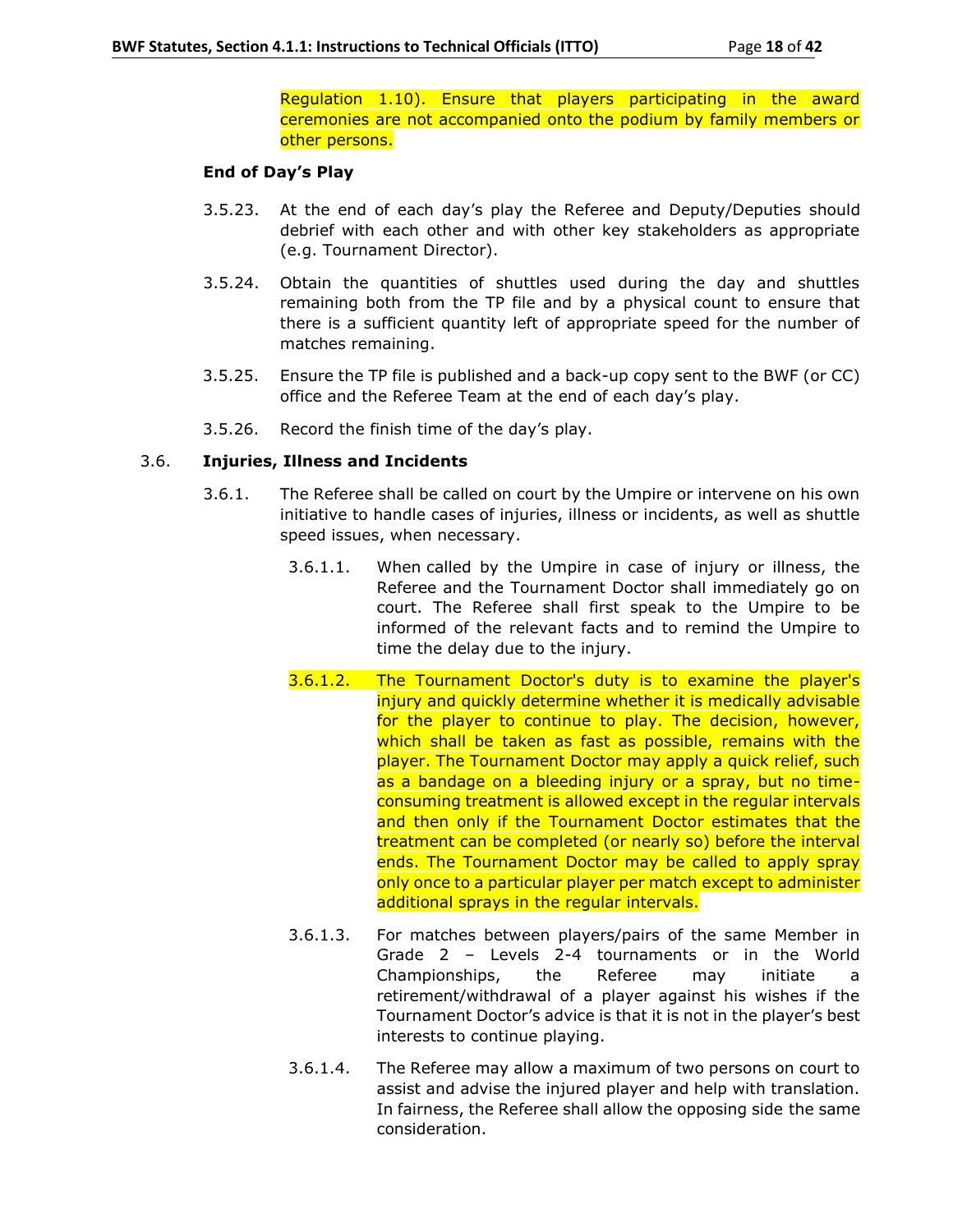- 3.6.1.5. The Referee shall resolve the injury situation as quickly as possible and well within a few minutes so that play can be resumed or abandoned. The Referee may need to point to potential disqualification if it is suspected that the player is exploiting the injury situation to regain wind, or if the player repeatedly hesitates in deciding to continue or abandon play.
- 3.6.1.6. The Referee shall ensure that there is Emergency Service available (ambulance and hospital) and be aware how to initiate immediate medical assistance. The Team Managers shall be kept fully informed about any medical assistance available.
- 3.6.1.7. In case of a severe injury, where there is no doubt that the player cannot continue, the regular process (Instructions 3.6.1.2 - 3.6.1.5) shall be disregarded, and the Tournament Doctor shall provide the necessary first aid until the player can be transported to hospital.
- 3.6.1.8. The Referee shall be aware of any physiotherapy or facilities for physiotherapists available at the tournament and keep the Team Managers informed.
- 3.6.1.9. As the Tournament Doctor may not be allowed to practice medicine in the host country, there shall be local medical service available at all times to cater for cases of illness among players and officials. The Referee shall pass on relevant information to the Team Managers.

#### 3.6.2. **Incidents and Misconduct**

The Referee shall be called on court by the Umpire or intervene on his own initiative in case of flagrant or other misbehaviour resulting in a red card (Law 16.7) or when the Umpire needs his assistance to resolve other issues.

- 3.6.2.1. Coming on court, the Referee shall first speak to the Umpire (and if necessary, the Service Judge) to receive information about the situation, and only afterwards address the players. In case information from other sources is necessary to resolve the situation, such personnel shall be called to the court, with the Referee normally remaining on court until the situation is resolved. While the Referee is on or near the court dealing with the problem, play is deemed suspended, unless the Referee advises the Umpire and the players otherwise.
- 3.6.2.2. Should the Referee decide to disqualify a player, this player is disqualified from all events of the tournament and in Team Tournaments, from all future matches of the Team Tournament; and a disciplinary process may be recommended in the Referee's Report. The player's doubles partner may continue in other events of the tournament (GCR, Regulation 31.5).
- 3.6.2.3. The Referee shall resolve the situation as quickly as possible, explain his decision clearly, briefly and with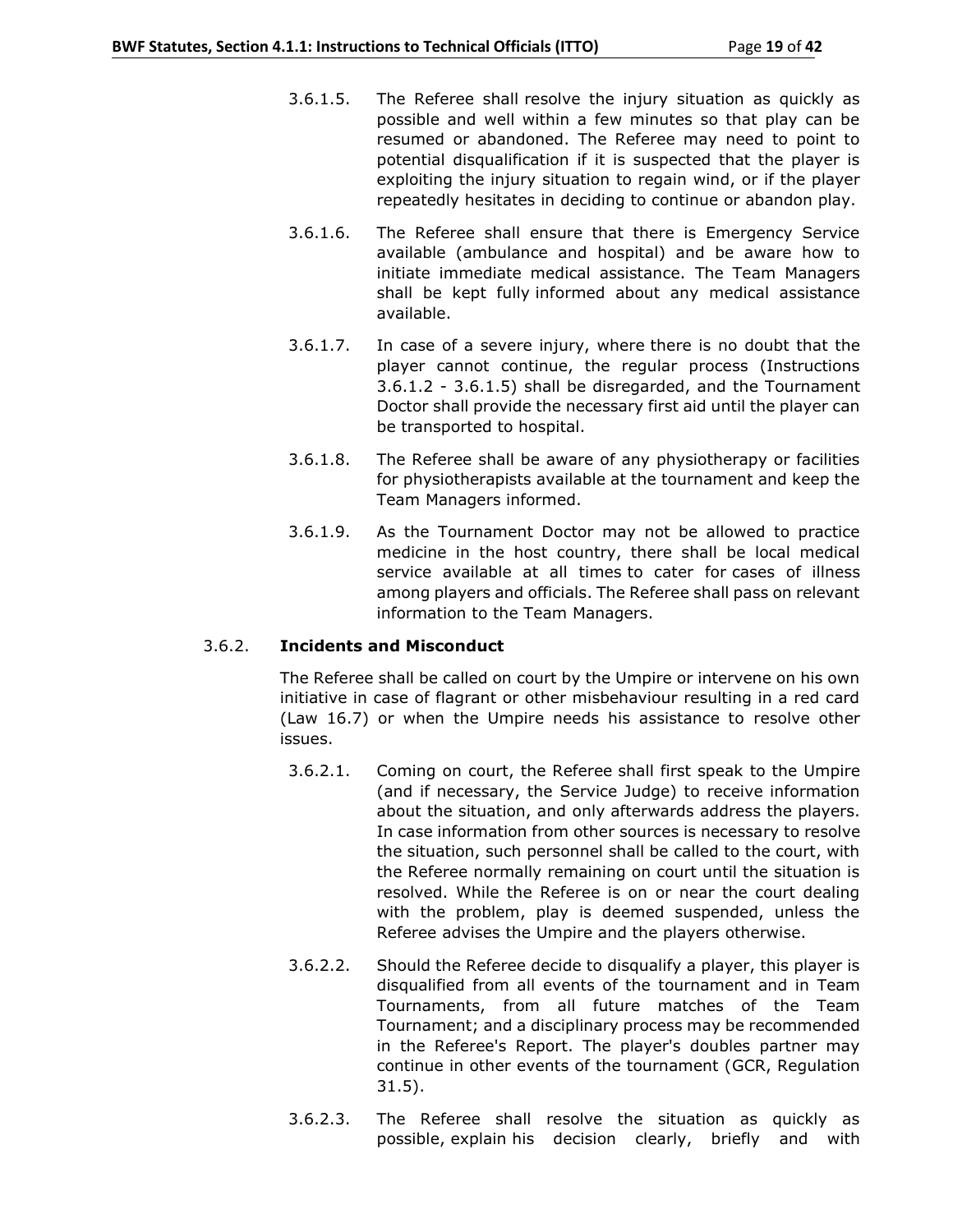conviction to the Umpire and the players, leave the court, and play shall resume, if applicable. There shall be no further discussion or appeal.

## 3.6.3. **Shuttle Speed**

The Referee shall at all times, when observing play, consider whether the shuttle speed selected before play started still appears to be correct.

- 3.6.3.1. When called on court by the Umpire because both sides wish to change the shuttle speed, the Referee shall first speak to the Umpire to add the Umpire's comments to his own observations before taking the decision to change the shuttle speed or not. Testing by the players may be performed, but will often not provide valid additional information.
- 3.6.3.2. When no shuttles of correct speed are available, tipping may exceptionally be done (preferably by the Service Judge or another neutral person), but only as a last resort to continue play.

## 3.7. **After the Tournament**

- 3.7.1. The Referee is responsible for the continued oversight of the tournament after the last match is concluded.
- 3.7.2. The Referee shall plan sufficient time before leaving the Field Of Play to finalize and duly inform BWF (or CC) of the results, and to thank all remaining Technical Officials, the Organising Committee and other stakeholders for their contributions. The Referee shall ensure that any doping tests still in progress after the end of play can be completed and that arrangements are made for players to return to their hotel before the Referee leaves the stadium.
- 3.7.3. The Referee shall immediately after the tournament send to BWF (or CC) a report on withdrawals, yellow and red cards, that may trigger further sanctions.
	- 3.7.3.1. The Referee may decide not to report a card given by an Umpire, if the Referee or a Deputy has observed the situation where the card was given and decides that the card should not have been issued.
	- 3.7.4. The Referee shall, no later than two weeks after the tournament is finished, send the Referee's Report to BWF (and/or CC), using the stipulated standard template.
	- 3.7.4.1. The Referee's Report shall contain all relevant detail but focus on what was noteworthy for the tournament and highlight information that may be relevant for further tournaments in the same venue or by the same organiser. The Referee's Report shall also contain any recommendations for BWF Statutes or guidelines.
	- 3.7.4.2. When drafting the Referee's Report, the Referee should consult his Deputy/Deputies. However, the responsibility for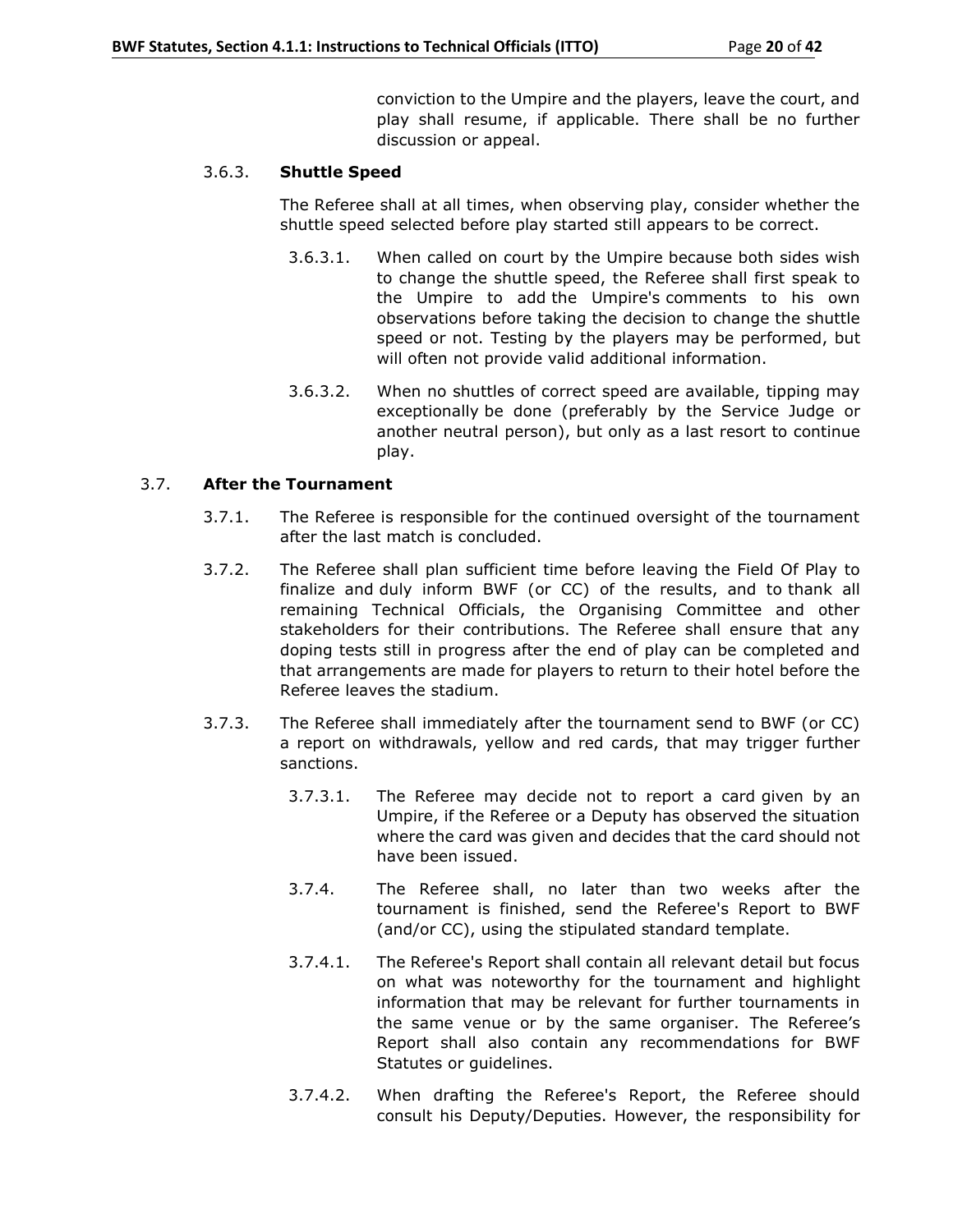the timely delivery and the content of the Referee's Report remains with the Referee.

## 3.8. **Team Tournaments**

- 3.8.1. A Team Tournament is normally governed by specific regulations issued by BWF (or CC), describing the terms and conditions for entries, method of competition, draw and other particular features of the Team Tournament. In the absence of such regulations, the tournament prospectus shall contain such terms and conditions.
	- 3.8.1.1. Team Tournaments are frequently played in pools and groups, at least in the initial stage, and the BWF General Competition Regulations for play in groups and pools apply (GCR, Regulation 16), unless specifically stated otherwise.
- 3.8.2. The Referee is responsible for ensuring that the entries of teams and nominations of players to participate in the Team Tournament are in accordance with the Team Tournament regulations.
- 3.8.3. The Referee is responsible for approving team ranking, seeding, conducting the draw (or verifies the result of the draw), and for the overall schedule of play for the ties of the Team Tournament.
- 3.8.4. The Referee shall decide the time and method for nomination of teams for the individual team ties and communicate the decision to the Team Managers at the Team Managers' Meeting, unless it is stipulated in the regulations.
- 3.8.5. Based on the team nominations, the Referee shall decide the order of play for the tie following the process laid down in the regulations for the Team Tournament, if such a process is described.
	- 3.8.5.1. If a process for deciding the order of play is not given, the Referee shall decide the order of play so that, as far as possible:
		- no player plays in two consecutive matches, and
		- players playing both singles and men's or women's doubles play singles first.
	- 3.8.5.2 Once decided, the Referee shall communicate the order of play to the teams and to the member of the Organising Committee responsible for further publication.
- 3.8.6. Unless otherwise stipulated in the specific regulations for the Team Tournament, prior to a player's first match in a tie, the Referee may allow a substitute for a player, who, in the opinion of the Referee is incapacitated by illness, injury or other unavoidable hindrance, provided that the substitute player or pair is lower ranked (per the World Ranking date stipulated in the Prospectus for the Team Tournament) than the player or pair being replaced.
	- 3.8.6.1. Any pair unaffected by the substitution shall be left unchanged.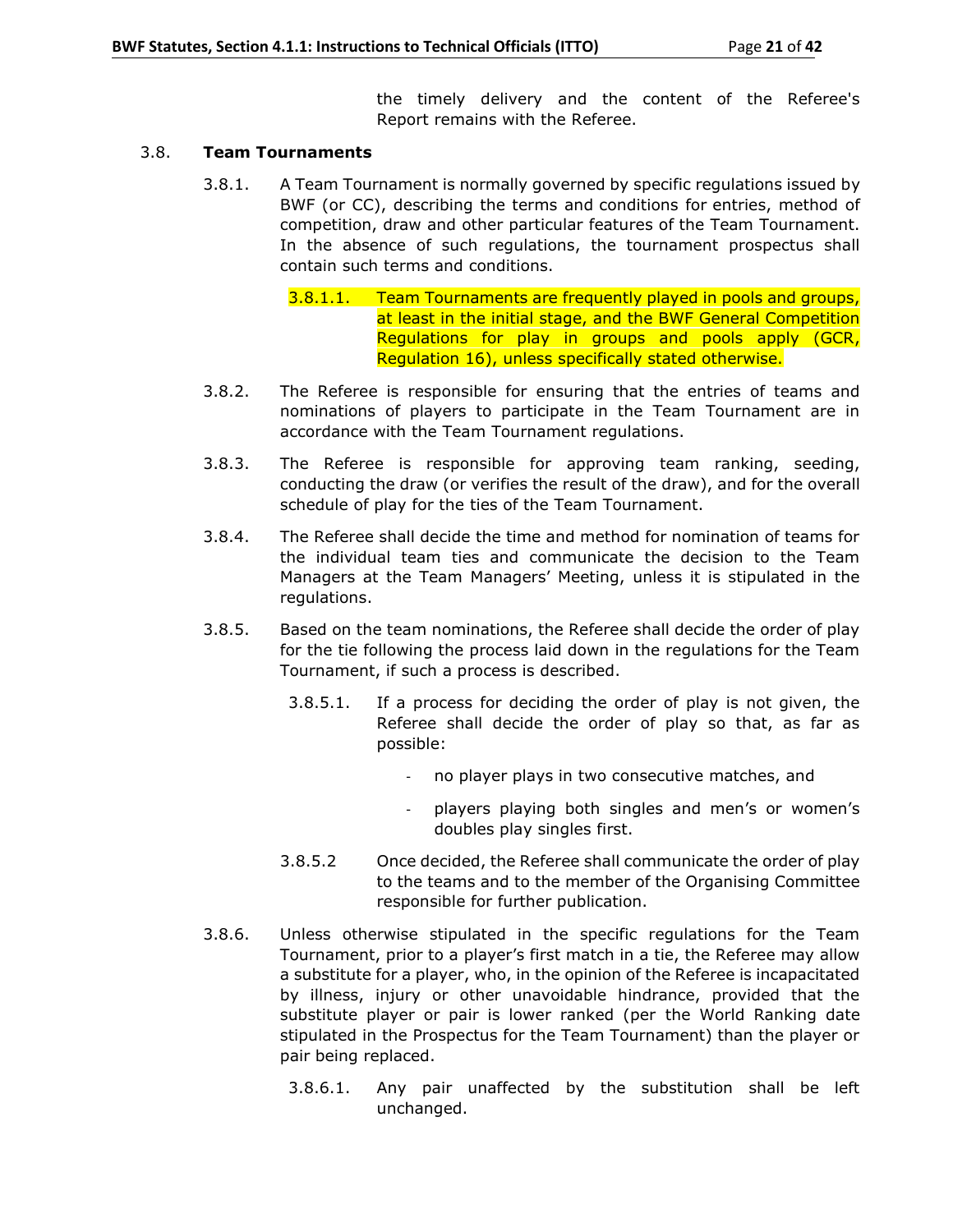- 3.8.6.2. A substituted player shall not take part in that tie, but may play again in a later tie in the Team Tournament.
- 3.8.7. The Referee may disqualify at any stage of a Team Tournament
	- Any team which fails to report its arrival at the stipulated time;
	- Any team which fails to carry out its required program; or
	- Any team that has failed to carry out its obligations or breaches the Rules and Regulations of BWF (or the CC).

## **4. GENERAL ADVICE ON REFEREEING**

- 4.1. The Role of the Referee and Relations to Other Stakeholders
	- 4.1.1. The Referee shall know and understand the Laws of Badminton.
		- 4.1.1.1. The Referee shall at all times stay updated on BWF Code of Ethics (BWF Statutes, Section 2.1), General Competition Regulations (GCR) (BWF Statutes, Section 5.1) and related documents, in particular the Technical Officials' Code of Conduct (BWF Statutes, Section 2.2.5), and other official tournament related official communications from BWF (and CC).
		- 4.1.1.2. The Referee shall be familiar with BWF information technology (IT) tools and their operation.
		- 4.1.2. Being in overall charge of the tournament, the Referee shall lead, manage and motivate the Technical Officials.
		- 4.1.2.1. The Referee shall establish constructive working relationships with Deputy Referees, Umpire Assessors, the Organising Committee, the Team Managers (representing the players) and any BWF (or CC) Representatives or Staff appointed to the tournament.
		- 4.1.2.2. The Referee, representing BWF (or CC) shall lead by example. The Referee shall be punctual and demand punctuality of others, dress correctly and request that the other Technical Officials do likewise.
	- 4.1.3. The Referee shall observe play and, after consultation when appropriate, take all necessary action to ensure that play is fair and correct.
		- 4.1.3.1. The Referee may delegate duties to other Technical Officials. However, delegation shall be followed up and the ultimate responsibility remains with the Referee.
		- 4.1.3.2. A decision by a Deputy Referee shall be considered as a decision by the Referee. There is no appeal of such a decision to the Referee.
	- 4.1.4. The Referee, in cooperation with the Organising Committee and BWF (or CC), is responsible for the conditions under which the tournament is conducted.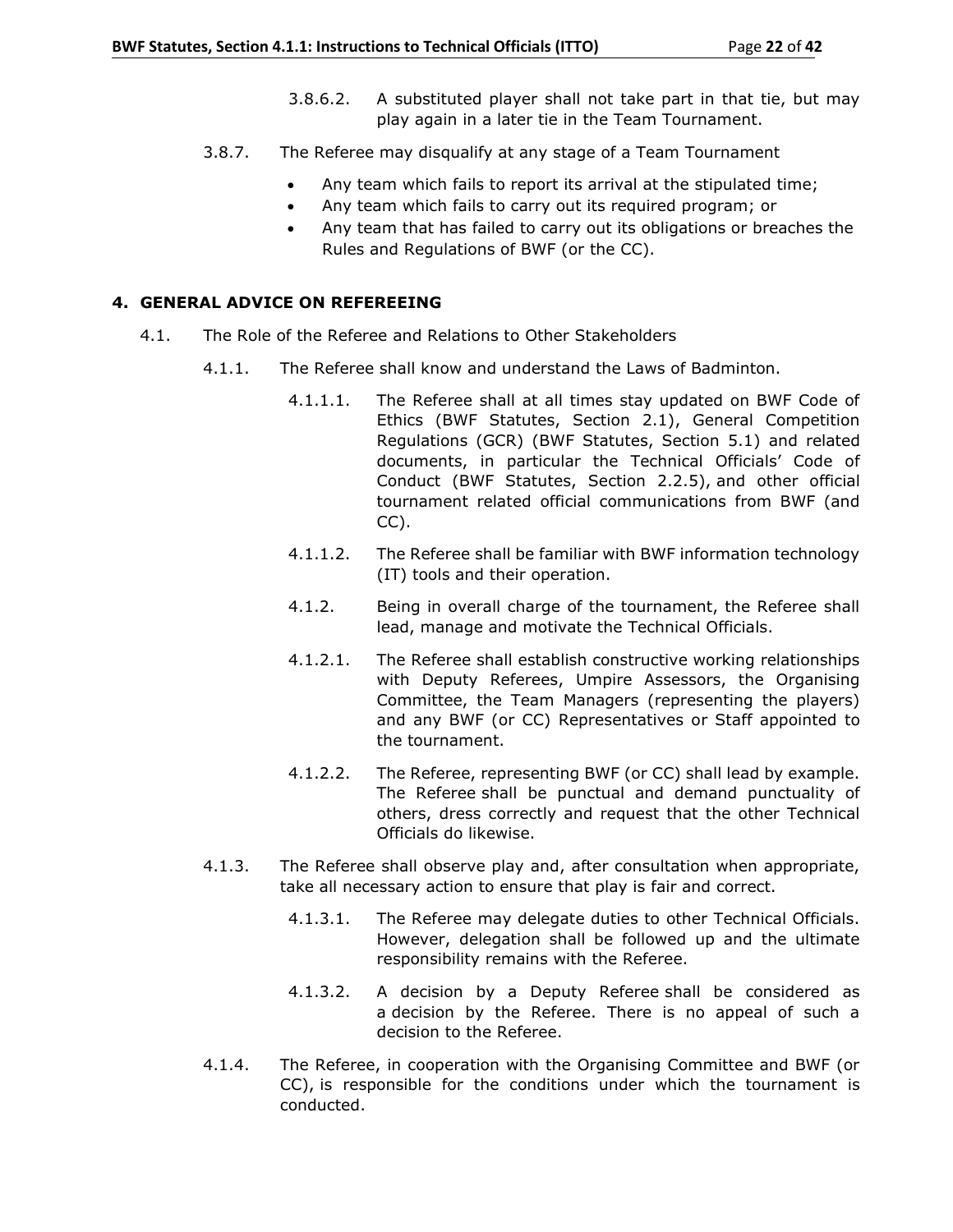- 4.1.4.1. The Referee shall provide the players with safe and good playing conditions.
- 4.1.4.2. The Referee is responsible for providing all Technical Officials with conditions that will enable them to carry out their duties safely and effectively.
- 4.1.4.3. The Referee shall assist the Organising Committee and BWF (or CC) with providing the best possible presentation of the tournament to the spectators in the stadium and to any television audience. The Referee shall work in close cooperation with BWF (or CC) staff and respect BWF's (or CC's) contractual obligations (e.g. to television and sponsors).
- 4.1.5. The Referee must remain fair and calm at all times, and shall be prepared to take all necessary decisions.
	- 4.1.5.1. Before a major decision is taken, review any relevant regulations or legislation, reflect and, if in doubt, consult the Deputy Referees, BWF (or CC), the Organising Committee and/or a Referee Assessor, as appropriate.
	- 4.1.5.2. When a decision is taken, communicate it clearly and ensure that it is well understood by the recipients.
	- 4.1.5.3. Should a mistake be made, admit it, correct it and apologize.

## 4.2. **Handling Questions and Complaints**

- 4.2.1. The Referee shall be available and approachable, such that Team Managers (on behalf of the players), Technical Officials and other stakeholders are encouraged and feel comfortable to come forward with their questions, comments or complaints. This approach will generally facilitate and improve the Referee's decision-making process.
- 4.2.2. When a Team Manager or a player comes to the Referee to request a decision on a specific case, the Referee should:
	- 4.2.2.1. Listen carefully to the case and the arguments put forward;
	- 4.2.2.2. Ask questions to fully clarify the issue, using an interpreter, if necessary, and ensure that all the facts are well understood;
	- 4.2.2.3. Take time, if necessary, to reflect over the case, consult any relevant legislation, regulations and other sources of information;
	- 4.2.2.4. Bear in mind that the person raising the case is an advocate for his team or players;
	- 4.2.2.5. Consider the importance and the urgency of the decision, decide on the priority and whether the Referee shall take the decision or if it should be referred elsewhere;
	- 4.2.2.6. Consider whether the outcome of the decision may set an unhelpful precedent.
	- 4.2.2.7. Take the decision as soon as possible but only when ready to do so; and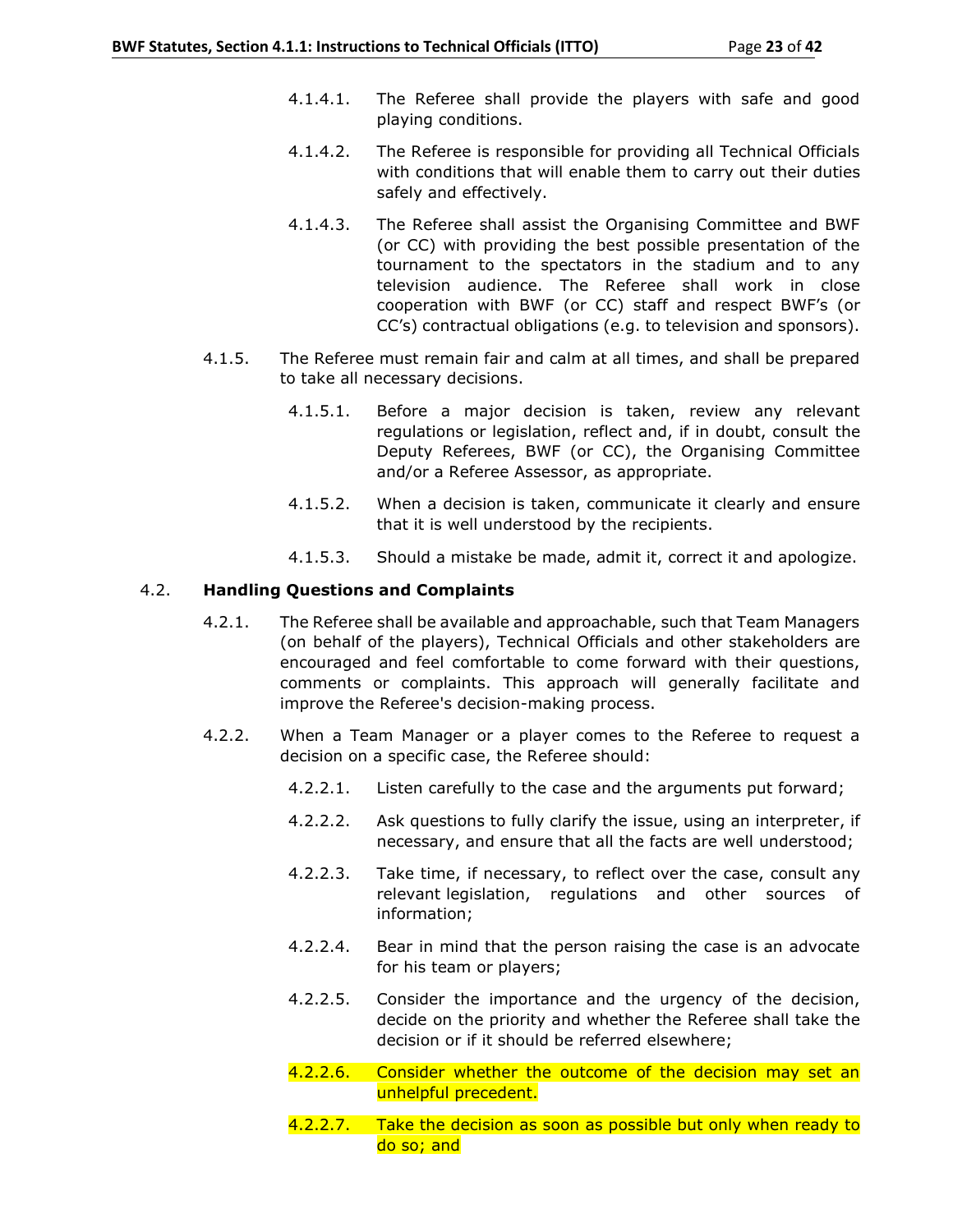## 4.2.2.8. Communicate the decision to the person raising the case and to all others that the decision may directly or indirectly affect.

- 4.2.3. In order to minimize the occurrence of justified complaints, the Referee shall be proactive in anticipating and preventing potential problems and in taking pre-emptive action to solve issues before they materialize or escalate.
- 4.2.4. Unsatisfied complaints and problems that cannot be resolved at the tournament may indicate the need for a review of Laws or regulations and should be reported to BWF (or CC) through the Referee's Report or otherwise.

## 4.3. **Anti-Doping and Match-Fixing**

- 4.3.1. The Referee, as well as all other Technical Officials, shall at all times be in compliance with the BWF Code of Ethics (BWF Statutes, Section 2.1), Technical Officials' Code of Conduct (BWF Statutes, Section 2.2.5), and their related documents. In particular, the Referee has an obligation to promote the provisions related to betting, wagering and irregular match results to the Technical Officials working under his authority and to observe that they follow the provisions of the codes.
- 4.3.2. Concerning anti-doping, the Referee has the responsibility
	- 4.3.2.1. To verify that the Organising Committee provides adequate working conditions for doping testing;
	- 4.3.2.2. To make the Team Managers aware that random and/or targeted doping testing may take place during and after the tournament;
	- 4.3.2.3. To be aware of any doping testing arrangements that BWF may have made with the relevant National Anti-Doping Organization (NADO) and assist the National Anti-Doping Officers in executing their task, if requested to do so; and
	- 4.3.2.4. To look after the players' health and safety and ensure that fair play prevails (e.g. the playing schedule may, if necessary, be changed to accommodate players having been selected for or undergoing doping testing).
- 4.3.3. Concerning match-fixing, the Referee has the responsibility
	- 4.3.3.1. To make the Team Managers aware of the BWF regulations and countermeasures in place concerning players not giving their best efforts, particularly the arrangements for observation of matches between players from the same Member;
	- 4.3.3.2. To closely observe play on court as well as what may be happening around the tournament, including the audience in the stadium, bearing in mind that match-fixing may potentially be occurring; and
	- 4.3.3.3. To take appropriate action promptly should any suspicious action be observed and inform BWF immediately.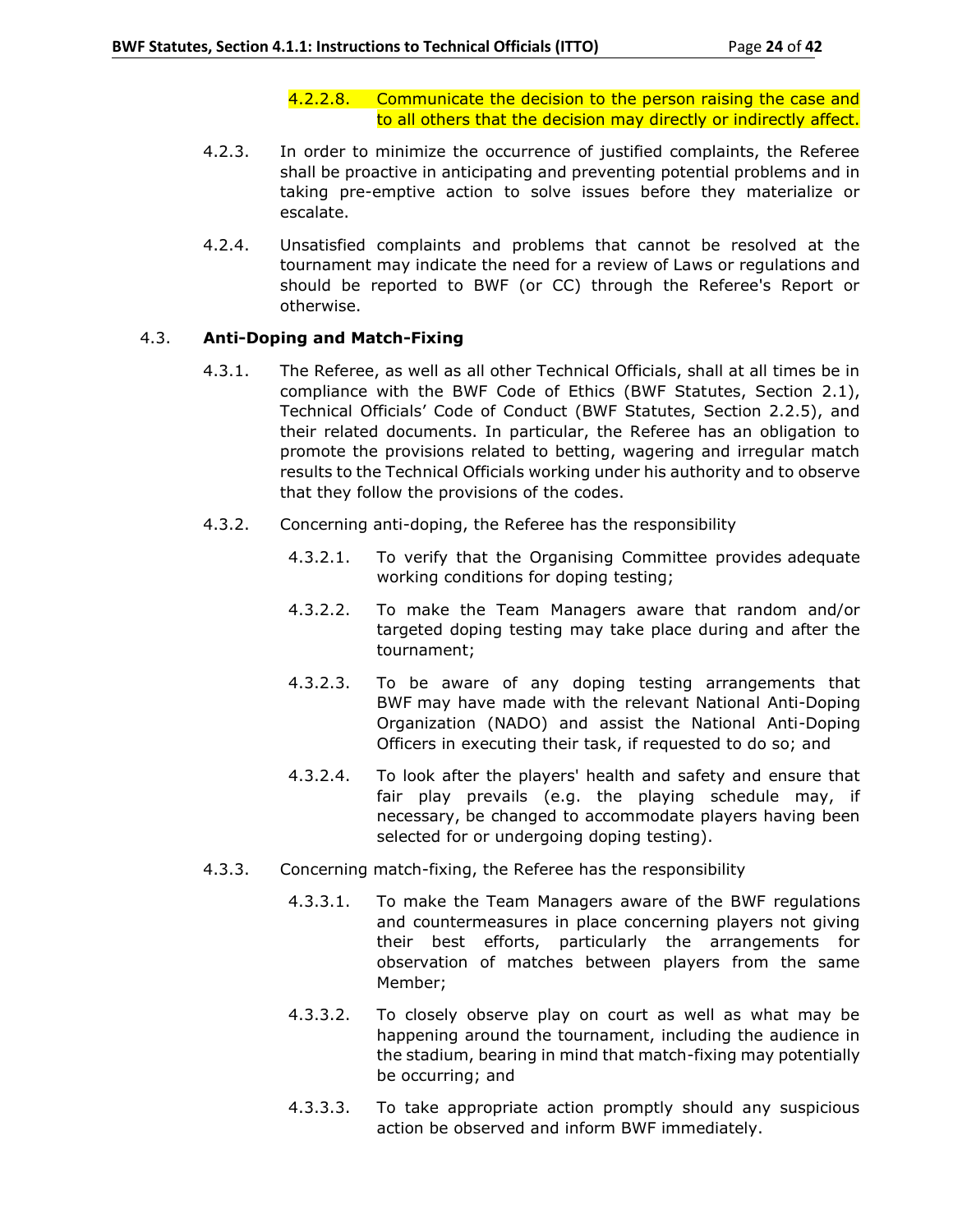## 4.4. **Media**

- 4.4.1. Media play an important role in the presentation of any tournament and the Referee shall assist in providing adequate working conditions for journalists, photographers and television staff, without jeopardizing the health and safety of the players, the working conditions for the Technical Officials or the playing conditions.
- 4.4.2. The Referee shall be aware of any specific BWF (or CC) guidelines for media staff and assist in upholding these guidelines on the Field Of Play.
- 4.4.3. The Referee, on behalf of all Technical Officials, shall assist the BWF (or CC) communication staff in responding to technical questions from the media related to the tournament, or, in their absence, answer such questions.

### **5. INSTRUCTIONS TO UMPIRES**

### 5.1. **Before the Match – Off Court**

The Umpire shall:

### 5.1.1. Obtain the scoresheet;

- 5.1.2. Ensure that the specified number of Line Judges, and if applicable, Court Attendants are present;
- 5.1.3. Ensure that the players' clothing (as far as name, lettering, advertisements, colour and design are concerned) and equipment are compliant with the GCR as instructed by the Referee;
- 5.1.4. Ensure all players' mobile phones are switched off; and
- 5.1.5. Ensure the players line up according to the order of the names printed on the scoresheet or as instructed by the Referee.

#### 5.2. **Before the Match – On Court**

The Umpire shall:

- 5.2.1. Carry out the toss fairly and note the choices made by the winning and losing sides (Law 6). These choices, once made, are final;
- 5.2.2. Get into the Umpire's chair as quickly as possible after the toss, start the stopwatch and then:
	- 5.2.2.1. Time the warm-up period. Unless instructed otherwise by the Referee, the two-minute warm-up starts when the Umpire sits in the chair and ends with the calling of "Play" to start the match. The Umpire shall call "Ready to play" to instruct the players to get ready to start the match at ninety seconds of the two-minute warm up period, unless instructed otherwise by the Referee;
	- 5.2.2.2 When a scoresheet is used, write "0" for both sides and "S" for server, and in the case of a Doubles match, "R" for receiver;
	- 5.2.2.3. Check that any scoring device is working; and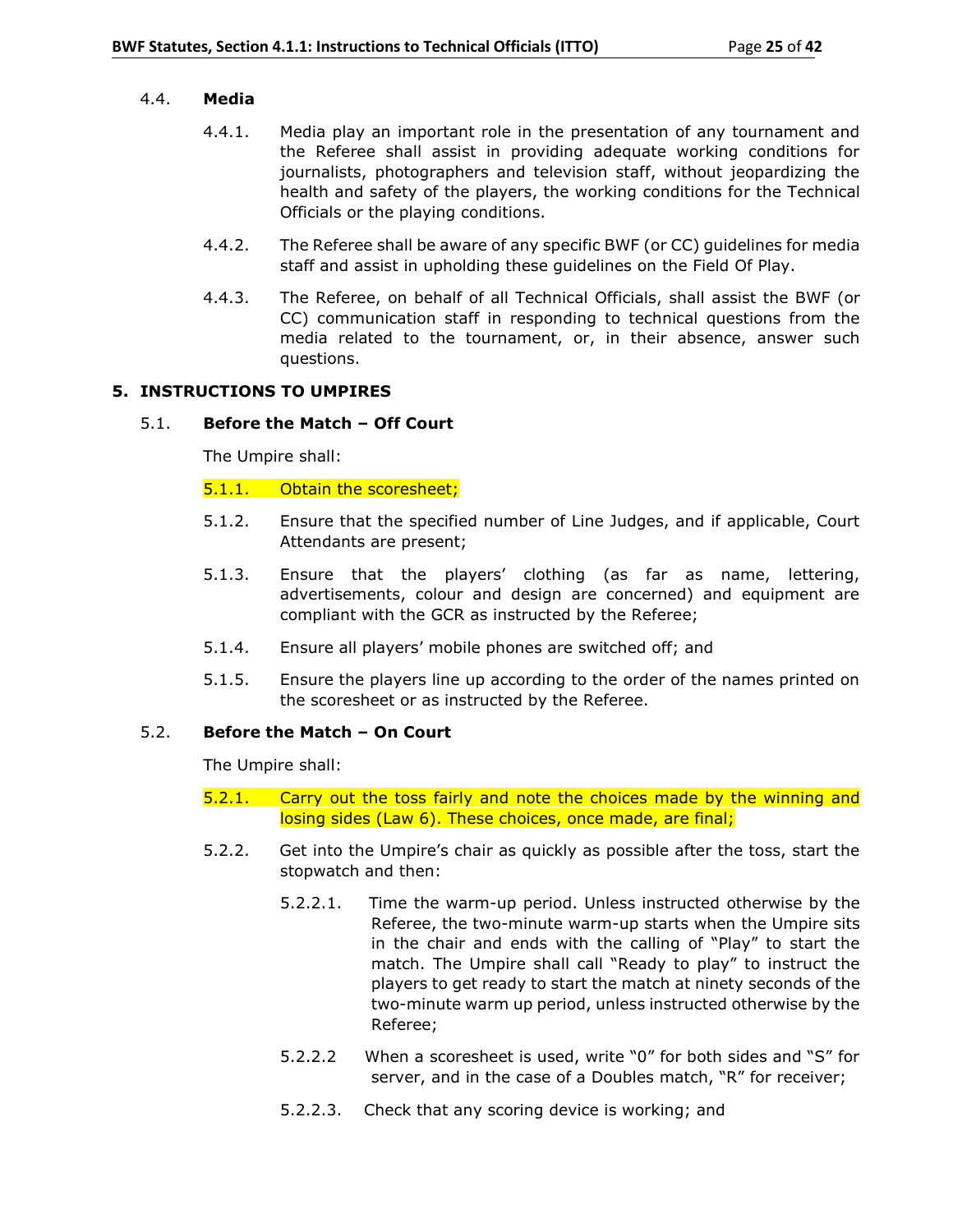5.2.2.4. Check that the Line Judge and Coach's chairs are correctly positioned.

### 5.3. **Start of the Match**

5.3.1. The Umpire shall announce the match using the appropriate announcement below, and point to the right and to the left.

> W, X, Y, Z are names of the players and A, B, C, D are names of the Member.

#### **Singles**

#### **Tournament**

"Ladies and Gentlemen; on my right, 'X, A'; and on my left, 'Y, B'. 'X' to serve; love all; play."

### **Team Tournament**

"Ladies and Gentlemen; on my right, 'A', represented by 'X'; and on my left, 'B', represented by 'Y'. 'A' to serve; love all; play."

### **Doubles**

### **Tournament**

"Ladies and Gentlemen; on my right, 'W, A' and 'X, B'; and on my left, 'Y, C' and 'Z, D'.

'X' to serve to 'Y'; love all; play."

(If doubles partners represent the same Member, announce the Member name after announcing both players' names. e. g. 'W and X, A').

#### **Team Tournament**

"Ladies and Gentlemen; on my right, 'A', represented by 'W' and 'X'; and on my left, 'B', represented by 'Y' and 'Z'. 'A' to serve; 'X' to 'Y'; love all; play."

- 5.3.2. The calling of "Play" indicates the start of the match.
- 5.3.3. Click the 'Play' button on the scoring device immediately before calling 'Play', or, if a scoresheet is used, note the time on the scoresheet immediately before calling 'Play'.

## 5.4. **During the Match**

The Umpire shall:

- 5.4.1. Use the standard vocabulary in BWF Statutes, Section 4.1.5;
- 5.4.2. Record and then call the score. Always call the server's score first. When IRS is in use, observe if a challenge is being made before calling the score;
- 5.4.3. During the service, if a Service Judge is appointed, especially watch the receiver. The Umpire may also call a service fault;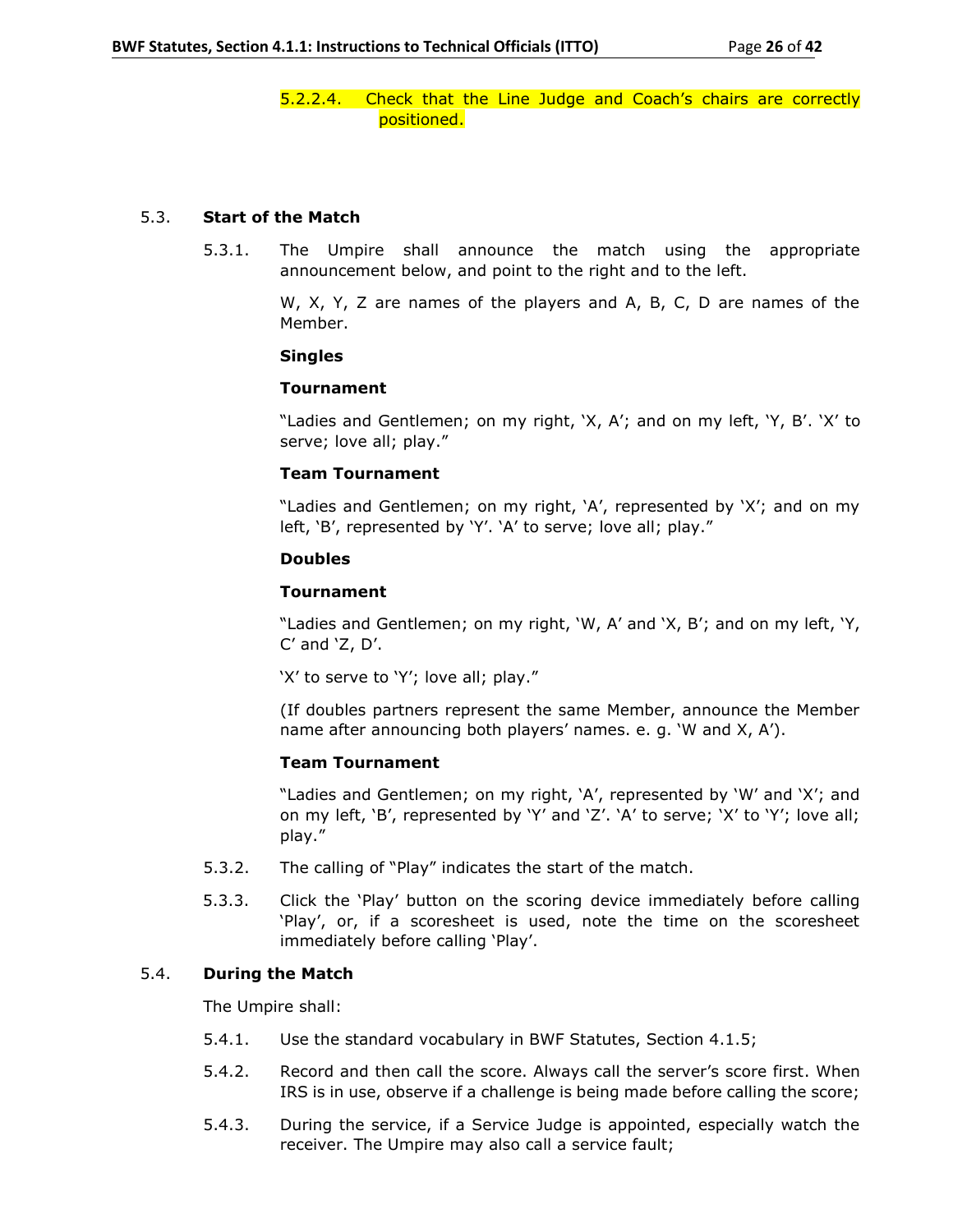- 5.4.4. Be aware of the status of any scoring device and inform the Referee in the case of a malfunction;
- 5.4.5. Raise the right hand above the head when the Referee is required on court;
- 5.4.6. When a side loses a rally and the right to continue serving (Law 10.3.2 and Law 11.3.2) call "Service over" followed by the score starting with that of the new serving side.
- 5.4.7. "Play" shall be called by the Umpire to
	- 5.4.7.1. Instruct the players that a match or a game is to start, to continue after an interval, after a change of ends, or to resume play following an IRS challenge or after a break; and
	- 5.4.7.2. Instruct the players to resume play.
- 5.4.8. "Fault" shall be called by the Umpire when a "fault" occurs, except when
	- 5.4.8.1. A service fault (Law 9.1) is called by the Service Judge under Law 13.1. The Umpire shall call "Service fault called" followed by an explanation using the appropriate vocabulary (BWF Statutes, Section 4.1.5, Section 4);
	- 5.4.8.2. A fault during service is called by the Umpire. The Umpire shall announce the service fault or receiver fault using the appropriate vocabulary (BWF Statutes, Section 4.1.5, Section 4); or
	- 5.4.8.3. A "fault" occurs under Laws 13.2.1, 13.2.2 (which are obvious), 13.3.1 (for which the Line Judge's call and signal suffices) or 13.3.2, 13.3.3, 13.3.4, 13.3.5 unless clarification is needed for the players or spectators when one of these faults occurs.
- 5.4.9. During each game, after the rally which takes a side to 11 points (or the appropriate score for matches being played using other scoring systems as outlined in BWF Statutes, Sections 4.1.3 and 4.1.4), the Umpire shall call the score followed immediately by "Interval" or "Service over", the score and then "Interval".
- 5.4.10. The timing of the interval allowed under Law 16.2.1 starts when the appropriate rally or an IRS challenge is decided, regardless of any applause.
- 5.4.11. At the start of each interval (Law 16.2.1), request the Court Attendants/Line Judges to wipe the court.
- 5.4.12. In all intervals during games, at 40 seconds, call:

"Court … (number) (if more than one court is used), 20 seconds".

Repeat the call.

- 5.4.13. In all these intervals (Law 16.2.1) each side may be joined on the court by no more than two accredited Coaches. They must leave the court when the Umpire calls "20 seconds".
- 5.4.14. To resume a game after an interval, repeat the score followed by "Play".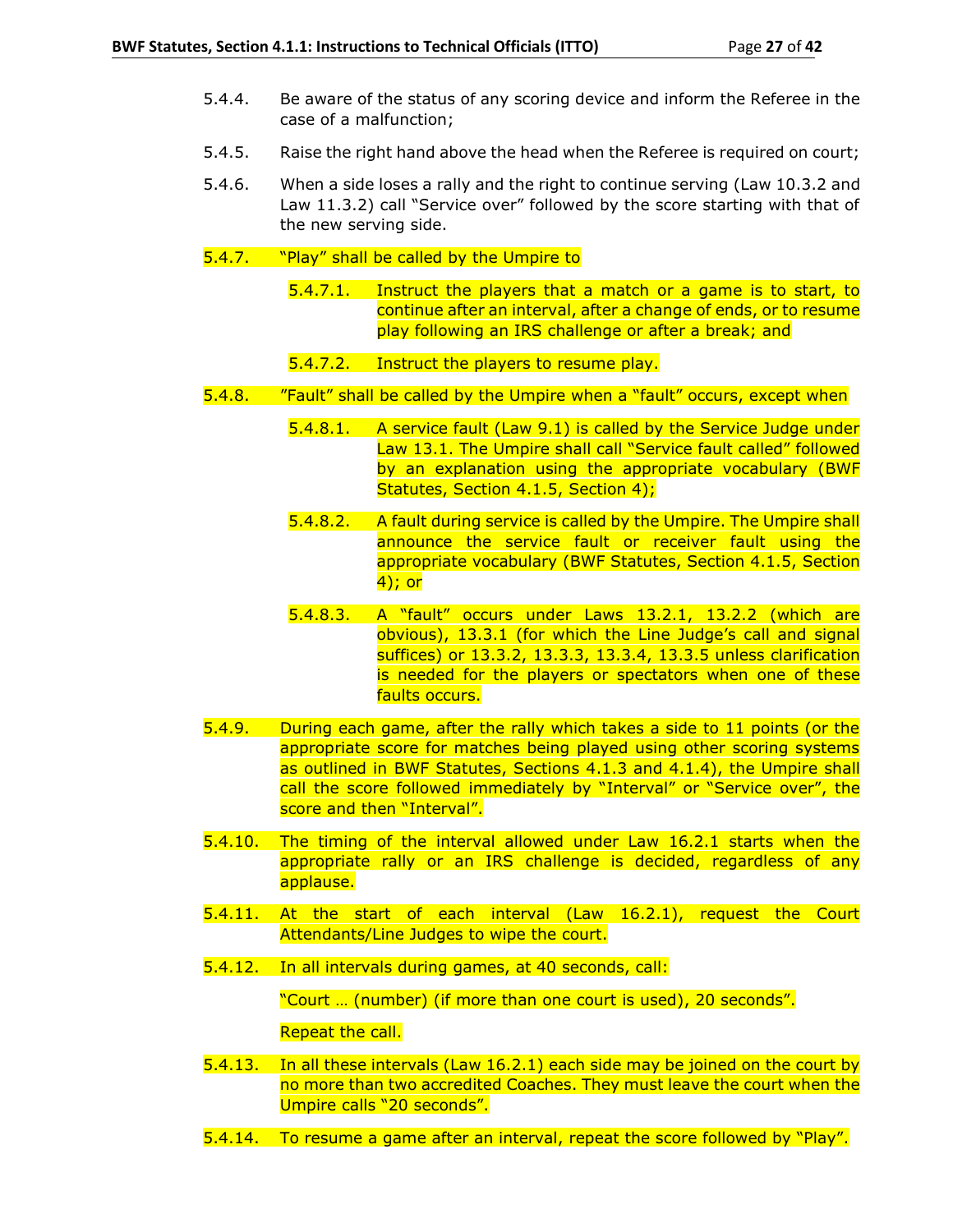5.4.15. If both sides do not wish to take an interval as allowed under Law 16.2, play in that game or match shall continue without an interval, except where intervals are made mandatory by the Referee.

## 5.5. **Extended Game**

- 5.5.1. When the leading side reaches 20 points in each game, call "Game point" or "Match point", as applicable.
- 5.5.2. If a side reaches 29 points, in each game and for each side, call "Game point" or "Match point", as applicable.
- 5.5.3. The calls of "Game point" and "Match point" in 5.5.1 and 5.5.2 must always immediately follow the server's score and be before the receiver's score.

## 5.6. **End of Each Game**

- 5.6.1. "Game" must always be called immediately after the final rally of each game has been decided, regardless of applause, except if there is a challenge (then call as in Instructions 5.8.5 followed by 5.8.7.1, 5.8.8.1, or 5.8.9.3 instead), or if the Umpire overrules a Line Judge's call (then call as in Instruction 5.8.2 followed by "Game"). This call of "Game" is the start of any interval allowed under Law 16.2.2.
- 5.6.2. After the first game ends, call:

"First game won by ……. [name(s) of player(s), or Member (in a Team Tournament)], …… (score)".

5.6.3. After the second game ends, call:

"Second game won by ……. [name(s) of player(s), or Member (in a Team Tournament)], …… (score); One game all".

- 5.6.4. At the end of each game the Umpire shall request the Court Attendants/Line Judges to wipe the court. After the Umpire has called "Game" and finished his announcement, the Service Judge, when appointed, shall stand up and walk to place the interval board, if provided, on the centre of the court below the net (See also Instruction 7.9).
- 5.6.5. If a game wins the match, after the players have shaken hands with their opponents, the Umpire and Service Judge, the Umpire shall call:

"Match won by ….. [name(s) of player(s), or Member (in a Team Tournament)], …..[scores]".

5.6.6. In the intervals between each game, at 100 seconds, call:

"Court… (number, if more than one court is used), 20 seconds".

Repeat the call.

- 5.6.7. During these intervals (Law 16.2.2) after the players have changed ends, each side may be joined on the court by no more than two accredited Coaches. They must leave the court when the Umpire calls "20 seconds".
- 5.6.8. To start the second game, call: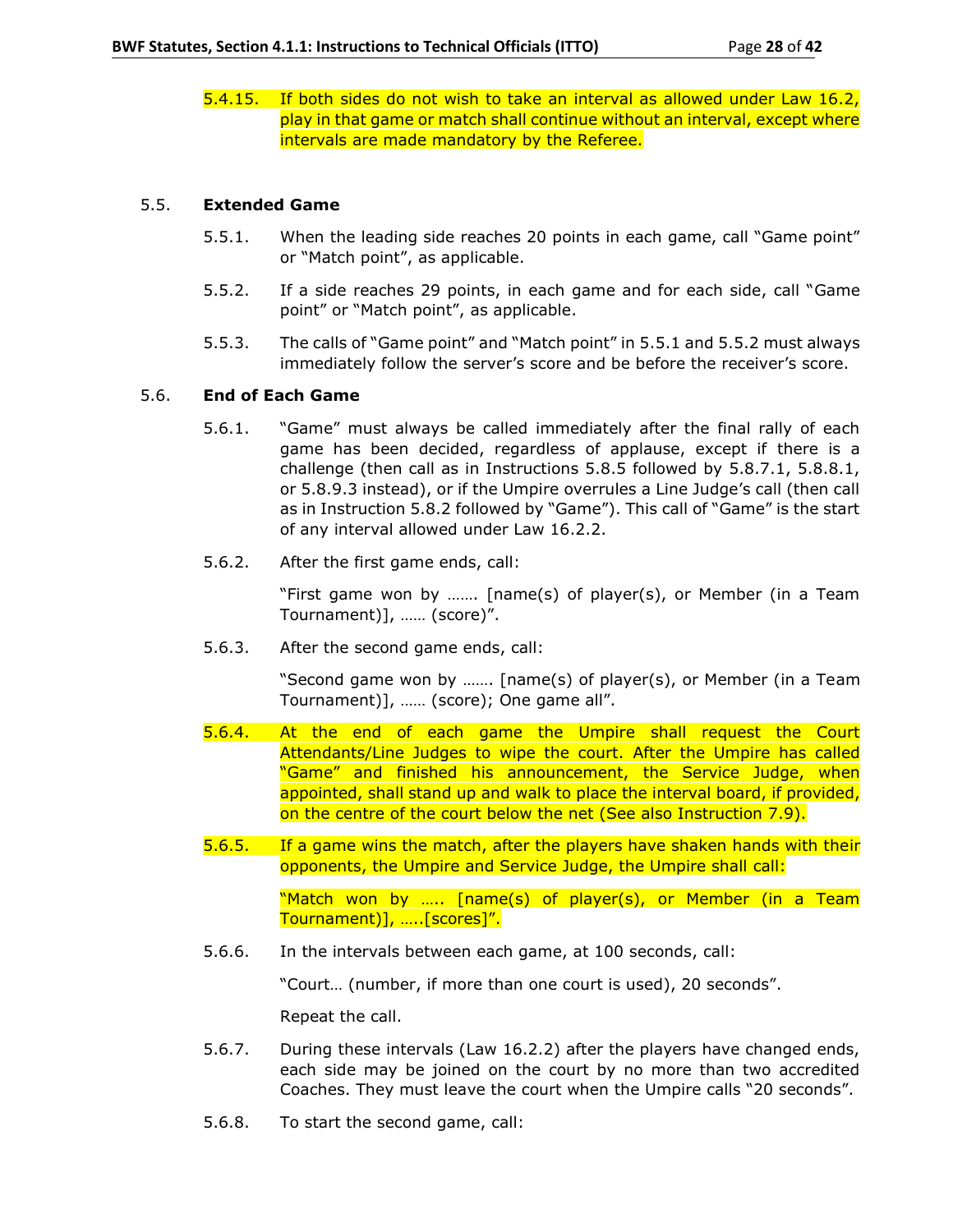"Second game; love all; play".

(Unless there has been a fault for misconduct during the interval).

5.6.9. When there is a third game, call:

"Final game; love all; play".

(Unless there has been a fault for misconduct during the interval).

- 5.6.10. In a third game, or in a match of one game, after the rally which first takes a side to 11 points (or the appropriate score for matches being played using other scoring systems as outlined in BWF Statutes, Sections 4.1.3 and 4.1.4), the Umpire shall call the score followed immediately by "interval, change ends" or "service over", the score and then "interval, change ends".
- 5.6.11. During this interval and after the players have changed ends, each side may be joined on the court by no more than two accredited Coaches. They must leave the court when the Umpire calls "20 seconds".
- 5.6.12. To resume the game after the interval, repeat the score followed by "Play".

## 5.7. **After the Match**

- 5.7.1. At the end of the match, the Umpire shall note the end time, the duration of the match and the quantity of shuttles used on the score-sheet, if used.
- 5.7.2. If any incidents happened on court that may be reported by the Referee after the tournament, the Umpire must immediately take the printed or completed score-sheet with notes on the relevant incidents (BWF Statutes, Section 4.1.5, Section 7 for examples), if necessary, to the Referee. Examples of incidents that do not need to be followed up with the Referee after the match include a clothing violation which was rectified by the player or Coach, an injury not resulting in a retirement, or suspension of play due to a minor repair to the court or its surroundings.

## 5.8. **Line Calls**

- 5.8.1. The Umpire shall always look to the Line Judge(s) when the shuttle lands close to a line and always when it lands out, no matter how far. The Line Judge(s) are entirely responsible for their decisions except in Instructions 5.8.2, 5.8.3, and 5.8.4.
- 5.8.2. If, in the opinion of the Umpire, it is beyond reasonable doubt that a Line Judge has clearly made a wrong call then the Umpire shall immediately call:
	- 5.8.2.1. "Correction, IN" if the shuttle landed "in"; or
	- 5.8.2.2. "Correction, OUT" if the shuttle landed "out".
- 5.8.3. Where there is no Line Judge or if a Line Judge is unsighted, the Umpire shall immediately call:
	- 5.8.3.1. "Out" when the shuttle lands outside the line and then call either the score or "Service over" and then the score; or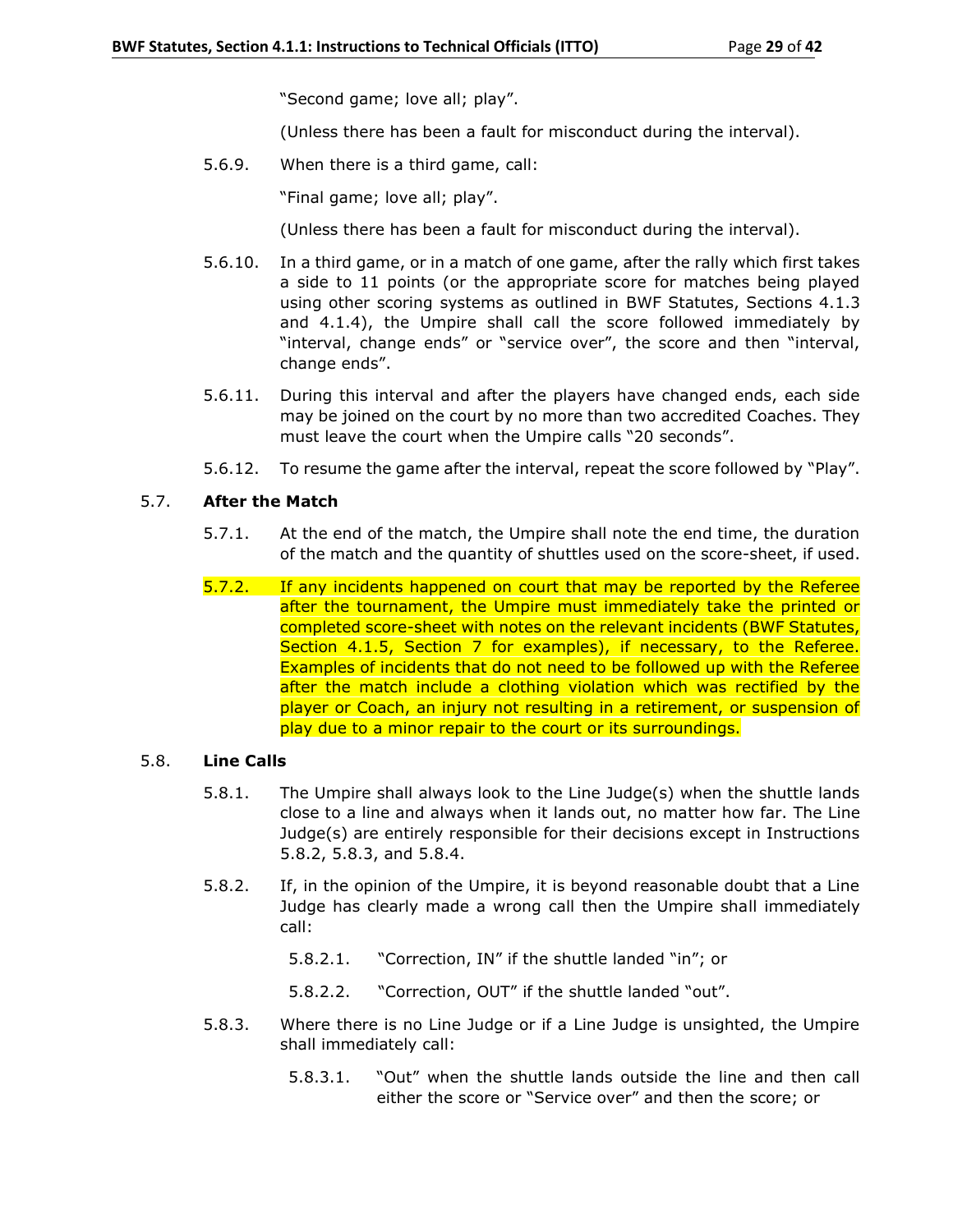- 5.8.3.2. The score or "Service over" and then the score when the shuttle lands "in"; or
- 5.8.3.3. "Let" followed by the score when the Umpire is unsighted, except when an IRS is in operation, the Umpire shall call "Unsighted" and request a decision from the system by raising the left hand above the head.
	- 5.8.3.3.1. As the IRS indicates, the Umpire shall call: "IN" or "OUT" (as appropriate), the score or "Service over" followed by the score and then "Play".
	- 5.8.3.3.2. If the IRS indicates "NO DECISION", the Umpire shall call: "Let" followed by the score and then "Play".
	- 5.8.3.3.3. If the IRS decision ends the game, the Umpire shall call: "Game" followed by the appropriate call as in Instructions 5.6.2, 5.6.3 or 5.6.5.
- 5.8.4. Where an Instant Review System is in operation, if the call by a Line Judge (Instructions 8.3 and 8.4), or a call or overrule by the Umpire (Instructions 5.8.2 and 5.8.3) is challenged by a player (Law 17.5.2 and BWF Statutes, Section 4.1.8), the Umpire shall ensure that the player has a valid right to challenge. The player must clearly say 'Challenge' to the Umpire and/or make a clear signal by raising the hand. Any such challenge must be made by the player immediately after the player has observed the call made by the Umpire or Line Judge. If a Line Judge changes their initial call or the Umpire overrules a Line Judge's call, the Umpire shall make the players aware and permit a challenge made immediately thereafter.
- 5.8.5. If there is a right to challenge, the Umpire shall call: "..... [name of the player who challenges] challenges (regardless of whether it is a singles or doubles match or a team tie), called "IN" [(or "OUT", as appropriate)]" and at the same time raising the left hand above the head.



- 5.8.6. The Instant Review System will review the original decision and indicate to the Umpire the result of the challenge as either "IN", "OUT" or "NO DECISION".
- 5.8.7. If a challenge is successful, the Umpire shall call:

"Correction, IN" or "Correction, OUT" (as appropriate), the score or "Service over" followed by the score (as appropriate) and then "Play".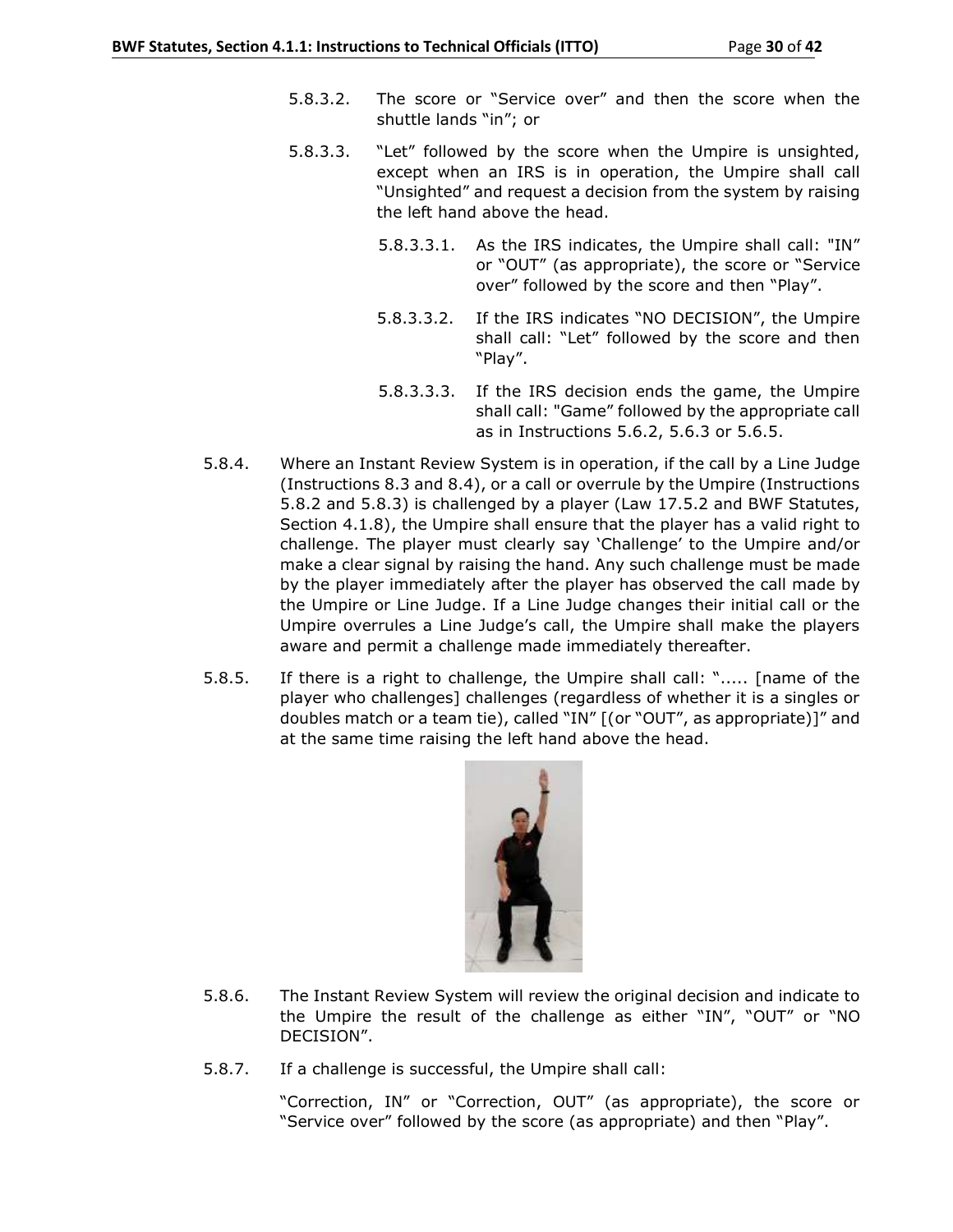- 5.8.7.1. If a challenge is successful and thus ends the game, the Umpire shall call "Correction IN" or "Correction OUT" as appropriate, "Game" followed by the appropriate call as in Instructions 5.6.2, 5.6.3 or 5.6.5.
- 5.8.8. If a challenge is unsuccessful, the Umpire shall call:

"Challenge unsuccessful", "One" or "No" (as appropriate) "Challenge(s) remaining", the score or "Service over" followed by the score (as appropriate) and then "Play".

- 5.8.8.1. If a challenge is unsuccessful and thus ends the game, the Umpire shall call "Challenge unsuccessful", "Game" followed by the appropriate call as in Instructions 5.6.2, 5.6.3 or 5.6.5.
- 5.8.9. If the Instant Review System indicates "NO DECISION", it shall be a "Let" if the original call is "Unsighted", otherwise the original challenged decision shall stand. The Umpire shall call:
	- 5.8.9.1. "Let" but only for an original call of unsighted; or
	- 5.8.9.2. Either the score or "Service over" followed by the score, as appropriate, and then "Play" (when the original challenged decision stands).
	- 5.8.9.3. "Game" followed by the appropriate call as in Instructions 5.6.2, 5.6.3 or 5.6.5 (when the original challenged decision stands, which ends the game).

## 5.9. **Specific Situations During the Match**

- 5.9.1. The Umpire shall keep a careful watch for the following occurrences and deal with them as instructed:
	- 5.9.1.1. A player throwing a racket into the opponent's court or sliding under the net and who, in the opinion of the Umpire, clearly obstructs or distracts their opponent, shall be faulted under Law 13.4.2 or 13.4.3 respectively;
	- 5.9.1.2. A shuttle coming onto the court from an adjacent court shall not automatically be considered a "let". A "let" shall not be called in such circumstances if, in the opinion of the Umpire, the shuttle has not obstructed or distracted the players;
	- 5.9.1.3. A player shouting to a partner who is about to hit the shuttle shall not necessarily be regarded as deliberately distracting their opponents;
	- 5.9.1.4. A player calling 'fault', etc. to the opponent when making a stroke or after the opponent has made a stroke, shall be considered a deliberate distraction (Law 13.4.5);
	- 5.9.1.5. A player attempting to influence or intimidate the Service Judge or a Line Judge, in any form, audibly or visibly, shall be reminded that such conduct is unacceptable, with Law 16.7 applied, if necessary;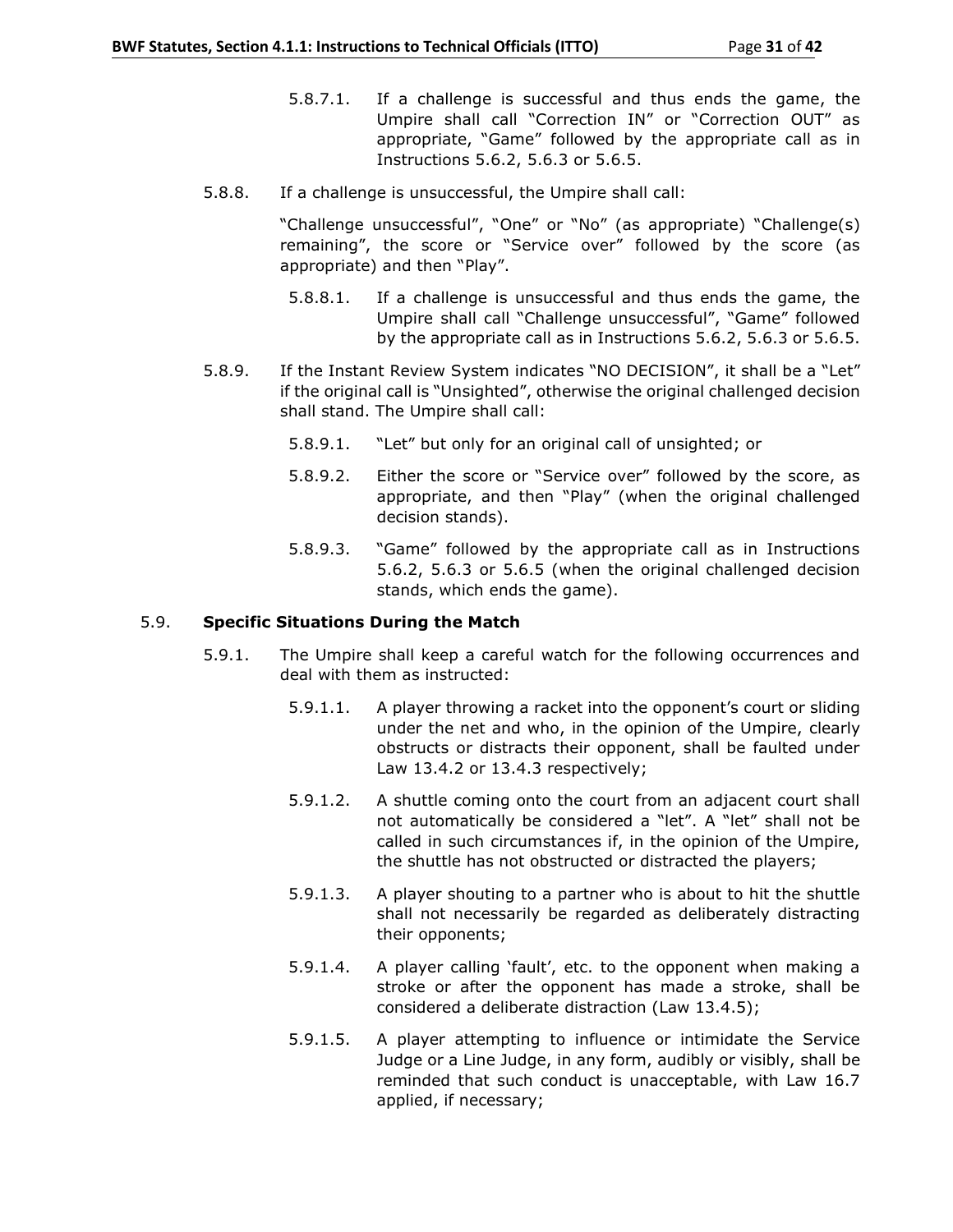- 5.9.1.6. A player throwing sweat or otherwise contaminating the court and its immediate surroundings shall be reminded that such conduct is unacceptable, with Law 16.7 applied, if necessary; and
- 5.9.1.7. After a rally, a player celebrating excessively or offensively (e.g. raising a clenched fist or screaming in the direction of the opponent, otherwise excessive screaming, removing a shirt) shall be reminded that unsportsmanlike and offensive conduct is unacceptable (Laws 16.6.3 and 16.6.4), with Law 16.7 applied, if necessary.

## 5.10. **Players Leaving the Court**

- 5.10.1. The Umpire shall ensure that players do not leave the court without the Umpire's permission (Law 16.5.2) except during the intervals described in Law 16.2, or that when doing so they do not delay play. A change of a racket at courtside during a rally is permitted.
- 5.10.2. Any offending player(s) shall be reminded that leaving the court needs the Umpire's permission (Law 16.5.2) and if necessary, Law 16.7 shall be applied.
- 5.10.3. During a game, if play is not unduly held up, the players may be allowed to have:
	- 5.10.3.1. A quick towel only; or
	- 5.10.3.2. A towel and drink, at the discretion of the Umpire.
- 5.10.4. If the court needs to be wiped, the players shall indicate to the Court Attendants where mopping is needed. The players shall be on court as soon as the wiping is over and before the Court Attendants leave the court.

#### 5.11. **Delays and Suspension**

- 5.11.1. The Umpire shall ensure that the players do not deliberately cause any delay in play (Law 16.4). Any unnecessary walk around the court between rallies and testing of replacement rackets on court, shall be prevented and if necessary, Law 16.7 shall be applied.
- 5.11.2. Play may be suspended by the Referee or Umpire if warranted by a circumstance affecting playing conditions.
- 5.11.3. If, during a match, a court or its immediate surroundings needs repair, or it is temporarily not playable, the Umpire shall call the Referee (or the Referee shall go onto the court) and play be suspended until the court and its immediate surroundings are again suitable for play.
- 5.11.4. When play is suspended, the Umpire shall call:

"Play is suspended" and note "S" on the scoring device or score-sheet, if used.

5.11.5. When play resumes after the suspension, the Umpire shall note the duration of the suspension and ensure that the players are on the correct side of the net and in the correct service courts, then call "Are you ready?" followed by the score and "Play".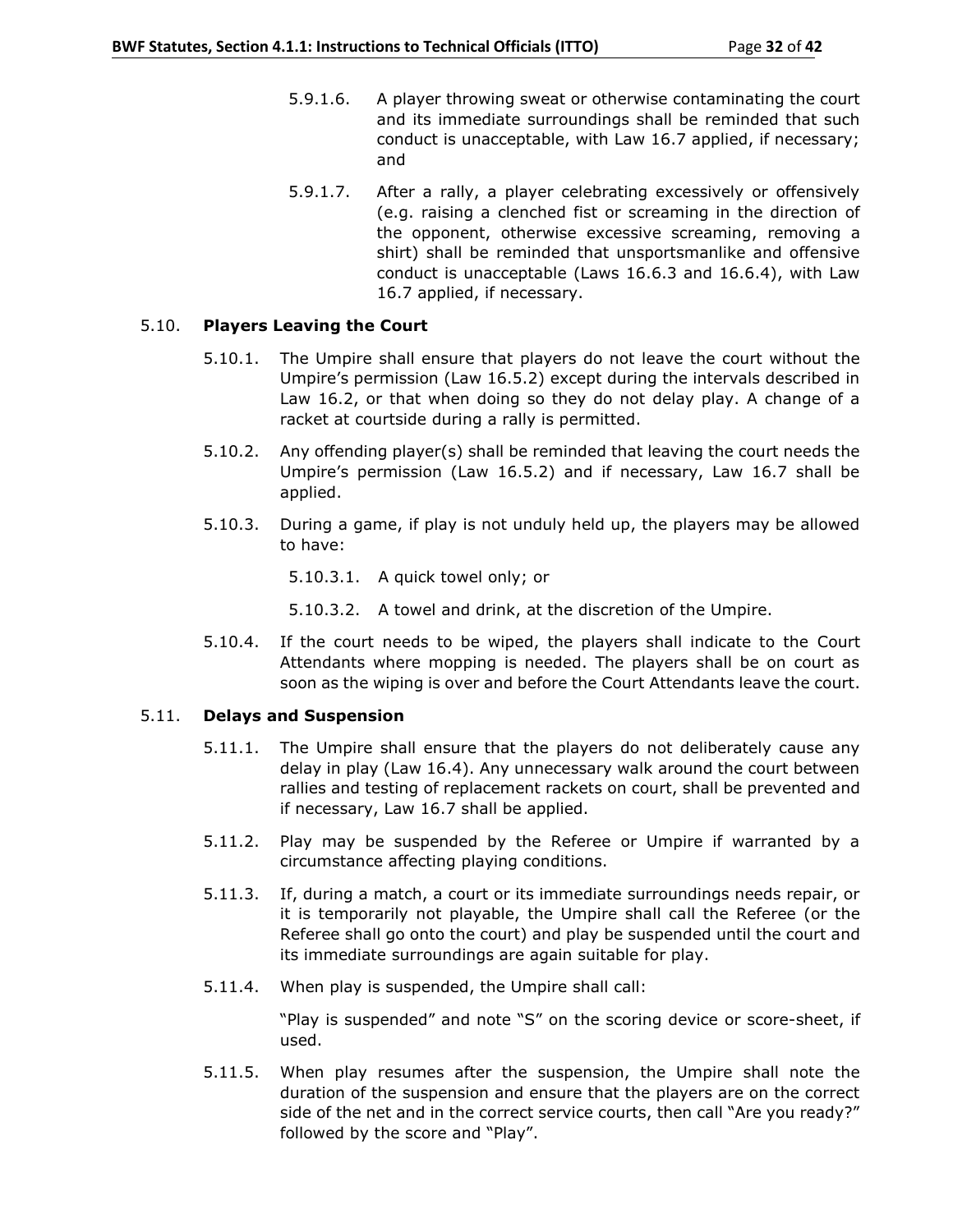## 5.12. **Coaching from Off Court**

- 5.12.1. Coaching is not allowed from the moment the players have taken up position to serve and receive the next service, and while the shuttle is in play.
- 5.12.2. Coaches must be seated in their designated seats and must not stand court-side during the match except during the permitted intervals (Law 16.2). If a Coach wishes to move to another court, they must do so while the shuttle is not in play (BWF Statutes, Section 2.2.6).
- 5.12.3. Coaches are not allowed to move their chairs from the designated positions without the Referee's permission and in particular the Umpire shall ensure that no Line Judge nor the visibility of commercial advertising is disturbed by any such movement of the Coach's chair.
- 5.12.4. There must not be any distraction or disruption to play by any Coach.
- 5.12.5. Coaches at courtside must not attempt to communicate in any way with opposing players, Coaches, Team Officials or on court Technical Officials during a match.
- 5.12.6. Coaches at courtside must not use any electronic device for any purpose.
- 5.12.7. If, in the opinion of the Umpire, play is disrupted or a player of the opposing side is distracted by a Coach, a "let" shall be called (Law 14.2.5). The Referee shall be called immediately if such an incident is repeated.
- 5.12.8. Coaches at courtside must be dressed appropriately as instructed by the Referee (GCR, Regulations 20 and 24).

## 5.13. **Change of Shuttle**

- 5.13.1. Change of a shuttle during a match must be fair. The Umpire shall decide if the shuttle should be changed.
- 5.13.2. A shuttle whose speed or feathers have been deliberately interfered with shall be discarded and Law 16.7 applied, if appropriate.
- 5.13.3. The Referee shall be the sole judge for deciding the speed of the shuttles to be used. If both sides wish to change the shuttle speed, the Referee shall be called immediately.

## 5.14. **Injury or Sickness During a Match**

5.14.1. This type of incident must be handled carefully and flexibly. The Umpire must try to determine the severity of the problem as quickly as possible and call the Referee onto court, if necessary. The Referee will decide whether the Tournament Doctor or anyone else is required on court (Instruction 3.6). The Tournament Doctor shall examine the player and advise the player about the severity of injury or sickness. No treatment causing undue delay shall be given on court. The Tournament Doctor may be called to apply spray only once to a particular player per match except to administer additional sprays in the regular intervals. The Umpire shall time the delay caused by the injury.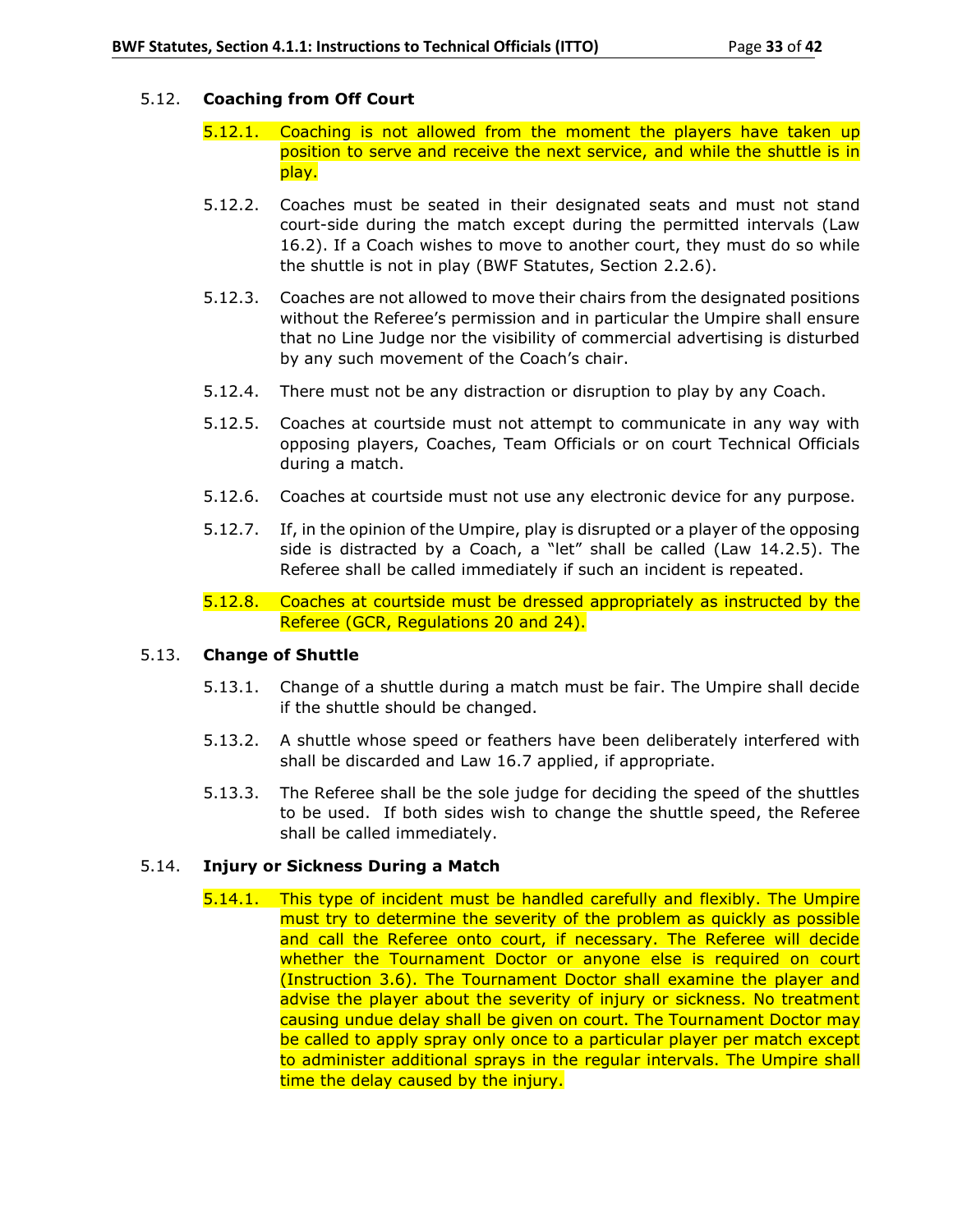- 5.14.2. For a blood flowing injury, the game should be delayed until the bleeding stops, the wound is suitably dressed, or the Referee advises the Umpire otherwise.
- 5.14.3. If a player approaches the Umpire and expresses the wish to retire because of injury or illness, the Umpire shall ask the player "Are you retiring?" and if confirmed, the Umpire shall make the appropriate announcement (BWF Statutes, Section 4.1.5, Clause 6.6).
	- 5.14.3.1. If the Umpire is uncertain about the legitimacy of the player's injury or illness, he shall call the Referee on court.

## 5.15. **Mobile Phone**

5.15.1. A player's mobile phone ringing on the court or its immediate surroundings during a match shall be considered to be an offence under Law 16.6.4 and shall be dealt with as appropriate under Law 16.7.

## 5.16. **Match Stopped by the Referee**

- 5.16.1. When the Referee comes onto court during a match in a qualifying competition and informs the Umpire that a player(s) in the match is to be promoted to the main draw then the Umpire shall announce:
	- 5.16.1.1. "Match ended by the Referee, … [name of player(s)] promoted to the main draw"; and
	- 5.16.1.2. "… [name of player(s)] proceeds to next round/main draw (as appropriate)".

## 5.17. **Misconduct**

- 5.17.1. The Umpire shall ensure that players' conduct on the court is honourable and in a sportsmanlike manner. Any breach of clauses 3.2.2 to 3.2.3, and 3.2.6 to 3.2.15 of the Players' Code of Conduct (BWF Statutes, Section 2.2.4) shall be considered to be an offence under Law 16.6.4.
- 5.17.2. Record and report to the Referee any incident of misconduct and the action taken.
- 5.17.3. When the Umpire has to administer a breach of Law 16.2, 16.4.1, 16.5.2 or 16.6 by issuing a warning to the offending side (Law 16.7.1.1), call "Come here" to the offending player and call:

"... [name of player], warning for misconduct", followed by a specific explanation of the misconduct (BWF Statutes, Section 4.1.5, Section 5).

at the same time raising the right hand **holding a yellow card** above the Umpire's head.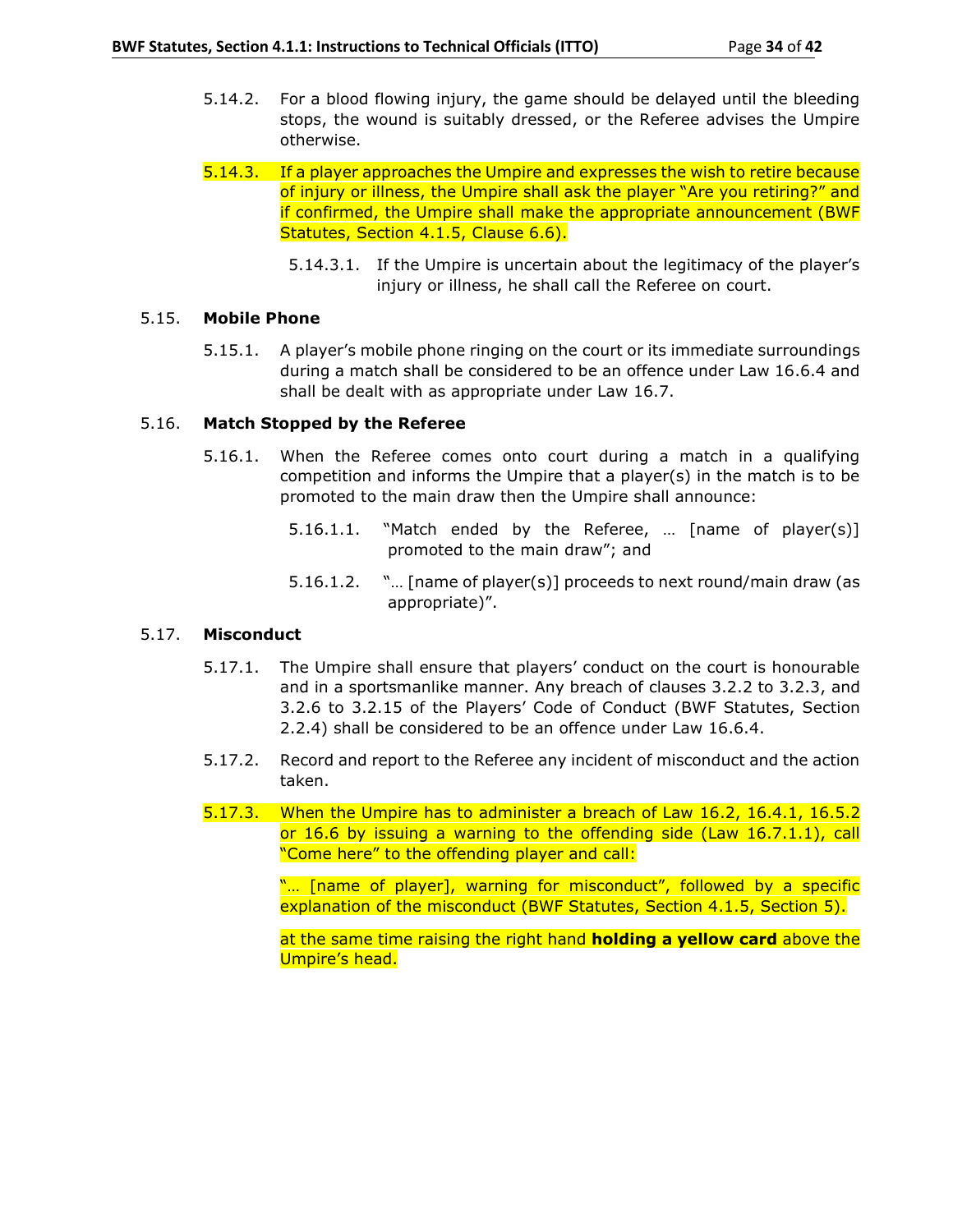

- 5.17.3.1. The Umpire shall use the standard vocabulary (BWF Statutes, Section 4.1.5, Section 5) to explain the specific misconduct.
- 5.17.4. When the Umpire faults a side (Law 16.7.1.2 or 16.7.1.3) the Umpire shall call:

"Come here" to the offending player and then call:

"… [name of player], fault for misconduct", followed by a specific explanation of the misconduct (BWF Statutes, Section 4.1.5, Section 5).

at the same time raising the right hand **holding a red card** above the Umpire's head. The Umpire must call the Referee on court and report immediately.



- 5.17.4.1. The Umpire shall use the standard vocabulary (BWF Statutes, Section 4.1.5, Section 5) to explain the specific misconduct.
- 5.17.5. When the Referee decides to disqualify the offending player or pair of players, a black card is given to the Umpire. The Umpire then must call:

"Come here" to the offending player or pair followed by

"… [name of player(s)], disqualified for misconduct" followed by a specific explanation of the misconduct (BWF Statutes, Section 4.1.5, Section 5).

at the same time raising the right hand **holding a black card** above the Umpire's head.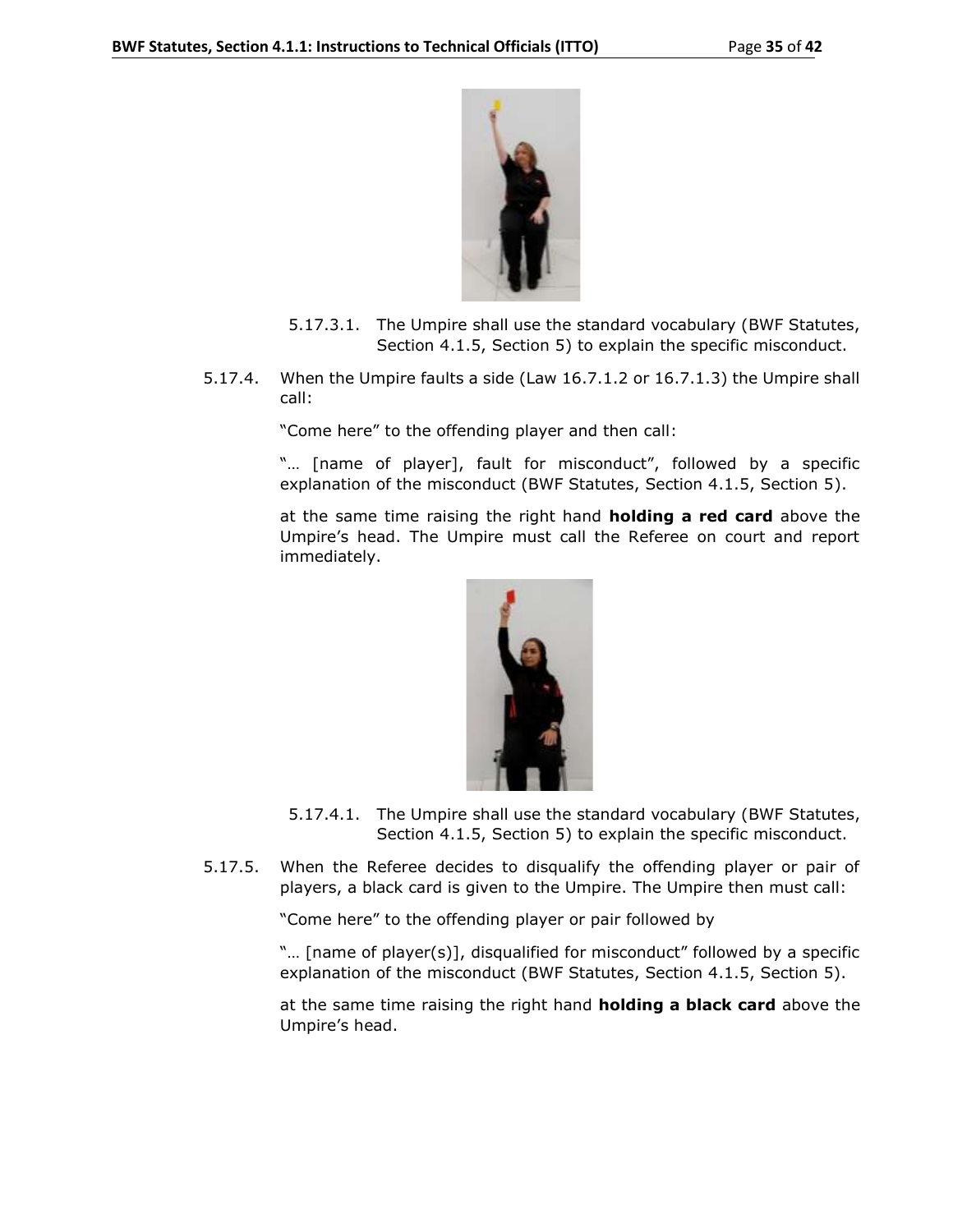

- 5.17.5.1. The Umpire shall use the standard vocabulary (BWF Statutes, Section 4.1.5, Section 5) to explain the specific misconduct.
- 5.17.5.2. The Umpire shall then announce, "Match won by … [name of player(s), or Member (in a Team Tournament)]", and the scores.
- 5.17.6. Misconduct during intervals (Law 16.2) is treated as misconduct during a game. This should be followed with the call as in Instructions 5.17.3, 5.17.4 or 5.17.5 immediately on occurrence of misconduct.
- 5.17.7. In cases of misconduct during an interval where a player has been warned under Law 16.7.1.1, after the interval, the Umpire shall call:
	- 5.17.7.1. "11- [score]" then "Play" (after intervals at 11 points); or
	- 5.17.7.2. "……game; love all; Play" (after intervals between games).
- 5.17.8. In cases of misconduct during an interval where a player has been faulted under Law 16.7.1.2 or 16.7.1.3, after the interval the Umpire shall call:
	- 5.17.8.1. "11- [score]" "… [name of player], faulted" followed by "Service over", where appropriate, the new score and then "Play" (after intervals at 11 points); or
	- 5.17.8.2. "….. game; love all" "…[name of player], faulted" followed by "Service over", where appropriate, the new score and then "Play" (after intervals between games).
- 5.17.9. If the player/pair is disqualified during an interval by the Referee, do not wait for the end of the interval, but call immediately:

"…[name of player(s)], disqualified for misconduct" followed by call as in Instructions 5.17.5.1 and 5.17.5.2.

- 5.17.10. Misconduct before the match while on the Field Of Play before "Play" has been called at the start of the match, shall be treated as in Instructions 5.17.3, 5.17.4 or 5.17.5. Any card(s) given shall have no effect on the score of the match but a card(s) shall be taken into account if further offences occur during the match (Law 16.7.1.2).
- 5.17.11. Misconduct after the match that happens on the Field Of Play, shall be treated as in Instructions 5.17.3, 5.17.4 or 5.17.5 and reported to the Referee immediately.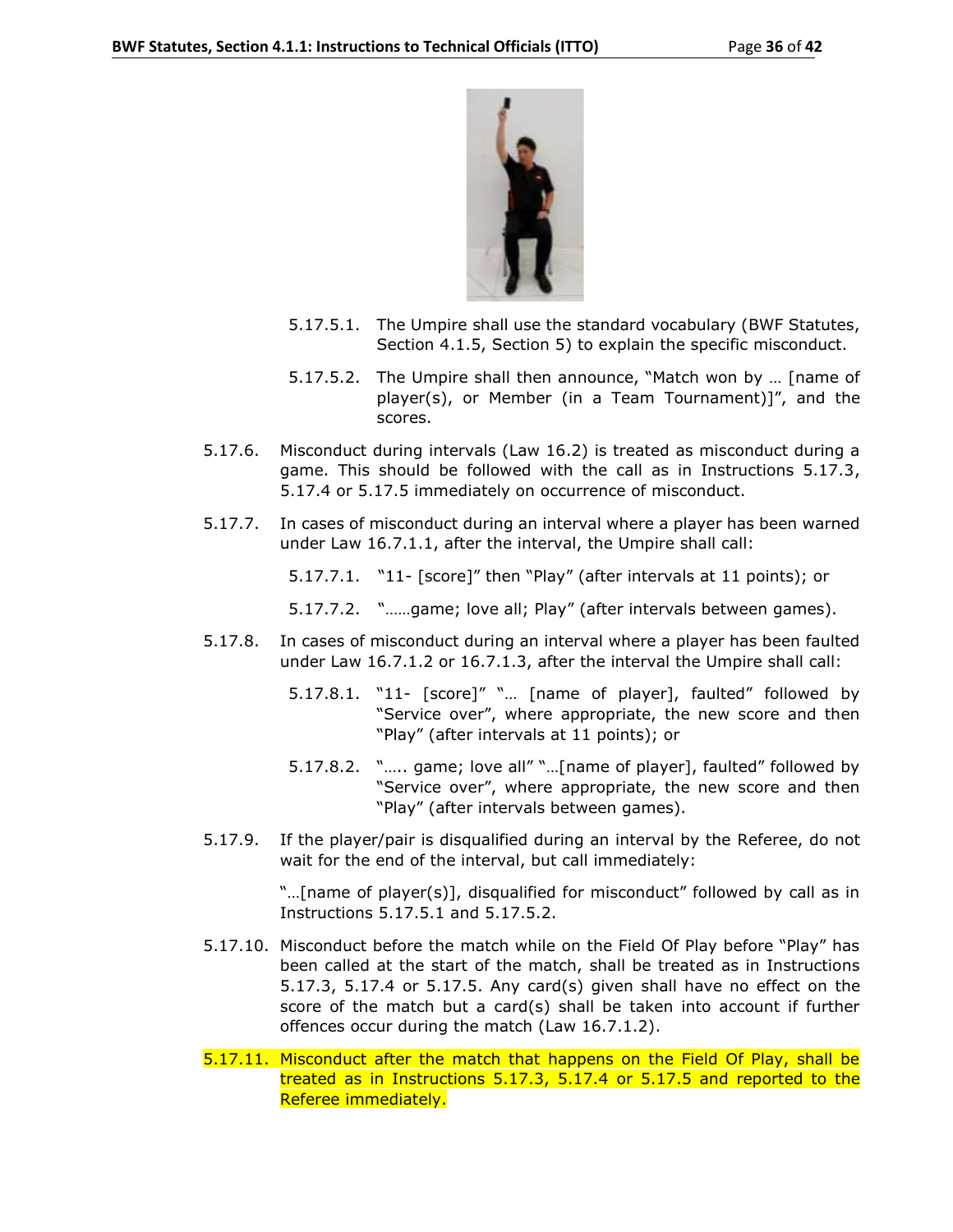## **6. GENERAL ADVICE TO UMPIRES**

This section gives general instructions which shall be followed by Umpires.

- 6.1. Know and understand the Laws of Badminton and ITTO. Pay special attention to recent changes.
- 6.2. Call promptly and with authority, but, if a mistake is made, admit it, apologise and correct it.
- 6.3. Change your decision if you have been quickly and convincingly advised by your Service Judge of a mistake (e.g. incorrect administration of a challenge by a player, an unnoticed line call, scoring error).
- 6.4. Call the Referee on court when a problem arises that you are not certain you can handle on your own.
- 6.5. Listen to your Service Judge when he delivers an important message. Together you form one team.
- 6.6. Make all announcements and calling of the score distinctly and loudly enough to be heard clearly by players and the spectators.
- 6.7. In announcements involving the names of doubles partners such as in Instructions 5.6.2, 5.6.3, 5.6.5, 5.16.1.1, 5.16.1.2, 5.17.5, 5.17.5.2, 5.17.9, call "and" between the names of the partners.
- 6.8. If a doubt arises in your mind as to whether an infringement of the Laws has occurred or not, do not call a 'fault', and allow the game to proceed.
- 6.9. Never ask the spectators nor be influenced by them or their remarks.
- 6.10. Motivate the other Technical Officials (e.g. maintain eye contact with the Service Judge and discreetly acknowledge the decisions of Line Judges) and establish a working relationship with them.
- 6.11. Wear the appropriate uniform, including following the Clothing Regulations for Umpires where a uniform has not been provided (GCR, Regulation 25).
- 6.12. Adhere to the Technical Officials Code of Conduct (BWF Statutes, Section 2.2.5).

## **7. INSTRUCTIONS TO SERVICE JUDGES**

- 7.1. The Service Judge shall sit on a low chair by the net post, opposite the Umpire.
- 7.2. The Service Judge is responsible for judging that the server delivers a correct service (Law 9.1.2 to Law 9.1.8). If not, call "Fault" loudly and use the approved hand signal to indicate the type of infringement.
- 7.3. The Umpire shall use the standard vocabulary (BWF Statutes, Section 4.1.5, Section 4) to acknowledge the Service Judge's call and explain the specific service fault.
- 7.4. The approved hand signals for breaches of the Service Laws are:

## **Laws 9.1.3 and 9.1.4**

The server and the receiver shall stand within diagonally opposite service courts without touching the boundary lines of these service courts. Some part of both feet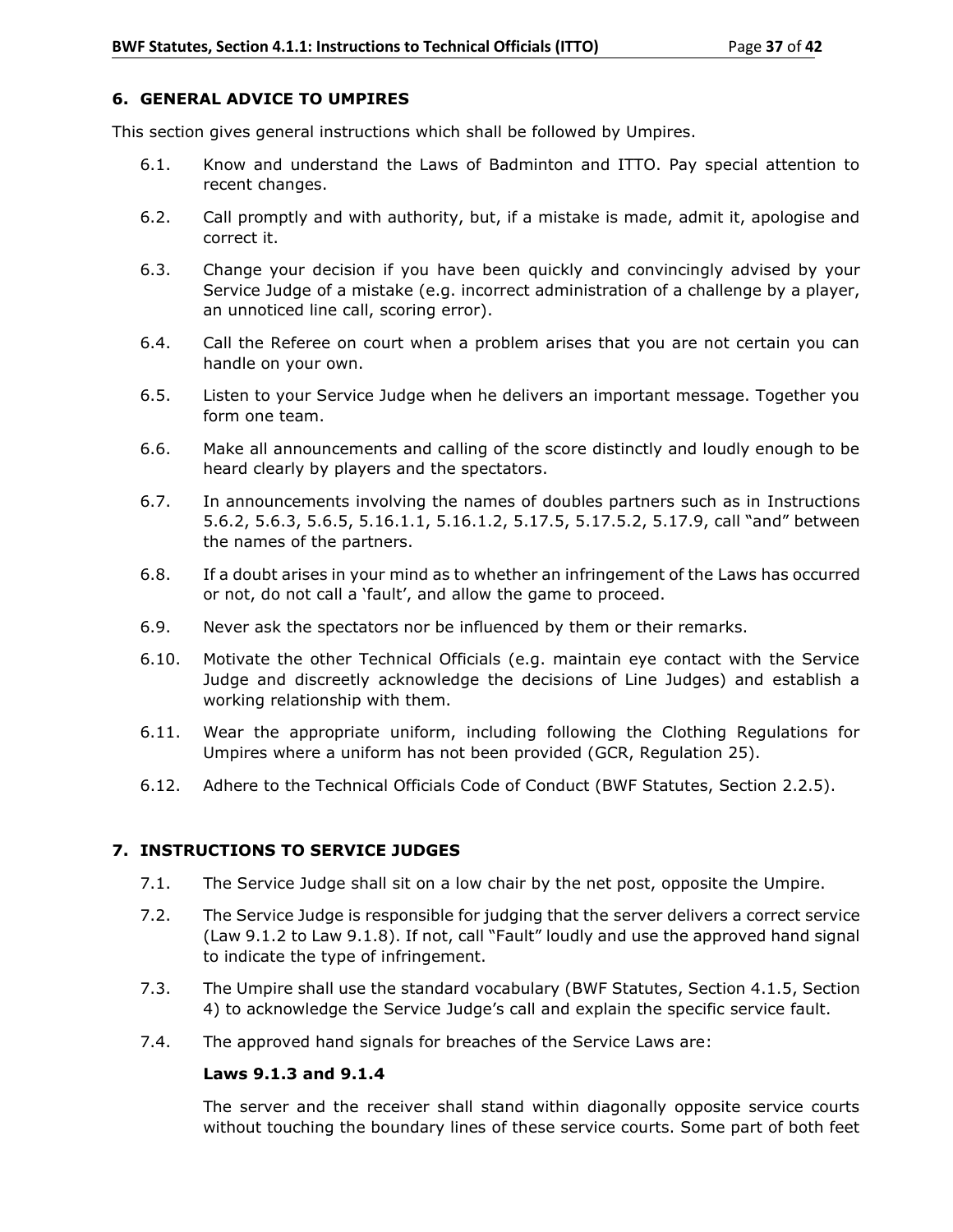of the server and the receiver shall remain in contact with the surface of the court in a stationary position from the start of the service (Law 9.2) until the service is delivered (Law 9.3).



## **Law 9.1.5**

The server's racket shall initially hit the base of the shuttle.



## **Law 9.1.6**

The whole shuttle shall be below 1.15 metres from the surface of the court at the instant of being hit by the server's racket.





## **Law 9.1.7**

The movement of the server's racket shall continue forwards from the start of the service (Law 9.2) until the service is delivered (Law 9.3).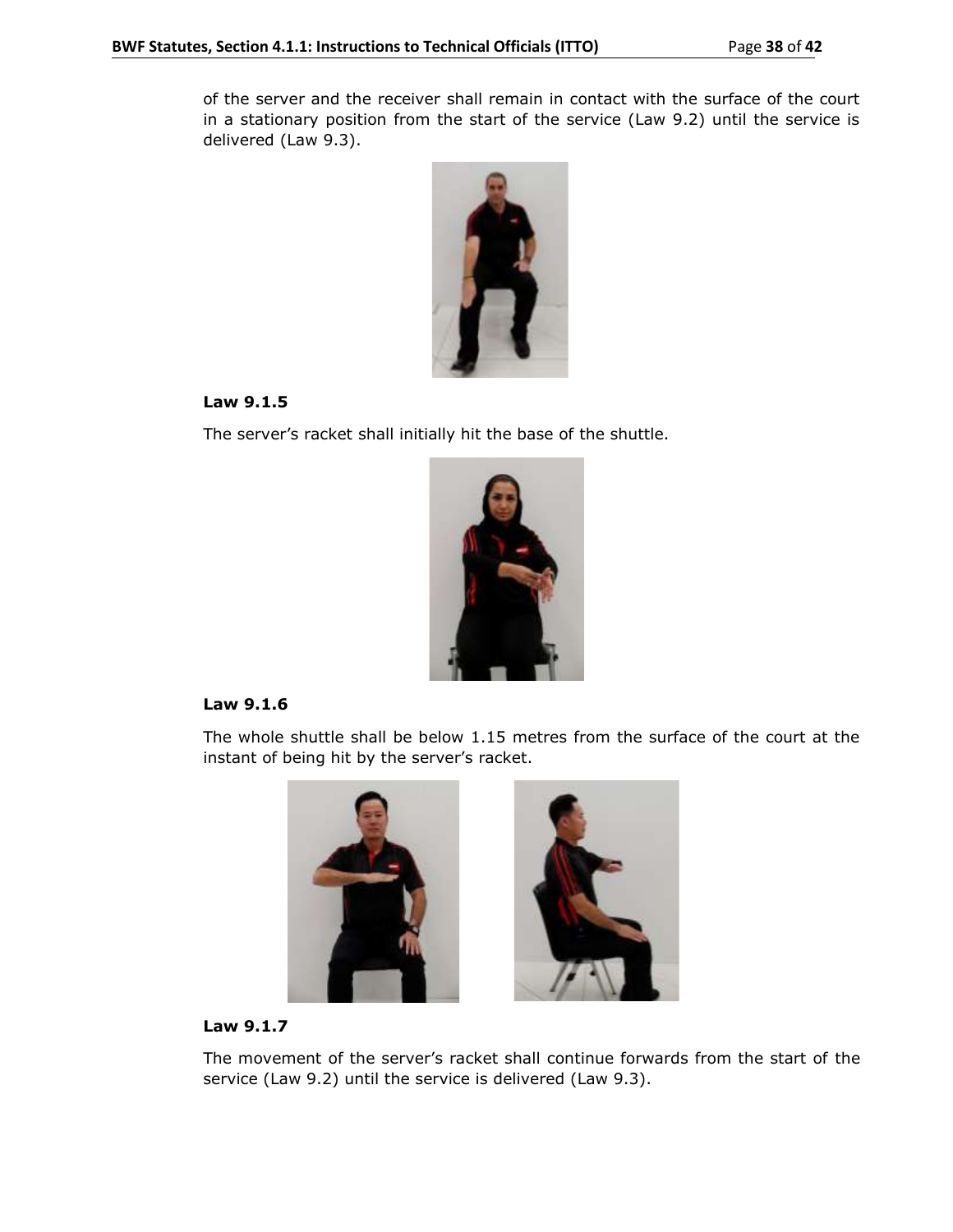

## **Law 9.1.8**

In attempting to serve, the server shall not miss the shuttle.



7.4.1. **For Alternative Service Laws** (BWF Statutes, Section 4.1.4):

Law 9.1.6 replaced with:

a) The whole shuttle shall be below the server's waist at the instant of being hit by the server's racket. The waist shall be considered to be an imaginary line round the body, level with the lowest part of the server's bottom rib.





b) The shaft and the racket head of the server's racket at the instant of hitting the shuttle shall be pointing in a downward direction.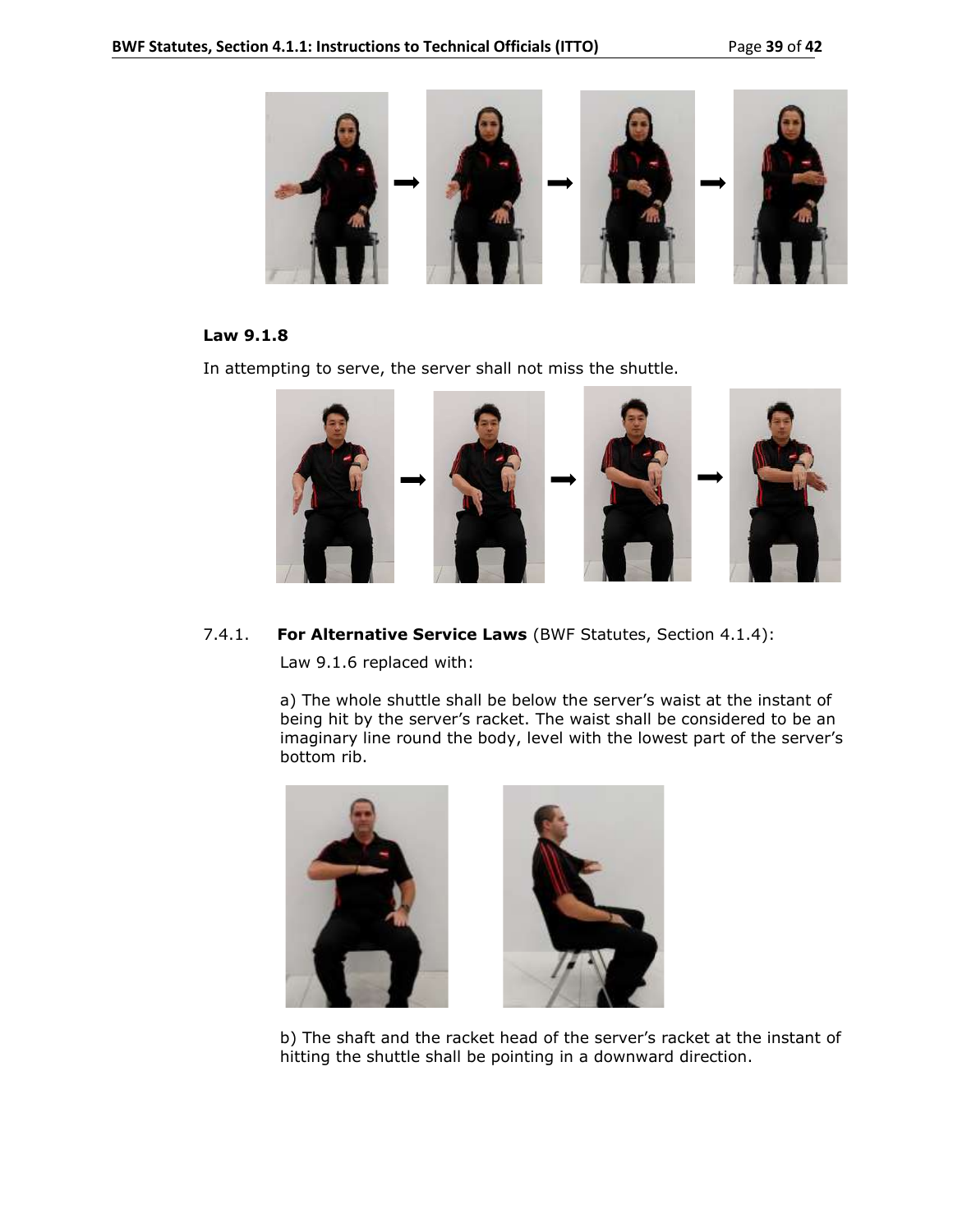

- 7.5. The Service Judge, when appointed, shall administer any change of shuttle under the Umpire's instruction, unless other arrangements are in place (e.g. shuttle dispensers), and ensure that a sufficient quantity of shuttles is readily available throughout the match in order to avoid delays during play.
- 7.6. The Umpire may arrange for the Service Judge to perform additional duties such as checking that the posts are on the doubles side lines (Law 1.5), confirming that the service height measuring device(s) are in place and are level, checking the height of the net, if it is deemed necessary, or to call the sideline closest to the Service Judge where there is no Line Judge appointed, with the players so advised.
- 7.7. Where an Instant Review System is in operation, the Service Judge shall check that any challenge is administered correctly by the Umpire, and advise the Umpire before the next rally commences if this is not the case.
- 7.8. The Service Judge shall back up the Umpire and assist the Umpire as required. The Service Judge shall alert the Umpire immediately upon noticing a potential mistake committed by the Umpire.
- 7.9. At the end of a match, immediately after the Umpire has called "Game" the Service Judge shall stand to shake hands with the players. After the Umpire has announced the result of the match the Service Judge shall walk across the court to the Umpire's chair to assemble the players and join the Umpire in leaving the court.

## **8. INSTRUCTIONS TO LINE JUDGES**

- 8.1. The Line Judges shall sit on chairs directly looking down their designated lines at the ends and sides of the court and preferably at the side opposite to the Umpire unless otherwise instructed by the Referee (see diagrams).
- 8.2. A Line Judge shall be entirely responsible for the line(s) assigned except that the Umpire shall overrule the call of the Line Judge if, in the opinion of the Umpire, it is beyond reasonable doubt that a Line Judge has clearly made a wrong call (Law 17.5.1). Any overrule by the Umpire or the result of a challenge made by a player where an Instant Review System (Law 17.5.2) is in operation, shall supersede the original line call by the Line Judge.
- 8.3. If the shuttle lands out, no matter how far, call "Out" promptly in a clear voice, loud enough to be heard by the players and the spectators and, at the same time, signal by extending both arms horizontally while looking towards the Umpire.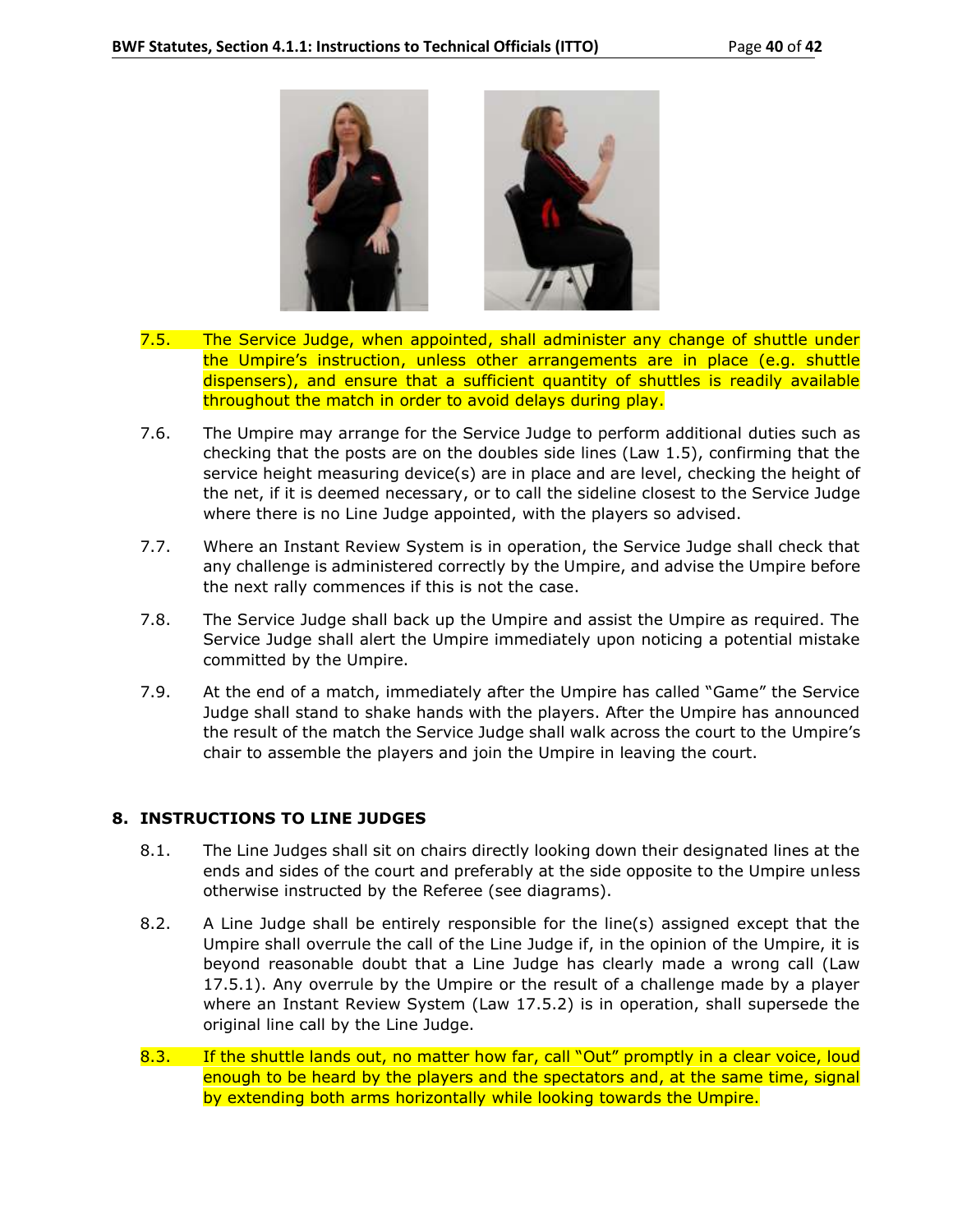- 8.4. If the shuttle lands in, the Line Judge shall say nothing, but point to the line with the right hand while looking towards the Umpire.
- 8.5. If unsighted, inform the Umpire immediately by putting both hands up to cover the eyes.
- 8.6. Do not call or signal until the shuttle has touched the floor or has touched anything outside the court boundaries, except a player.
- 8.7. Calls or signals shall always be made without any anticipation of the Umpire's decision regarding faults (e.g. the shuttle touching the player, his clothing, or racket before landing on the court, however obvious).
- 8.8. The approved hand signals are:



SHUTTLE IS OUT SHUTTLE IS IN UNSIGHTED





8.9. Where practical, it is recommended that the Line Judges' positions be 2.5 to 3.5 metres from the court boundaries and, in any arrangement, the Line Judges' positions be protected from any outside influence (e.g. by photographers).